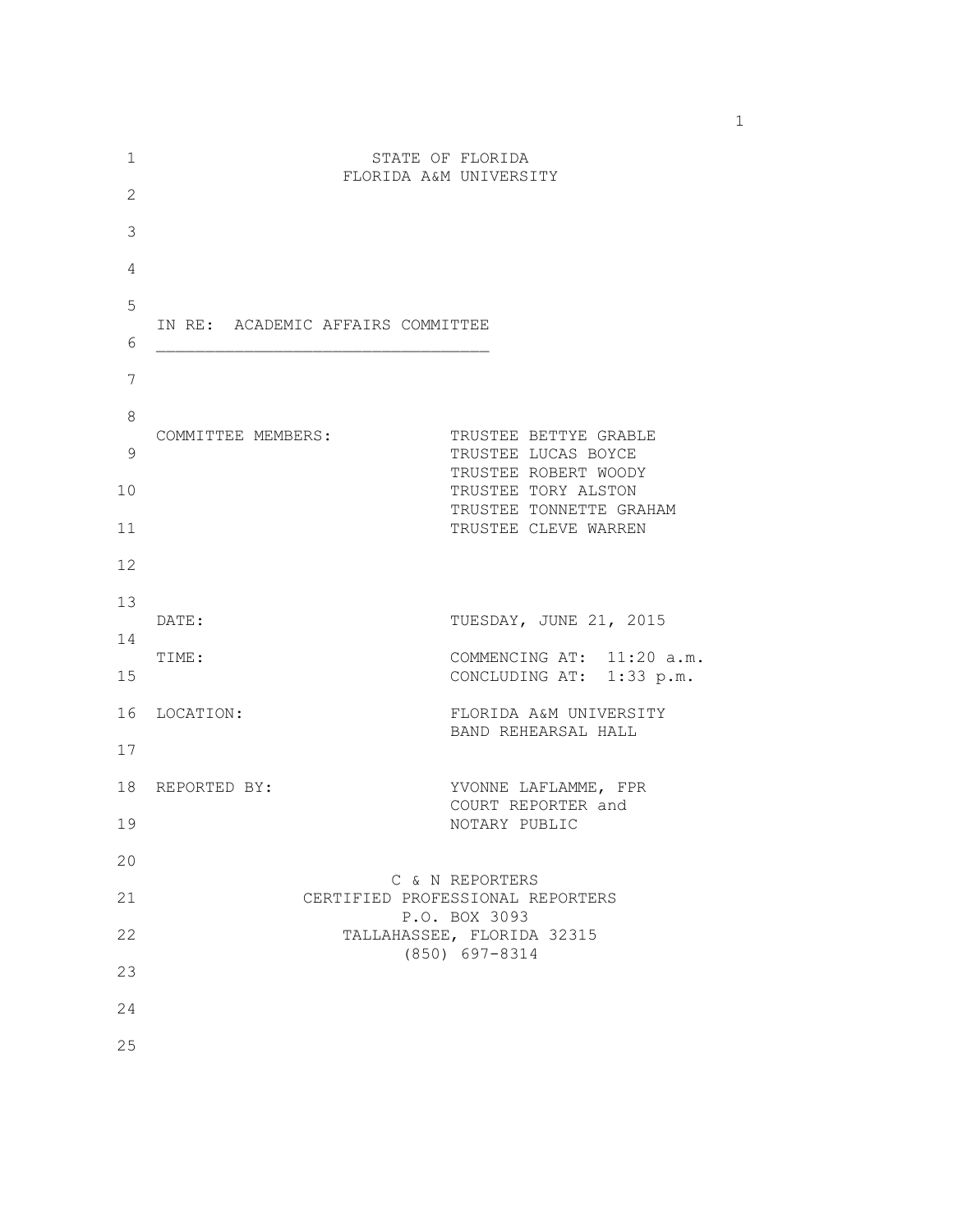| 1  |                                                        |
|----|--------------------------------------------------------|
| 2  | TRUSTEE GRABLE: Good morning. We're going to           |
| 3  | reassemble so we can start the Academic Affairs        |
| 4  | Committee meeting and at this time ask Ms. Akisanya to |
| 5  | please call this meeting to order -- I am calling it   |
| 6  | to order and she will call the roll.                   |
| 7  | MS. AKISANYA: Trustee Grable?                          |
| 8  | TRUSTEE GRABLE: Here.                                  |
| 9  | MS. AKISANYA: Trustee Alston?                          |
| 10 | TRUSTEE ALSTON: Here.                                  |
| 11 | MS. AKISANYA: Trustee Boyce?                           |
| 12 | TRUSTEE BOYCE: Here.                                   |
| 13 | MS. AKISANYA: Trustee Graham?                          |
| 14 | TRUSTEE GRAHAM: Here.                                  |
| 15 | MS. AKISANYA: Trustee Warren?                          |
| 16 | TRUSTEE WARREN: Here.                                  |
| 17 | MS. AKISANYA: Trustee Woody?                           |
| 18 | Trustee Grable, you have a quorum.                     |
| 19 | TRUSTEE GRABLE: Thank you, Ms. Akisanya.               |
| 20 | Good morning. Today you will notice in the             |
| 21 | action, Trustees, there is one action item and we will |
| 22 | go ahead and take care of that, and that's the         |
| 23 | approval of minutes for the May 18th and June 9th      |
| 24 | meetings.                                              |
| 25 | Since you have now received a copy of the minutes      |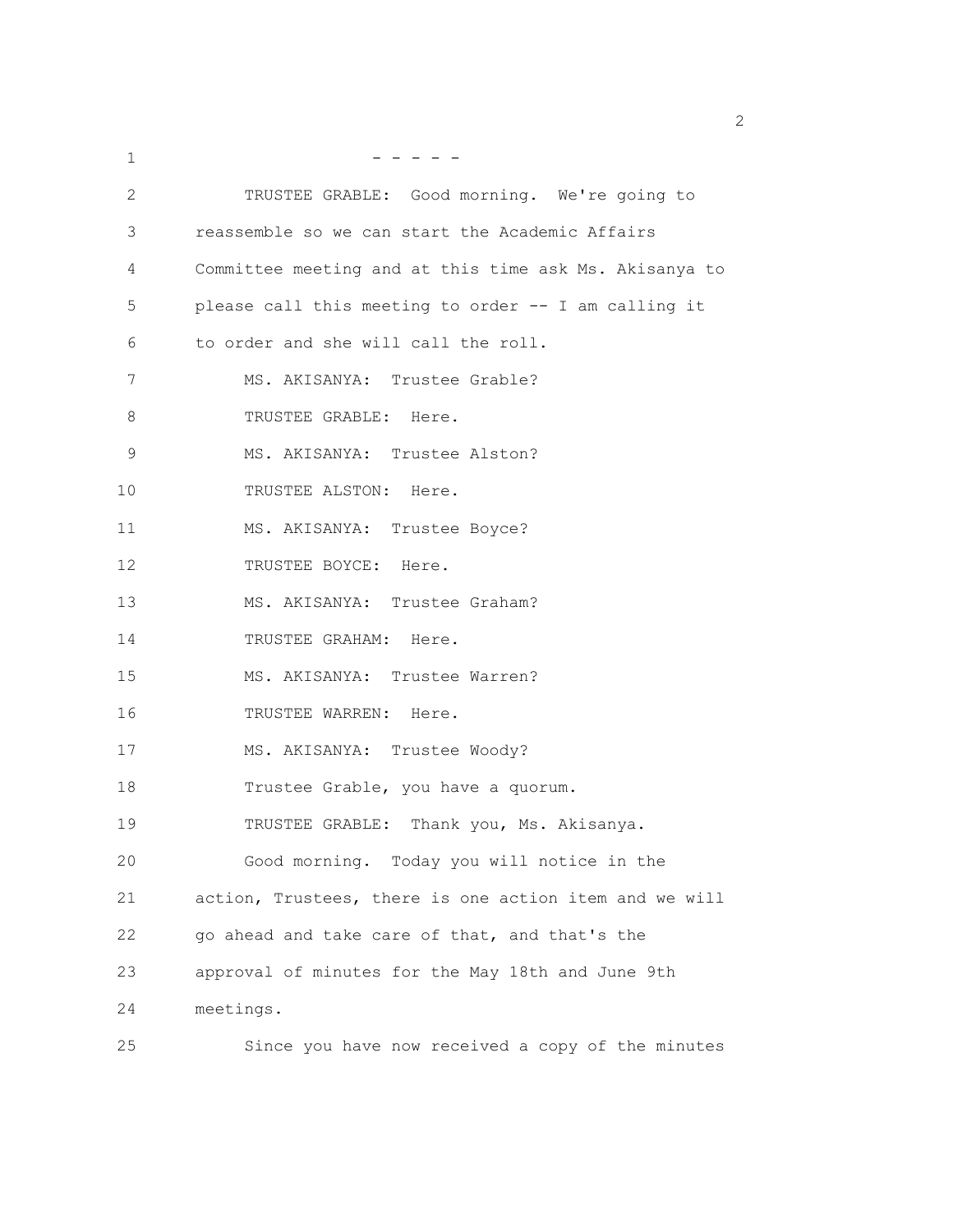1 from both of those meetings, are there any 2 corrections? 3 Okay. If not, is there a motion to approve the 4 minutes? 5 TRUSTEE BOYCE: So moved. 6 TRUSTEE GRAHAM: Second. 7 TRUSTEE GRABLE: The motion has been moved and 8 seconded. Motion for approval of the minutes from the 9 May 18th and June 9th meeting. All in favor? 10 (All answer affirmatively.) 11 TRUSTEE GRABLE: Those meetings have been 12 approved -- the meeting minutes have been approved, 13 and we will move on now to our approximately four 14 information items. 15 At this time the Provost, I believe, she is not 16 with us; is she on the phone? 17 PROVOST DAVID: Yes, I am. 18 TRUSTEE GRABLE: Okay, good morning, Provost 19 David. 20 PROVOST DAVID: Good morning. 21 TRUSTEE GRABLE: Thank you. We have four 22 information items that will be presented today, and 23 the first informational item is an update on the 24 progress of the University's revised work plan for

25 2015/2016. I think all of the board members received

 $\sim$  3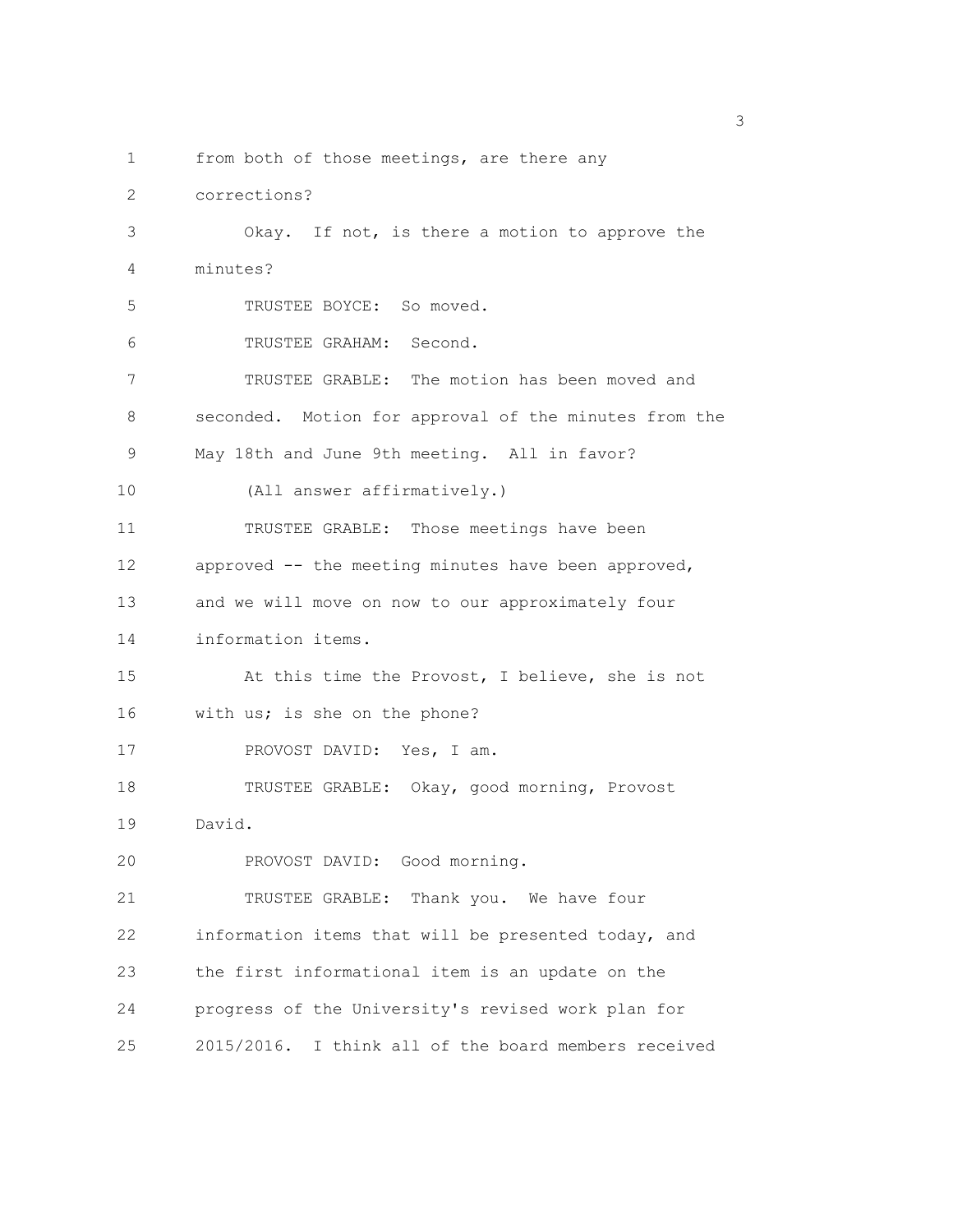1 via -- and I want to thank Trustee Alston -- a copy of 2 the FAMU presentation as well as the Auditor General's 3 report at the Board of Governors meeting that was held 4 last month, and the Provost's Office, Provost David 5 has had an opportunity to pull together a work group 6 that is addressing the concerns expressed by the Board 7 of Governors.

8 At this time, then, I'll turn the floor over to 9 Provost David.

10 PROVOST DAVID: Thank you very much, and 11 hopefully Dr. Pitter and Dr. Palm have come up, 12 because they're going to provide a little bit of 13 support in presenting this. This is provided as an 14 information item, because in terms of actually 15 updating the actual work plan, we have been working 16 to: One, come up with comments and to come up with 17 some strategies to respond to the comments; and also, 18 to get some additional informational as to the nature 19 of the concern of the Board of Governors.

20 One of the things that is challenging in our 21 conversation is that the numbers that we presented, in 22 particular with regard to academic progress rates and 23 future graduation rates are numbers that are really 24 grounded in reality, and they are grounded in our 25 likelihood of being able to move the needle based on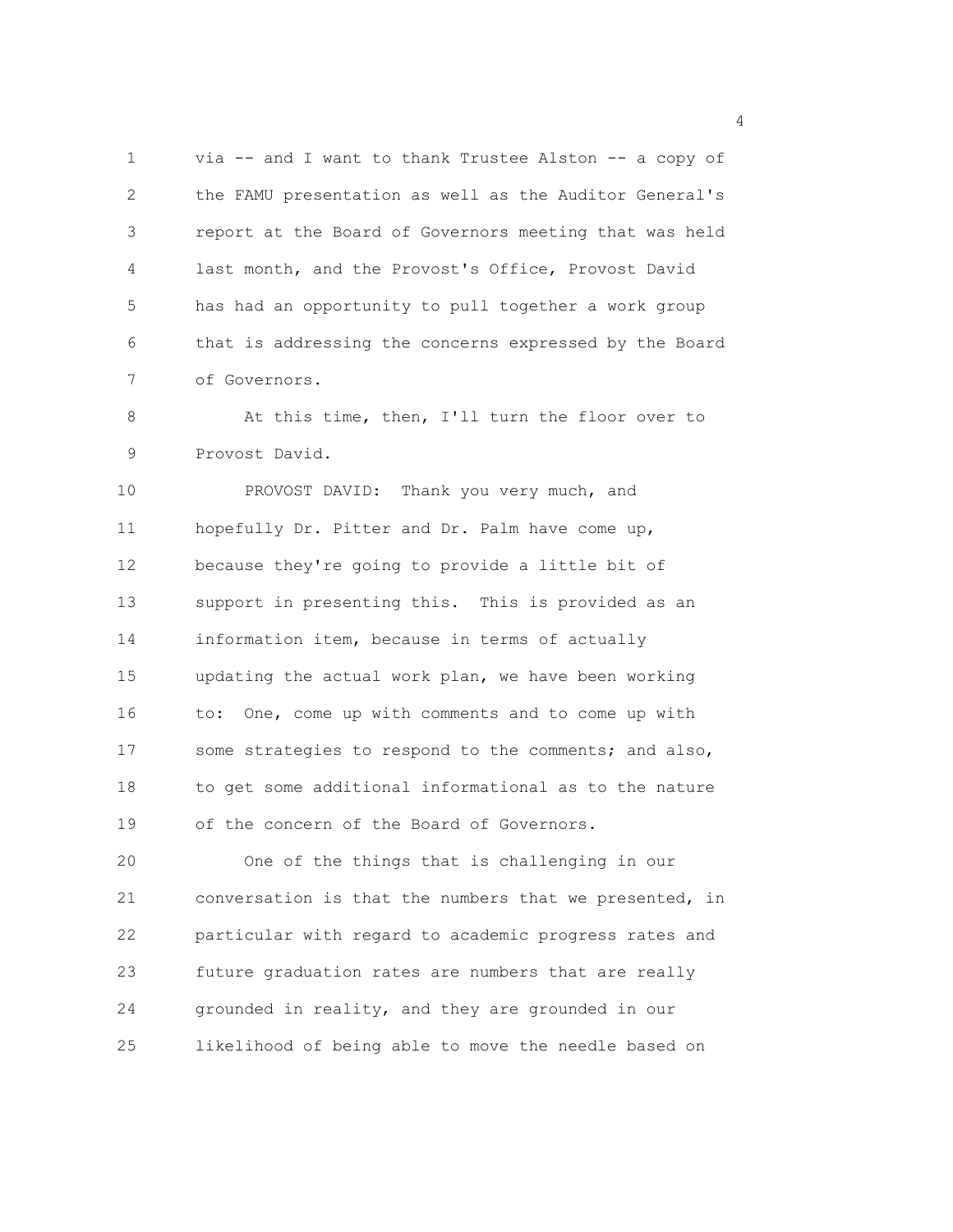1 the student body that we have at this time.

2 So, on one of the things we wanted to do is 3 confirm with the Board of Governors' staff, and we 4 have not had an opportunity to do that because of 5 complications primarily with their schedule, until 6 Friday. But we did have a very fruitful meeting with 7 the Board of Governors staff about our specifics of 8 our work plan, and they in the interim have had an 9 opportunity to speak further with some of the Board of 10 Governors -- excuse me -- some of the Governors to get 11 additional input on what their concerns are. 12 Let me tell you a few of the feedback that are 13 important for framing parameters from the Board of 14 Governors. One, is that they actually concur, 15 particularly with regard to the ACR -- the academic 16 progress rate. If you recall them -- (inaudible) in 17 one year and come back the second year with a GPA of 18 2.0 or greater; and the future graduation rate, they 19 confirm our projection; that our projection based on 20 our student body are stretch goals for us; that we 21 will have to work very hard in order to meet the 22 numbers and the projections we have in the work plan. 23 They also gave us some confirmation on the other 24 ways that we were approaching and putting together the 25 numbers and the targets in the work plan. They did

<u>5</u> September 2005 and 2006 and 2007 and 2007 and 2008 and 2007 and 2008 and 2008 and 2008 and 2008 and 2008 and 2008 and 2008 and 2008 and 2008 and 2008 and 2008 and 2008 and 2008 and 2008 and 2008 and 2008 and 2008 and 2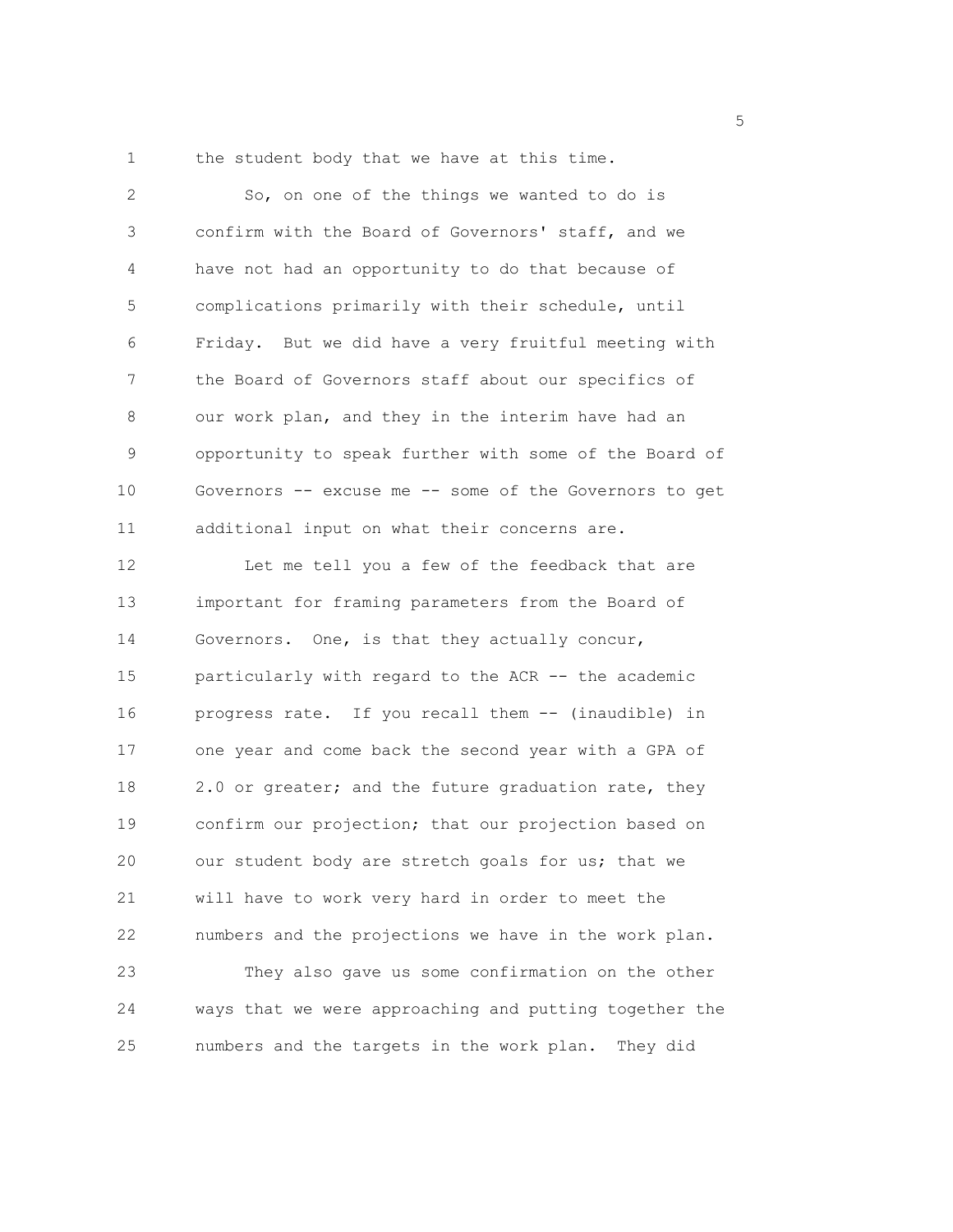1 identify some specific concerns four Governors had. 2 One was on the size of our student body, and in our 3 work plan we show a modest increase in the size of our 4 student body. This was a plan because a number of 5 factors, including, that the size of the student body 6 has an important impact on the cost to degree, which 7 is another one of our performance indicators and one 8 where we actually don't do very well compared to the 9 rest of the SUS and could do better if we had a larger 10 student body.

11 TRUSTEE GRABLE: Provost David, could I stop you 12 for one minute? When you're referring to the "work 13 plan," it would be helpful if we knew the page number 14 where the particular numbers that you're referring to 15 are located. I think that will help board members in 16 being able to flip through the work plan since there 17 quite a few pages.

18 PROVOST DAVID: The performance indicators are 19 all clustered on one page -- and I'm sorry. I'm 20 working off of a computer and iPad. Perhaps 21 Dr. Pitter may be able to direct you to the exact 22 page. 23 DR. PITTER: The projections on pages 14 and 15. 24 TRUSTEE GRABLE: Okay, Provost David. Please

25 continue on.

<u>6</u> and the contract of the contract of the contract of the contract of the contract of the contract of the contract of the contract of the contract of the contract of the contract of the contract of the contract of the co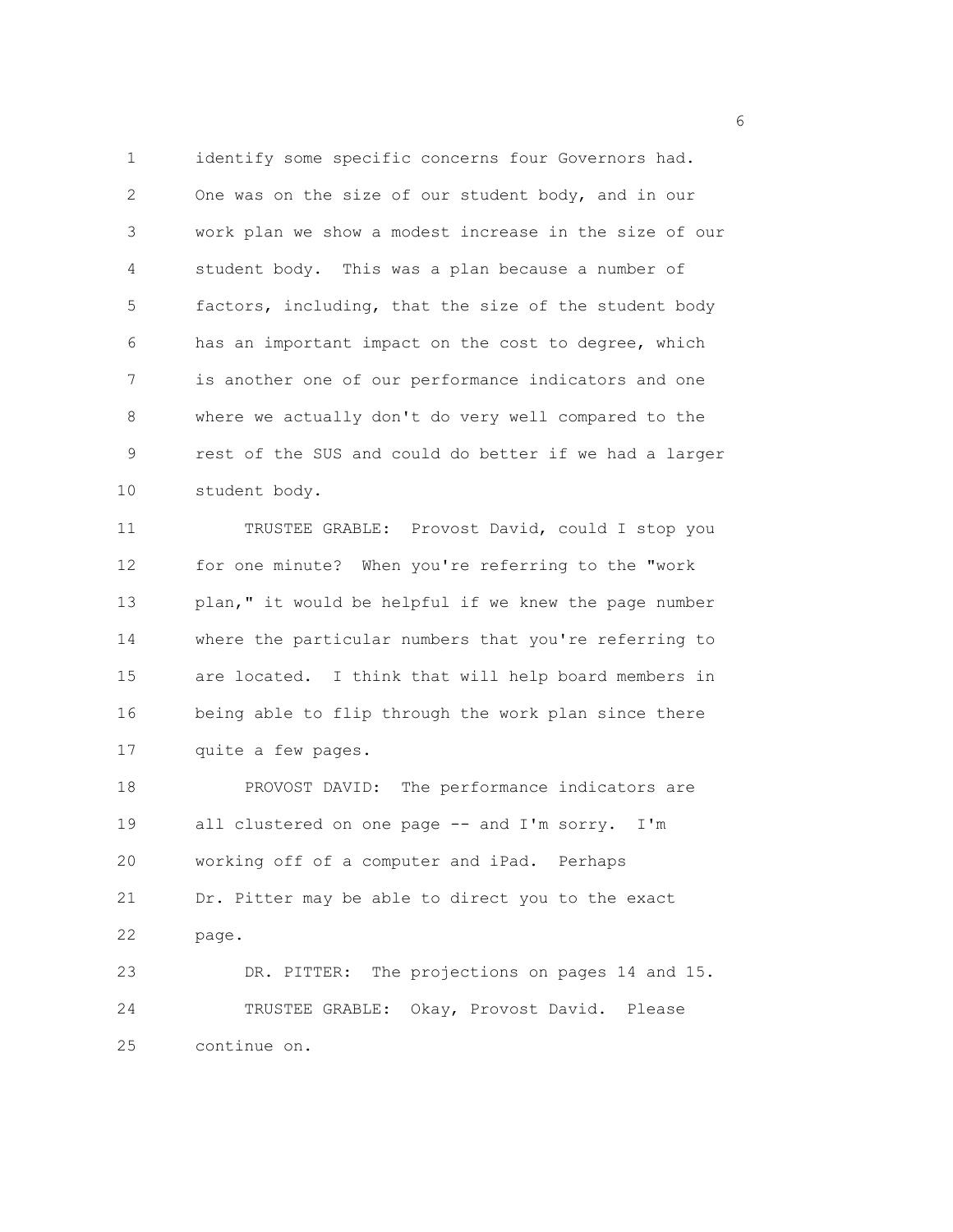1 PROVOST DAVID: So, in terms of the enrollment 2 projections, they were very concerned about our 3 growing because they think quite likely that if we are 4 working hard to improve the outcome for our students, 5 adding to the size of our student body can complicate 6 that.

7 A couple of comments that I will make about our 8 enrollment plans: One, is that with that guidance of 9 the Board of Governors, we are talking with both 10 President and Vice-President of Student Services about 11 what we might do in terms of our enrollment. But very 12 importantly, even as we are thinking about currently 13 what's in our work plan, in terms of our enrollment 14 growth, always -- what we are talking about is trying 15 to make sure we have the right mix of students. 16 So I believe I mentioned at our last Board of 17 Trustees' meeting we have an agreement on our campus 18 that we're going to have a numerical limit to the 19 number of academic access and opportunity students. 20 We have had a percentage limit, which is a target that 21 is hard for us to meet -- because percentages are 22 always harder to play with -- and we've also found 23 that by figuring out specifically our capacity to 24 serve the needs of AOS students, we will be able to 25 better get them through and have a strong educational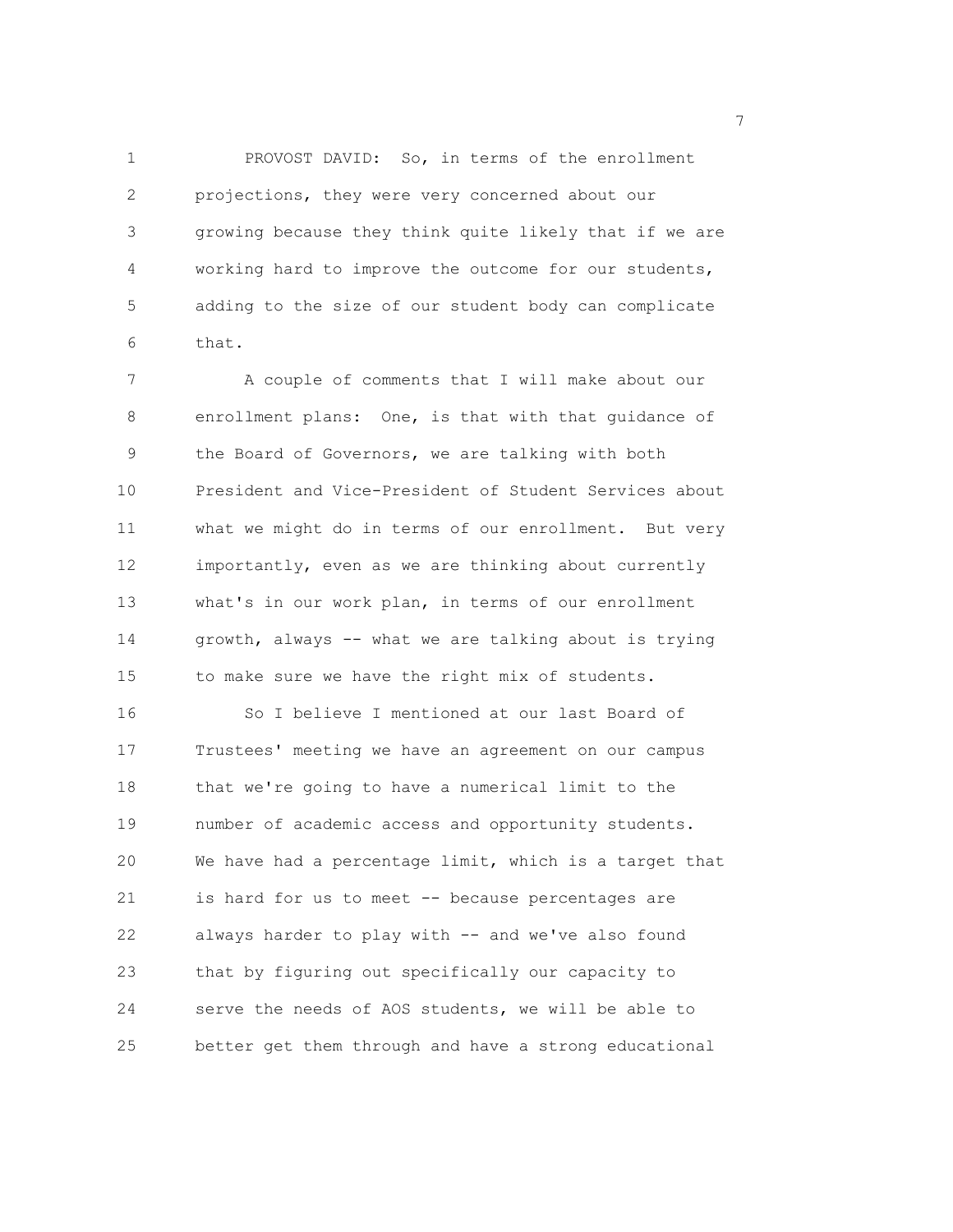1 experience. So we want to limit that number; that's 2 the first statement about the policy.

3 A second statement about the quality is that we 4 would like to think about whether we can make some 5 changes to our admissions standards that can narrow 6 the pull a little bit and enhance the quality of the 7 student.

8 A third action that are talking about is whether 9 or it's not a part of our revised work plan, which 10 means there is an opportunity to push boundaries on 11 our non-resident recruitment. There is a system-wide 12 90:10 percentage where you're supposed to have 90 13 percent of your students be residents and 10 percent 14 of your students be non-residents. That is a 15 system-wide requirement of each school to be a little 16 above or below those targets, while the system is on 17 target. And I think we can ask the Board of Governors 18 if we can have a little bit more leeway so we can 19 specifically reach out to the Rattler network and make 20 sure we're recruiting the best and the brightest 21 students.

22 Then finally, we're also talking about trying to 23 strengthen our recruitment of transfer students. And 24 so all of those will have an impact on the size of our 25 student body. We're still working through that, but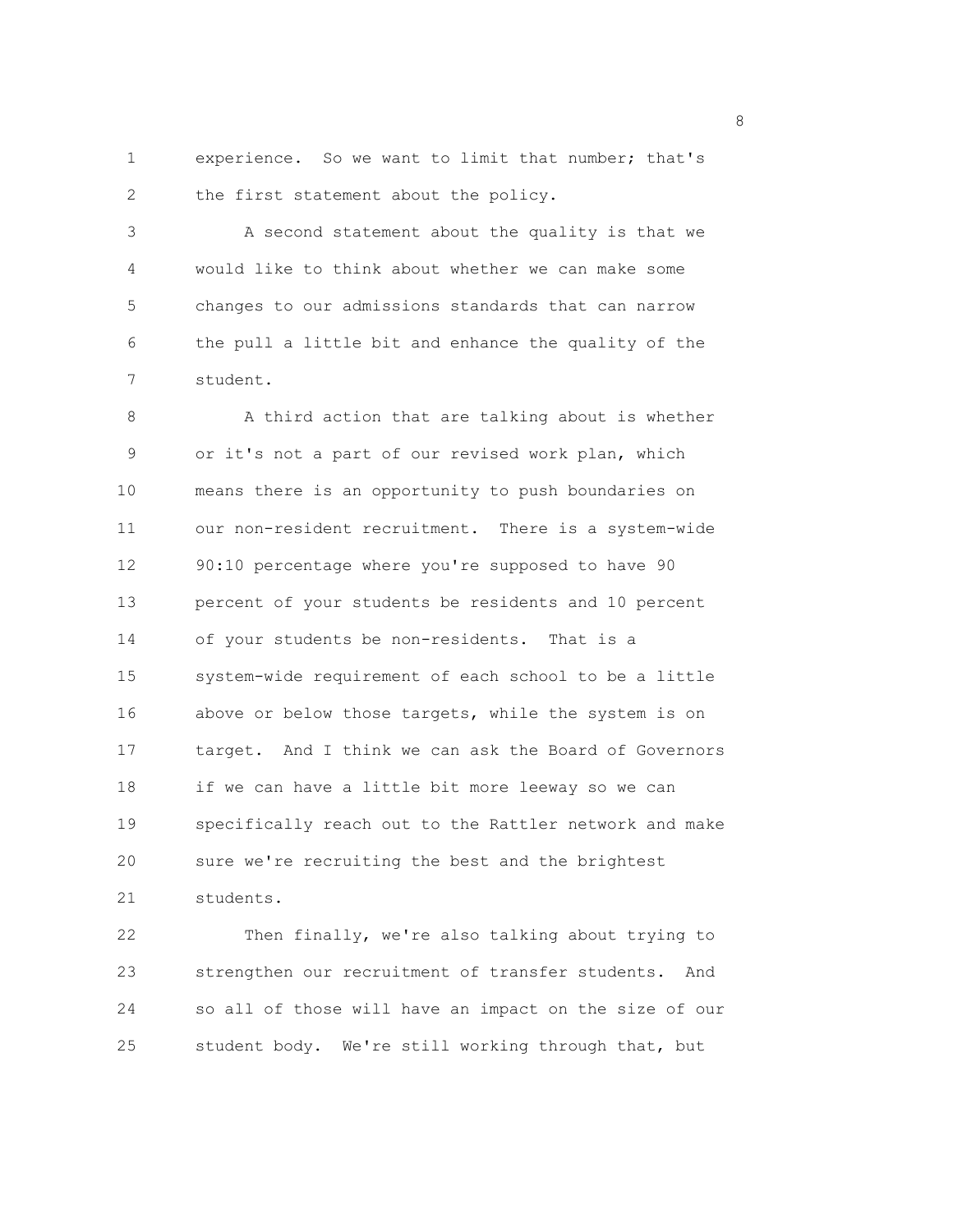1 likely, we will present at the Board meeting in the 2 August meeting -- the committee meeting and then to 3 the Board -- a revision to the size of the student 4 body.

5 The other three factors that have been enumerated 6 by the Board of Governor staff is concerns raised by 7 the Board of Governors: One is the pass rates; can we 8 make more progress on hitting all of our licensure 9 pass rates, again, above the national average or above 10 the national benchmark. We are convening all of the 11 licensure programs. They already have in place 12 improvement plans -- excuse me. Was that a question? 13 TRUSTEE GRABLE: No, please continue.

14 PROVOST DAVID: So we're convening all of those, 15 the deans and the people who are working on the plans, 16 to see if we can be more aggressive and make more 17 progress in that area.

18 They are also concerned about the number of new 19 degree programs that were listed. They view it in the 20 same way they can view the size of the student body; 21 that if we are really focusing on what we are trying 22 to do to maybe prove the outcomes for the students, 23 that we should not focus on that and not have 24 additional degree programs. So we're going to 25 reconsider that list and most likely tear it down.

en de la provincia de la provincia de la provincia de la provincia de la provincia de la provincia de la provi<br>1900 : la provincia de la provincia de la provincia de la provincia de la provincia de la provincia de la prov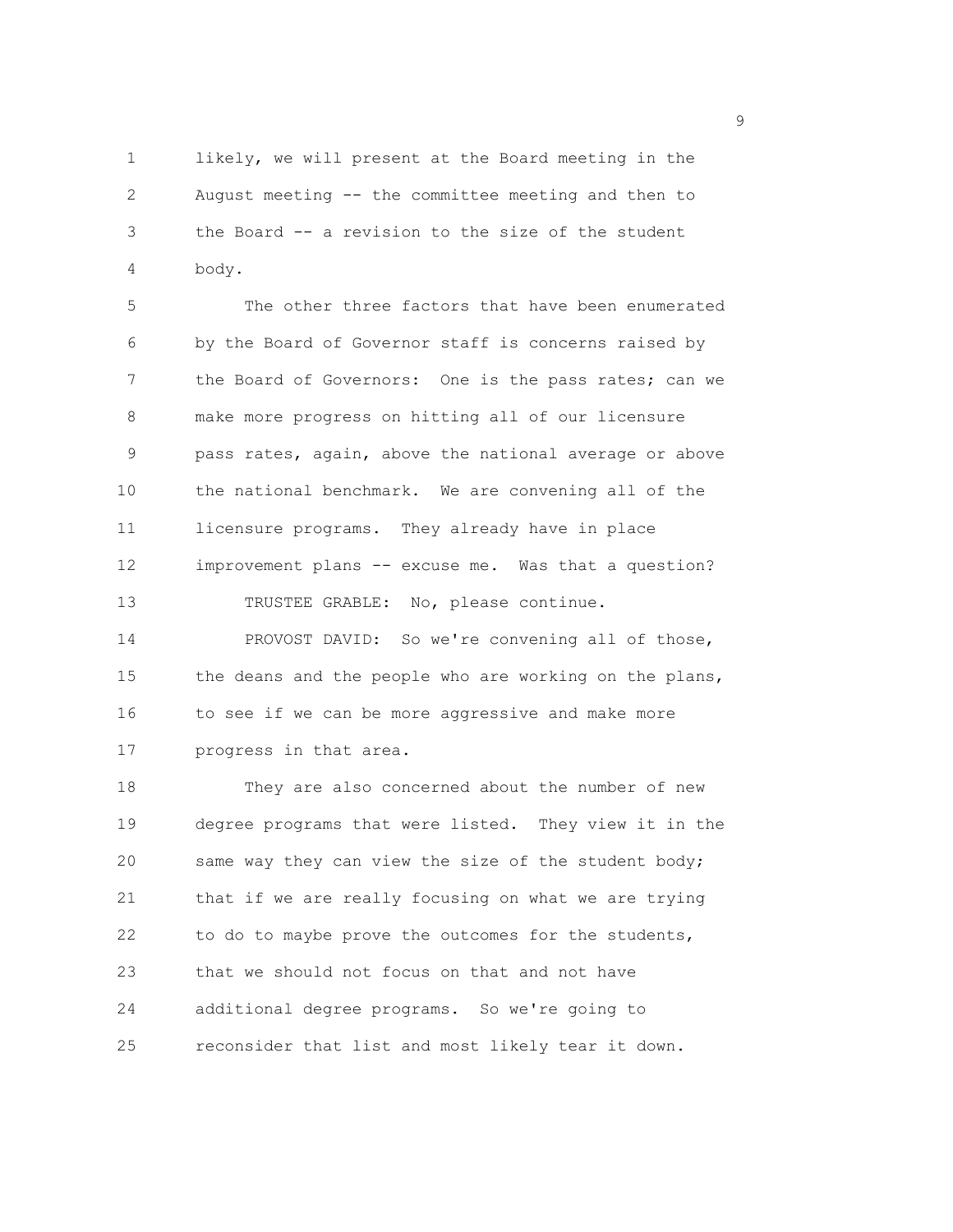1 And then finally, they are just generally 2 concerned about being sure they understand what we are 3 planning to do to enhance student success, and in a 4 moment, I'm going to turn it over to Dr. Palm, because 5 he can tell you a little bit more about the specific 6 things that we've been working on since -- well, since 7 before and after the Board of Governors meeting.

8 I wanted to say a couple of points. One, is 9 there has been a lot of progress that has been made. 10 There was a work plan that was put in place a few 11 years ago that specifically talked about the student 12 success as a priority. A lot of those initiatives 13 have started, and we have begun to seen the benefits 14 of those initiatives. So the APR, academic progress 15 rate, has actually improved from something around 54 16 percent to the number that is now 71 percent, which is 17 a strong improvement, based on the past efforts.

18 So, I think one of the things we have to do is 19 also make sure that they see that we are taking action 20 and to let them know about the additional plans we 21 have to address student success issues. And with 22 that, I guess I'll turn it over to Dr. Palm. 23 TRUSTEE GRABLE: Okay. What I would like to do 24 here, Provost David, is that the work plan is a lot of 25 information, a lot of statistics, and a lot of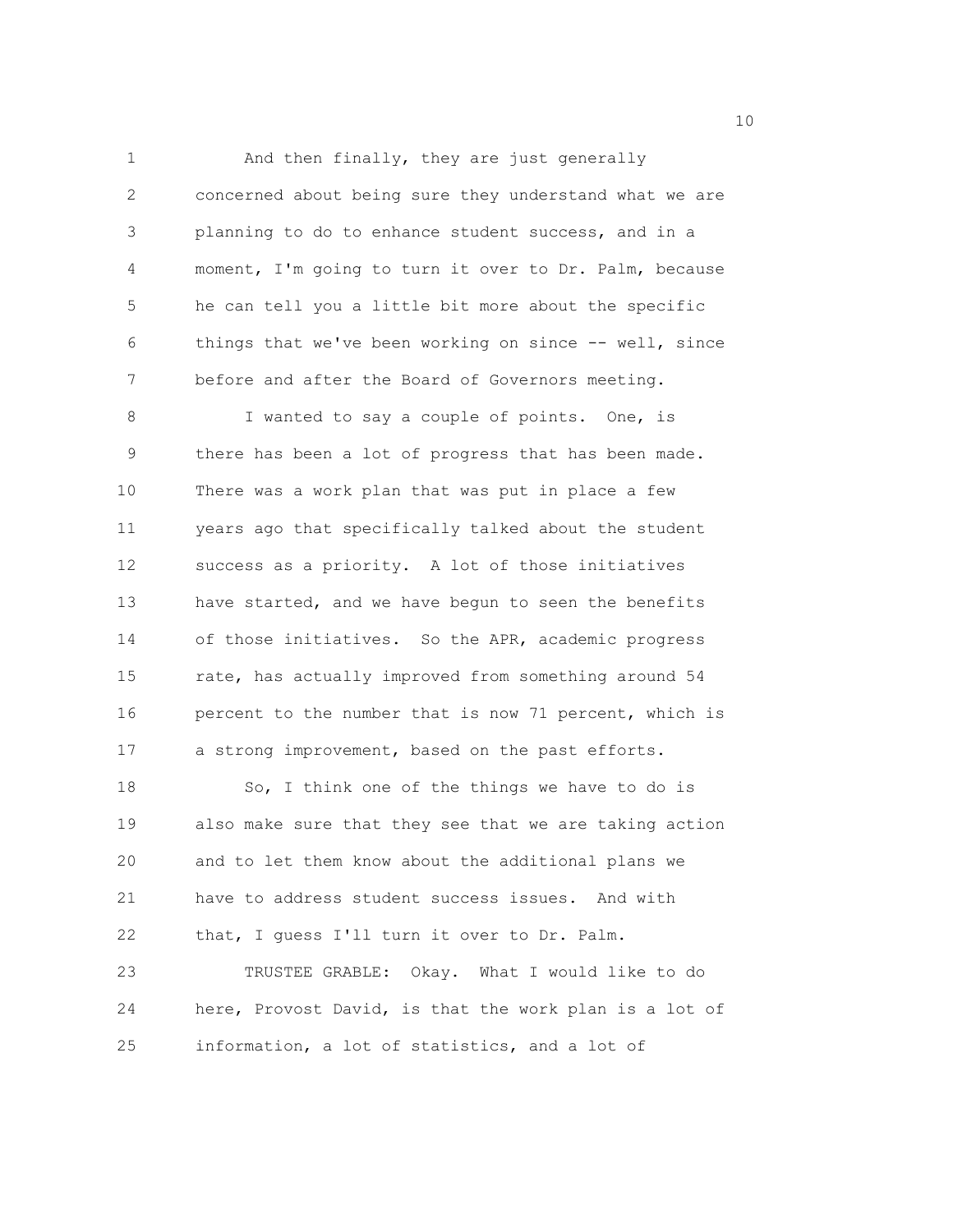1 potential nuances here. I would like to give the 2 Board members a chance at this point just to ask 3 questions related to this work plan, and the report 4 that you gave, along with the transcripts that they 5 have had a chance to take a look at. 6 Trustees, do you have questions? 7 TRUSTEE LAWSON: Yes. 8 TRUSTEE WOODY: Madam Trustee, this is Trustee 9 Woody. 10 TRUSTEE GRABLE: Okay. Trustee Woody, we're 11 happy to have you. 12 Vice-Chair Lawson has deferred to you so that you 13 can go ahead and ask your question or questions. 14 TRUSTEE WOODY: Provost, I attended the Board of 15 Governors meeting, and throughout the whole session -- 16 and this is just a question or one of my questions -- 17 is are we going to be ready when we present in 18 September to at least pass our work plan before the 19 Board of Governors? 20 PROVOST DAVID: Yes, we will be. 21 TRUSTEE WOODY: And my next question is, one 22 thing I heard very clearly, and maybe you can answer 23 it very specifically, in reference to something that 24 is somewhat shocking to me but I'm new on the Board, 25 is you know, 61 percent of our students are not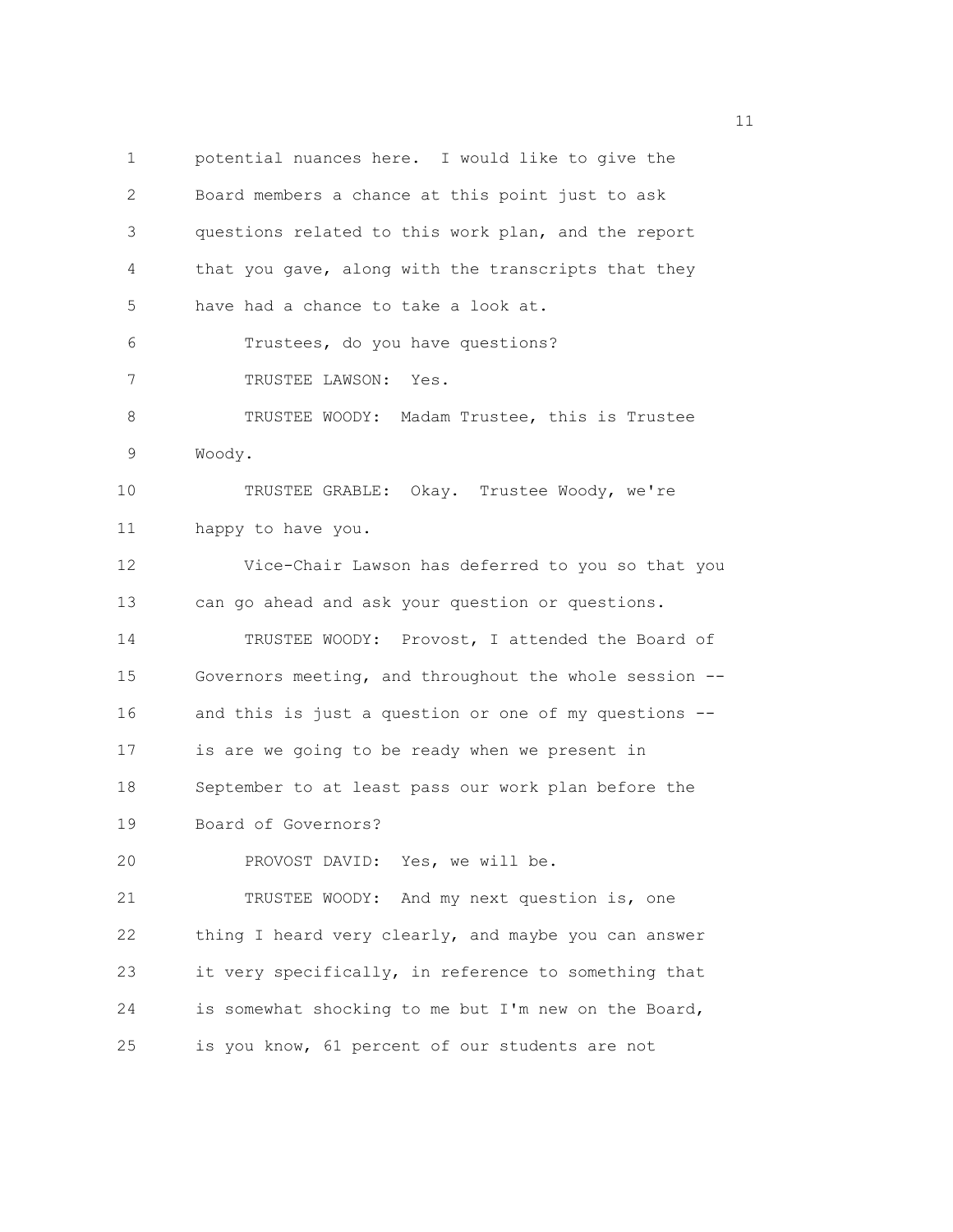1 graduating. What kind of response are we having in 2 relation to that?

3 PROVOST DAVID: So, the graduation rate is 4 actually a huge concern to me. I believe that we need 5 to move the needle on that. It is a function of a 6 number of things.

7 I think we have not been able to make too much 8 traction in recent years in moving the needle forward 9 because we have had a large cohort of academic access 10 and opportunity students and it's harder to get those 11 students through. So those are students who come in 12 and they're not really at the level of quality that we 13 are hoping for and enveloped by our student body, and 14 they don't meet those minimum requirements. And we 15 had a large cohort, for a number of years. The peak 16 year was actually the year that's graduating, next 17 year, and after that it begins to taper off but still 18 remains a significant part of our student population. 19 When I talk about what their needs are, there are 20 a few. One is that often come in and have what we 21 call developmental needs, so they are not ready to go 22 in to some of the college level courses in math and 23 English and science, for example. And so, we have to 24 provide support to get them up to the point where they 25 can take those classes, and even then, they might not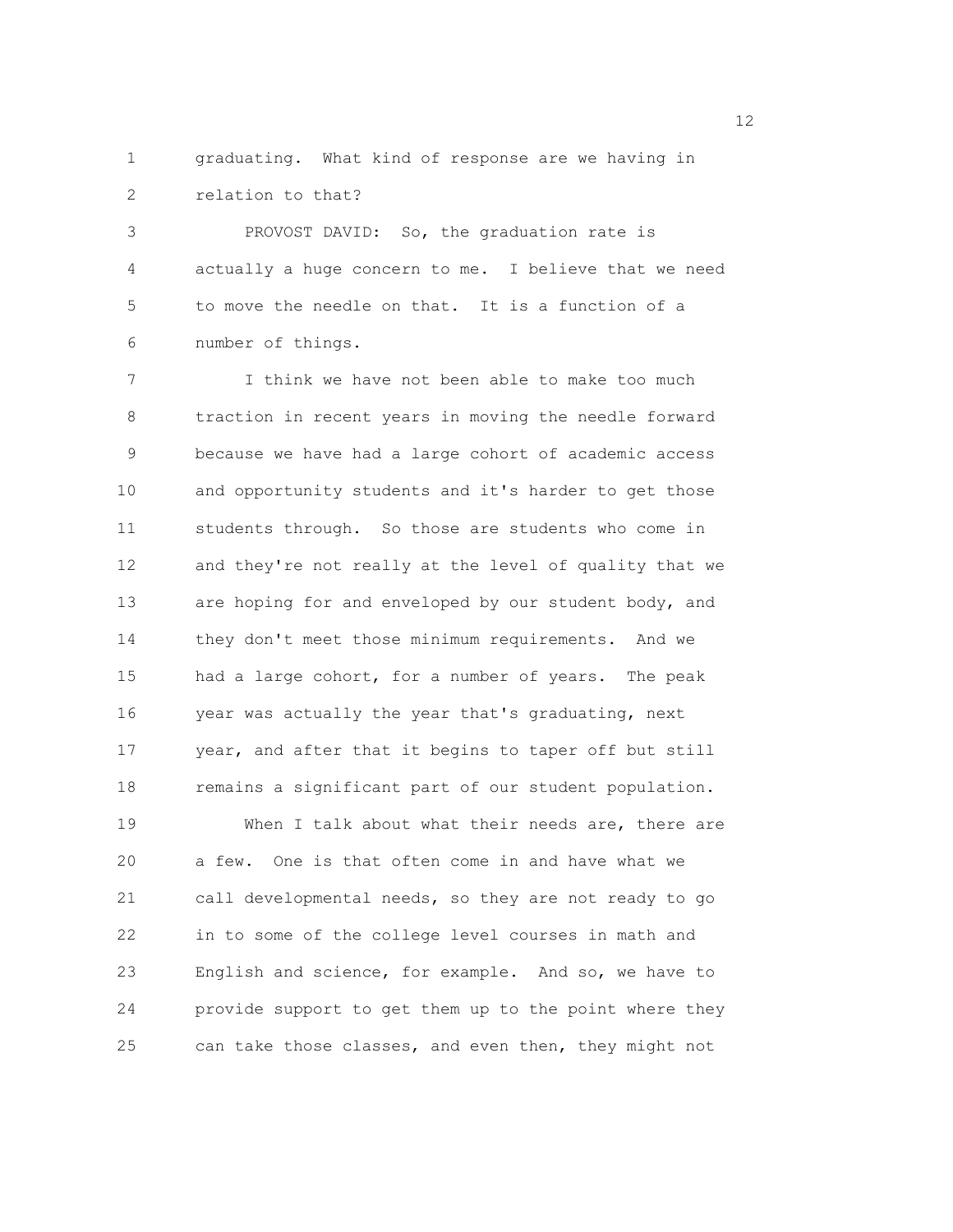1 be as successful as necessary for the majors that they 2 are looking to earn, so that means spending a lot of 3 extra time and a lot of extra work.

4 We have been trying to limit the number of AOS 5 students is one strategy. We are also working and 6 have been working for the past couple of years to try 7 and get a better handle on the developmental classes. 8 Those are the kind of getting-the-students-up-to-speed 9 classes, and there has been a lot of effort that has 10 been made, in particular by the College of Science and 11 Technology and in various parts of the College of 12 Social Sciences, Arts and Humanities, to improve the 13 way we deliver those developmental courses, but we're 14 continuing to work on those.

15 And then, I believe that having more aggressive 16 academic advising and having policy -- not policies, 17 but mechanisms in place that are more proactive and 18 help students. So for example, we have a requirement 19 now, or had a requirement up until a couple of weeks 20 ago when we changed it, that students apply for 21 graduation. We are going to say that you don't have 22 to apply for graduation; that if you're ready to 23 graduate, we're going to try and reach out to you and 24 let you know the options you have for graduation. 25 Because a student might be very much focused in

13 and 13 and 13 and 13 and 13 and 13 and 13 and 13 and 13 and 13 and 13 and 13 and 13 and 13 and 13 and 13 and 13 and 13 and 13 and 13 and 13 and 13 and 13 and 13 and 13 and 13 and 13 and 13 and 13 and 13 and 13 and 13 an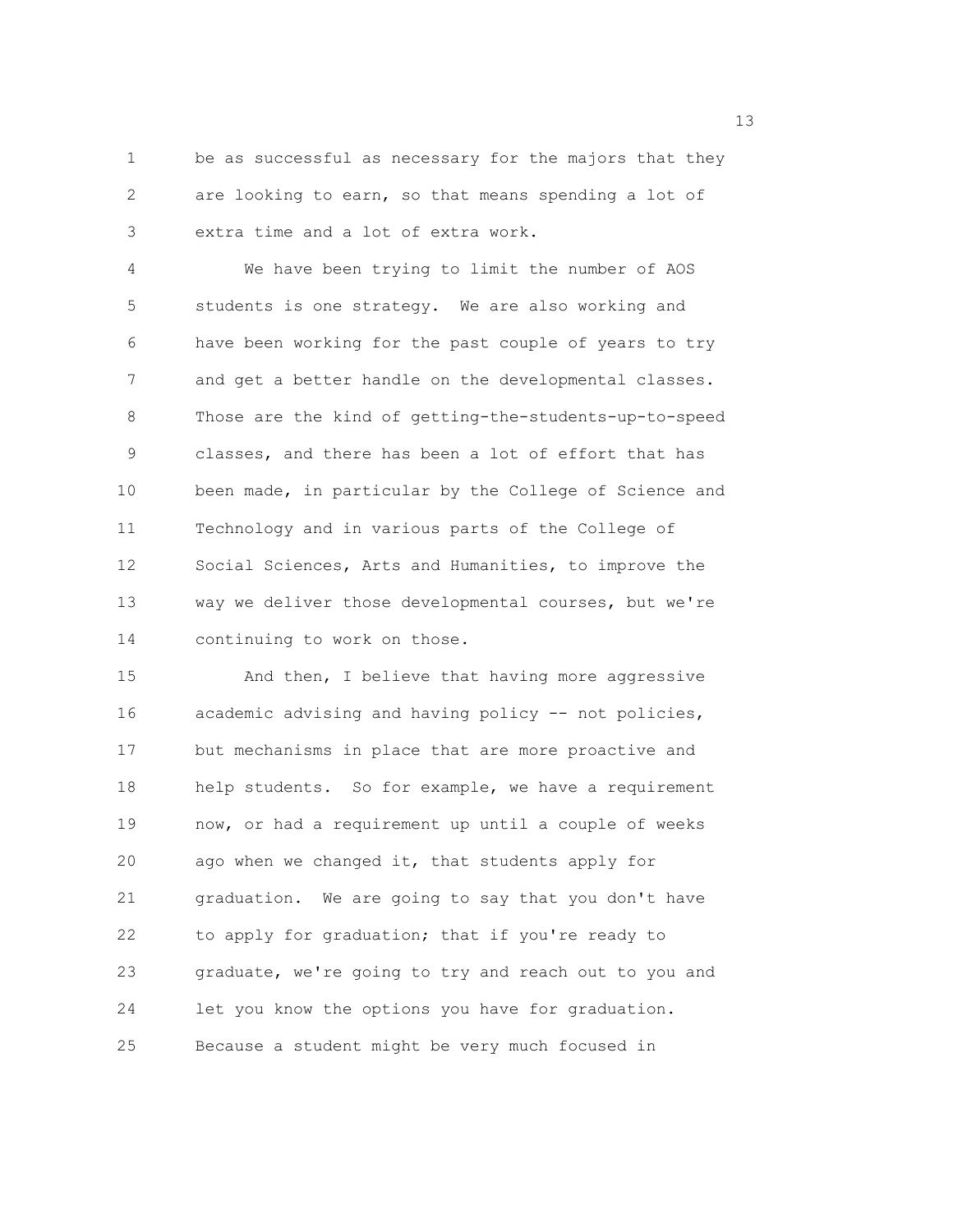1 graduating in a particular area and not actually 2 appreciating that they have done the work and can earn 3 a degree in a related area to give them satisfaction 4 and career advancement of what they're hoping for. 5 So those are some of the things that I think 6 contribute to and can work to better secure our 7 graduation rate. 8 TRUSTEE WOODY: One thing I would like to direct, 9 ma'am, from time to time, if you wouldn't mind coming 10 back before the Board and give us the status report of 11 where we are on that 61 percent, and if we're reducing 12 that number or not; just give us a standing report on 13 where we are in that area, please. 14 PROVOST DAVID: I'm happy to. 15 TRUSTEE WOODY: Thank you. 16 TRUSTEE GRABLE: And Vice-Chair Lawson. 17 TRUSTEE LAWSON: Yeah. Just a couple of comments 18 on the work plan; specifically, as it relates to 19 enrollment; specifically, as it relates to graduation 20 retention, and specifically, as it relates to 21 performance-based funding. 22 I think in my mind, a couple of things come to 23 mind: One, we have to look at what our true mission 24 is as an institution. And historically, it has been 25 one that has reached out to a broad spectrum of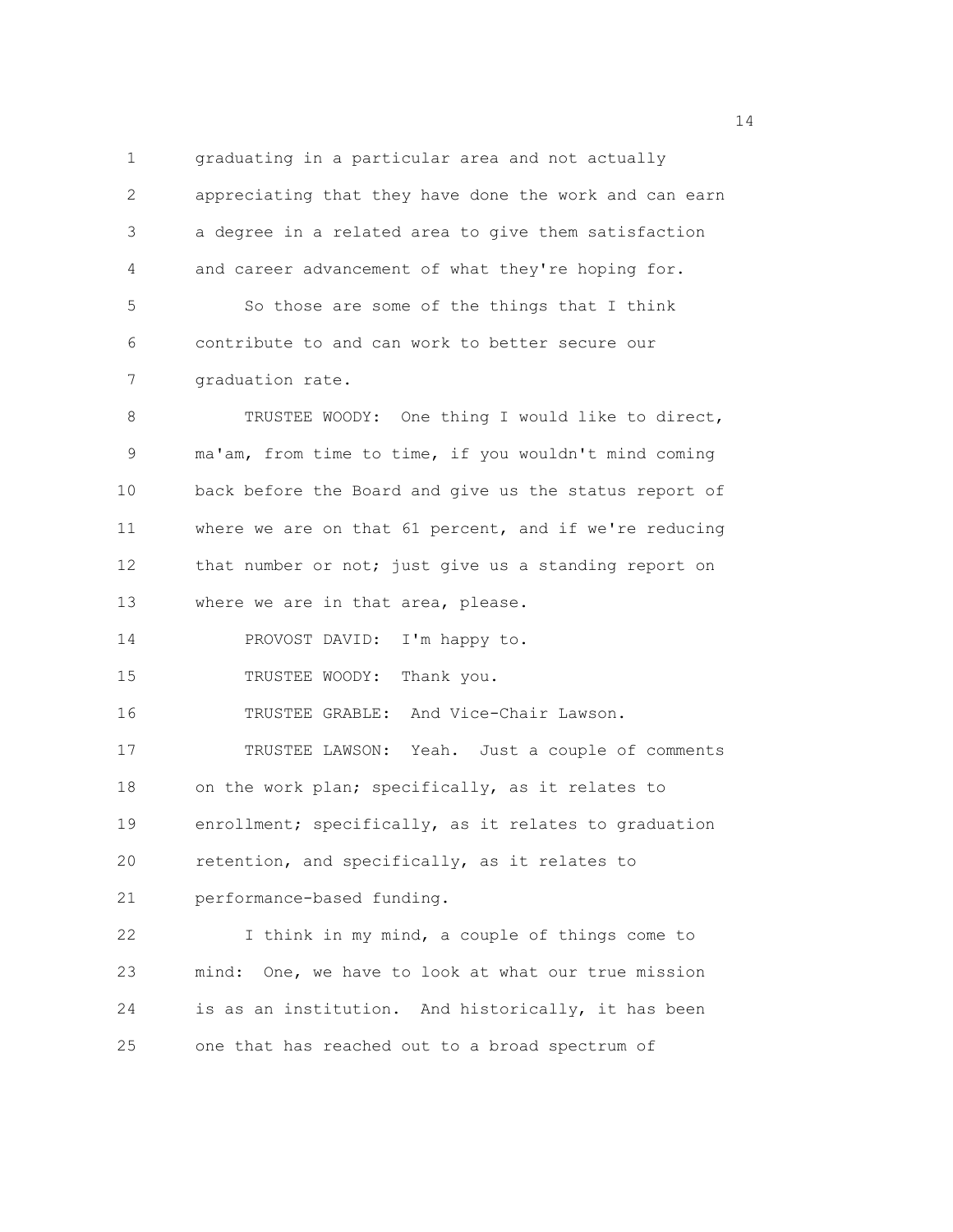1 students, some truly prepared for the rigors of 2 college and some that need some extra help, but we had 3 always been an institution that provided both sets of 4 students with an outstanding opportunity to achieve a 5 strong education that was a marketable degree in the 6 open market. So I feel like, one, we have to look at 7 what our true mission is;

8 Two, I'm very curious to know what are we really 9 doing to influence the Board of Governors' process and 10 procedure and policy. I still have not heard that; I 11 have asked that question three successive Board 12 meetings. We are reacting to the Board of Governors' 13 policy, and I understand why; that's what we are 14 supposed to do, but I still have yet to hear what are 15 we doing in an attempt to try an influence those 16 policies to make them more favorable towards us.

17 We do have a unique mission within the SUS, and 18 for us to constantly say that we are exactly like the 19 other schools in the SUS, in my personal opinion, is a 20 misconception. However, the rules of engagement are 21 set up to judge us exactly like every other school in 22 the SUS, and I don't see where we are being proactive, 23 versus being reactive to what the Governors' policy 24 are. I think right now it is prudent to react to the 25 policy, but I would still like to hear from the

n 15 ann an 15 an t-Òire ann an 15 an t-Òire an t-Òire an t-Òire an t-Òire ann an 15 an t-Òire an t-Òire an t-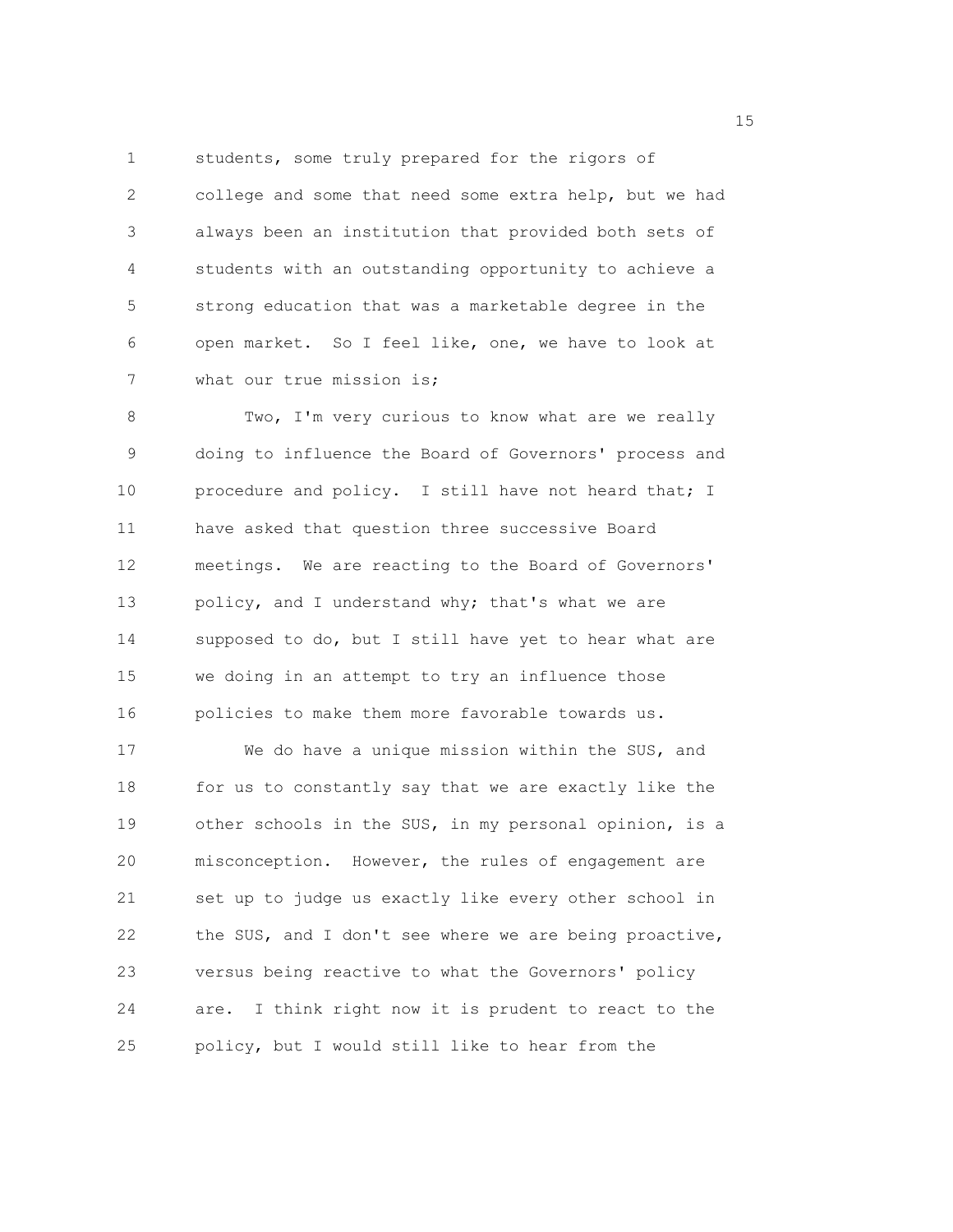1 Provost: What are we doing to influence?

2 And the third thing, this enrollment discussion 3 really deserves a drawn out discussion, in my mind, 4 because it speaks to everything else we do. It speaks 5 to our budget. It speaks to the facilities discussion 6 we just had. Why build 1400 new beds if we're going 7 to reduce the size of the school? I'm not in favor of 8 reduce the size of the school. That issue has not 9 come before the Board for discussion; however, it was 10 clearly recommended by the Board of Governors, so we 11 have to respect that recommendation, but at the same 12 time, how are we going back to the Board of Governors 13 with our specific point of view around why we should 14 be the size -- whatever size that we determine we want 15 to be -- and what our mission is that could look 16 slightly different than maybe some of the other 17 schools in the SUS given our historical footprint in 18 the Southeast.

19 So I would love to hear from the Provost. I 20 understand the need to respond, so no need to respond 21 to that one, but what are we doing to influence the 22 metrics, the process that's instituted by the Board of 23 Governors?

24 PROVOST DAVID: So the Board of Governors has 25 actually been talking about -- they talked about at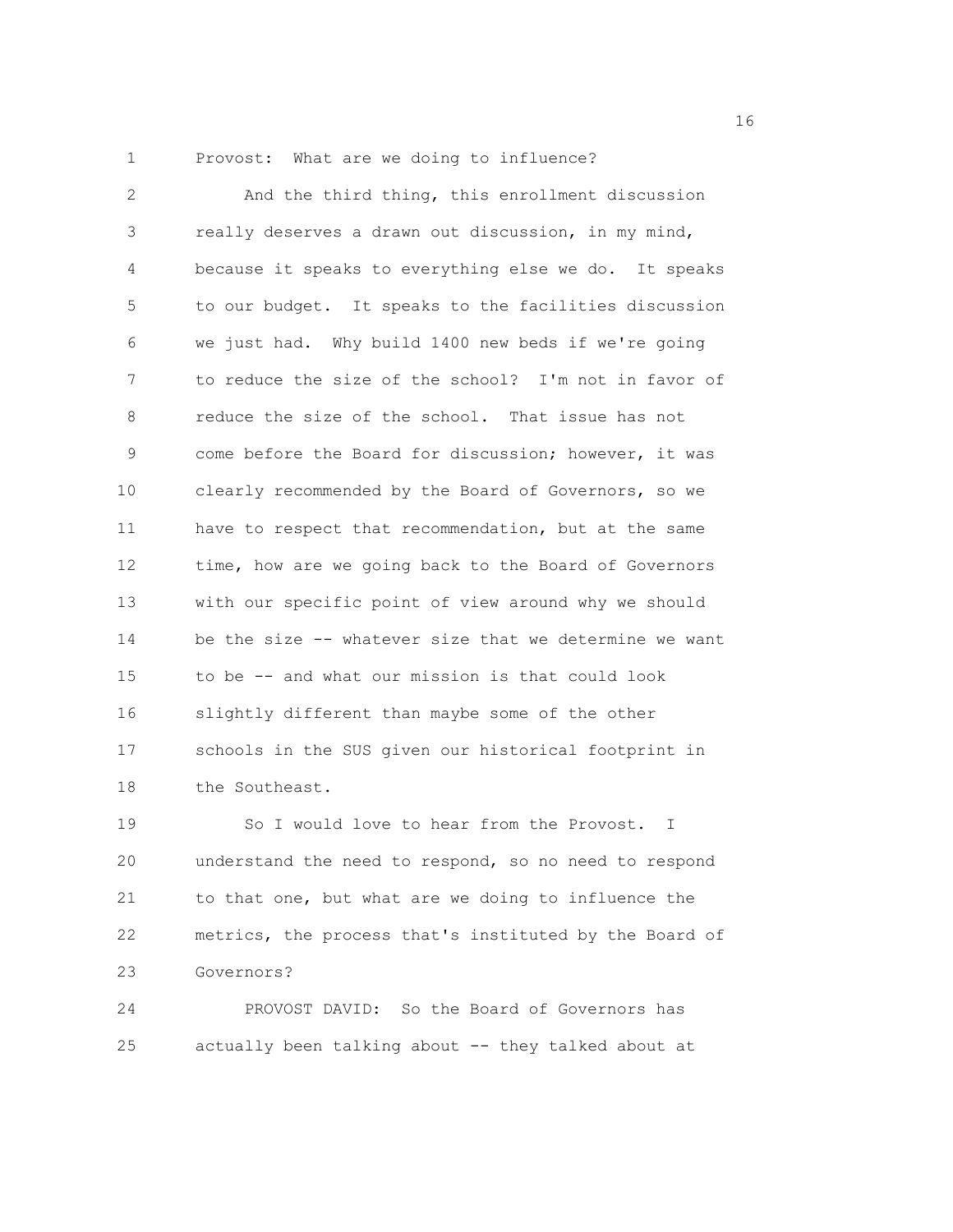1 this meeting -- changing some of the metrics, and they 2 have allowed for us to have the opportunity to give 3 them input into that. That input comes in through a 4 variety of places. I know the Board of Governors 5 staff, for example, has said that they have been 6 talking about what they perceive works and doesn't 7 work in the metrics, and the performance metrics 8 specifically, and the metrics overall.

9 The Council's Provost has had an opportunity to 10 give input and we here at the University have had an 11 opportunity to give input. We've been told that there 12 is a likelihood that the cost degree calculation is 13 going to be either changed or altered, and that is 14 going to be hurt us dramatically based on the 15 institution that we are.

16 The other question that you asked, which is 17 actually not a question of the metrics, per se, but 18 how the metrics are used in considering the quality of 19 education delivered by Florida A&M University, and 20 that is a harder one to influence as the institution. 21 What we can do is influence the metrics. How the 22 Board of Governors appreciates and uses the metrics is 23 something that is really going to be a little bit hard 24 to have an influence and might be something that the 25 Board of Trustees would have a better leverage point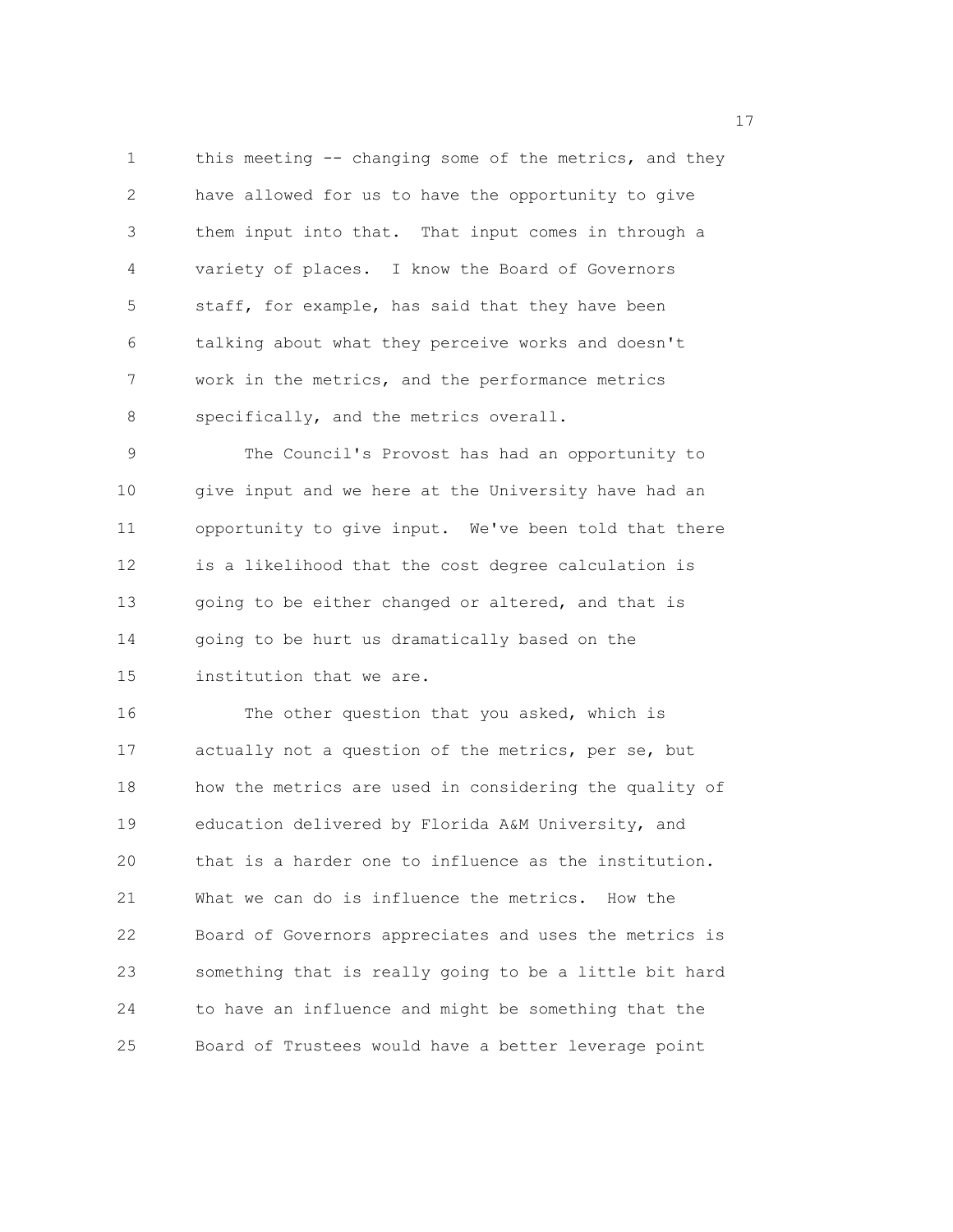1 than we would have.

| $\overline{2}$ | We certainly, at the Board of Governors meeting,       |
|----------------|--------------------------------------------------------|
| 3              | I tried to make a point as also some of the other      |
| 4              | institutions that are non-traditional. In the format   |
| 5              | of Florida State or University of Florida, they tried  |
| 6              | to make points that they're going to be differences in |
| 7              | missions that are going to impact how well we're going |
| 8              | to be performing in some of these metrics, and that    |
| 9              | was not received very well by the Board of Governors,  |
| 10             | and I'm not sure there's going to be not much traction |
| 11             | that we're going to make on the current climate on     |
| 12             | that.                                                  |
| 13             | To the extent that they have invited us to offer       |
| 14             | revision of Florida A&M University and perhaps talk a  |
| 15             | little bit more about the size and make up of our      |

16 student body that (inaudible) --

17 TRUSTEE GRABLE: And I see that Trustee White has 18 a question, but I would like to follow up if you don't 19 mind, Trustee White, to this these specific issues 20 mentioned by Trustee Lawson.

21 My first question is, did we have any input back 22 from the BOG's staff when we initially submitted our 23 plan? I do understand and I, too, like Trustee Woody 24 was down in Tampa at the meeting, and I wondered what 25 were the indications we were getting back from them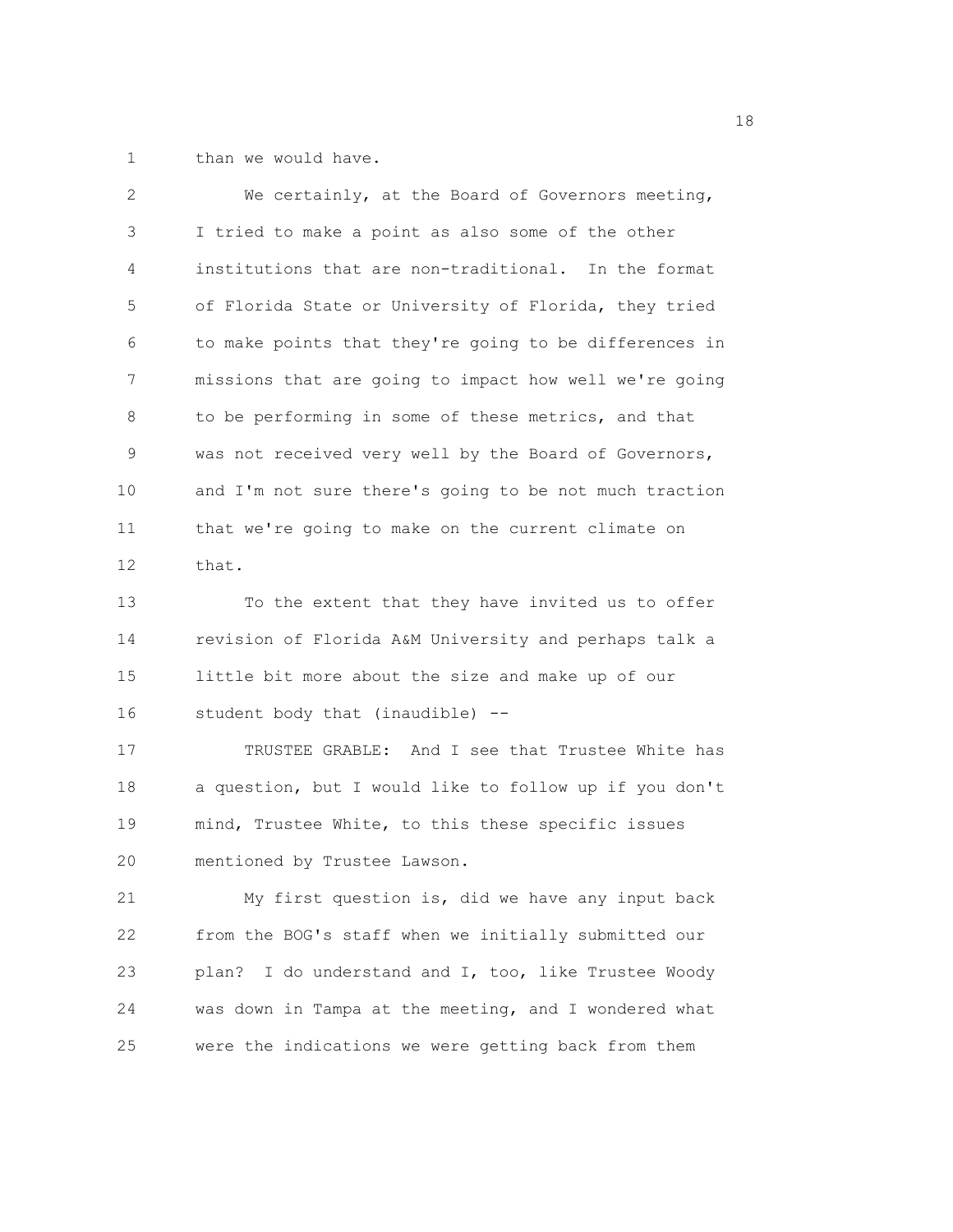1 regarding that initial plan? Because I know there's 2 a lot of work with that staff down at the BOG to make 3 sure that our plan did meet with the criteria that was 4 established and would have hopefully indicated to us 5 and would have a greater likelihood of being accepted 6 by the BOG.

7 PROVOST DAVID: We actually had extraordinarily 8 strong feedback from the Board of Governors' staff. 9 They thought it was very well done. They thought our 10 -- as I said, they thought our numbers, our goals, 11 were realistic, but stretch goals, and that they were 12 along the continuum of the kind of progress that we 13 had hoped and continued to hope to make in improving 14 our graduation rate and other factors.

15 TRUSTEE GRABLE: With that said, Provost David, a 16 quick follow-up.

17 Then what in your opinion changed or altered that 18 led to the plan not being accepted? And I think 19 that's important for us to understand as we move 20 forward, because I did hear you indicate that in 21 answering another Trustee's question that we have a 22 good chance of returning with our revised, so-called 23 revised plan, and to get it accepted by the BOG and 24 approved by the BOG.

25 PROVOST DAVID: Well, what I think is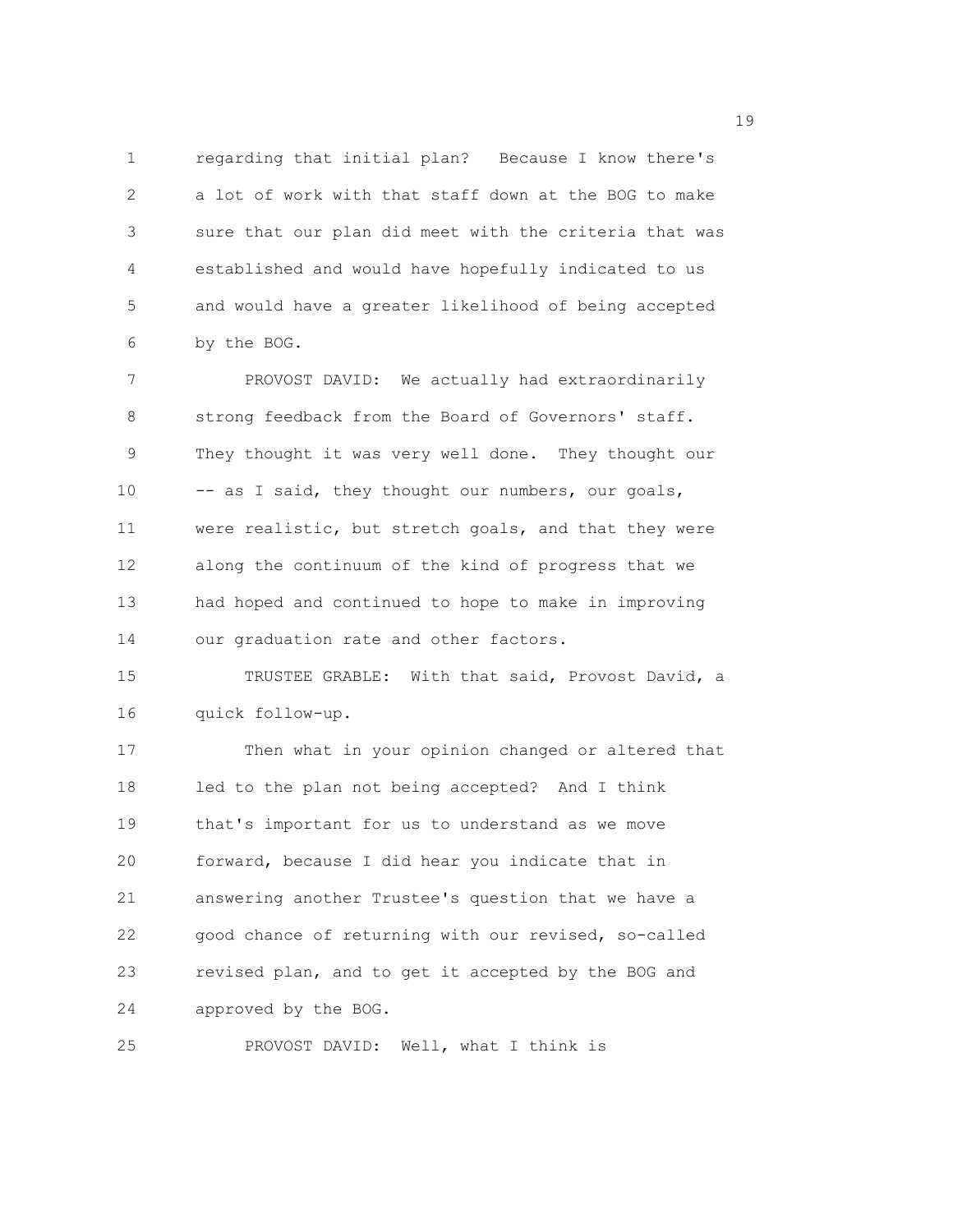1 different -- I can't tell you what was different in 2 terms of how the Board of Governors themselves 3 appreciated the plan differently from the Board of 4 Governors staff. The Board of Governors has that 5 ability. What I think is different now is the Board 6 of Governors has given us an opportunity. They said 7 in the meeting and in private or separate 8 conversations that I had with a number of them 9 afterwards, that they are receptive to hearing us come 10 up with a plan that might move some of the boundaries. 11 For example, non-residents was one that they 12 mentioned. Non-residents could include for us, also, 13 international students, so I think that provides us an 14 opportunity to think about how we're reaching out to 15 our body across the Florida borders. 16 And they also talked about what investments we 17 might want to make in order to improve the size of the 18 student body -- sorry, the quality of the student body 19 with the specifics of cost. And frankly, if we don't 20 have the cost metrics, that clears up of a lot of 21 leeway for us, because that put a lot of pressure on 22 us to move in different directions simultaneously. 23 TRUSTEE GRABLE: I do want to go back to that 24 cost of degree issue, but I will at this time ask that 25 Trustee White to ask his question or questions.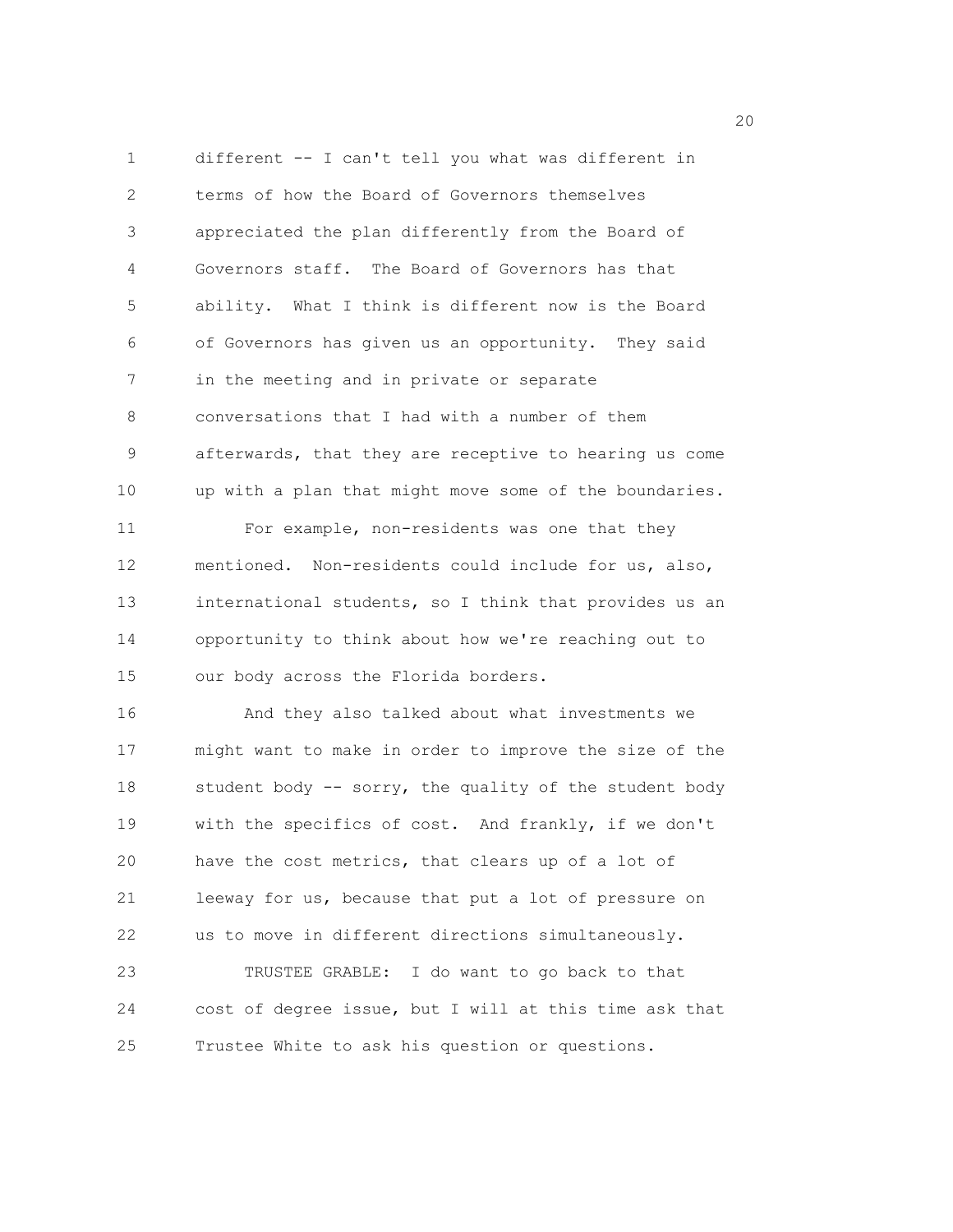1 TRUSTEE WHITE: Excuse me. I'm not a member of 2 the committee, but it's sort of a couple of 3 observations. So my understanding on the APR, that's 4 for the entire population, correct? 5 DR. PITTER: The APR is based on first year 6 retention rate, so it's based on an entering cohort of 7 first time college students who return the following 8 fall with a GPA of at least 2.0. 9 TRUSTEE WHITE: Okay. So then we look at that 10 number sort of each year, so we will see based upon 11 who shows up in the fall sort of the effect of 12 whatever things were entered around student success in 13 the previous academic year. 14 DR. PITTER: Yes. 15 TRUSTEE WHITE: Yes. So I'll be very interested 16 in seeing that. The other piece is it will be 17 interesting to simply look at that number versus the 18 number of profile commits historically so we can also 19 see whether there's truly a correlation there. I know 20 we've been saying it but I don't think we've said it. 21 I don't think I've seen the data sort of shown that 22 way. 23 And then the final observation is that I think 24 the reality is that we're going to be living with -- 25 because this six-year rate reflects students that were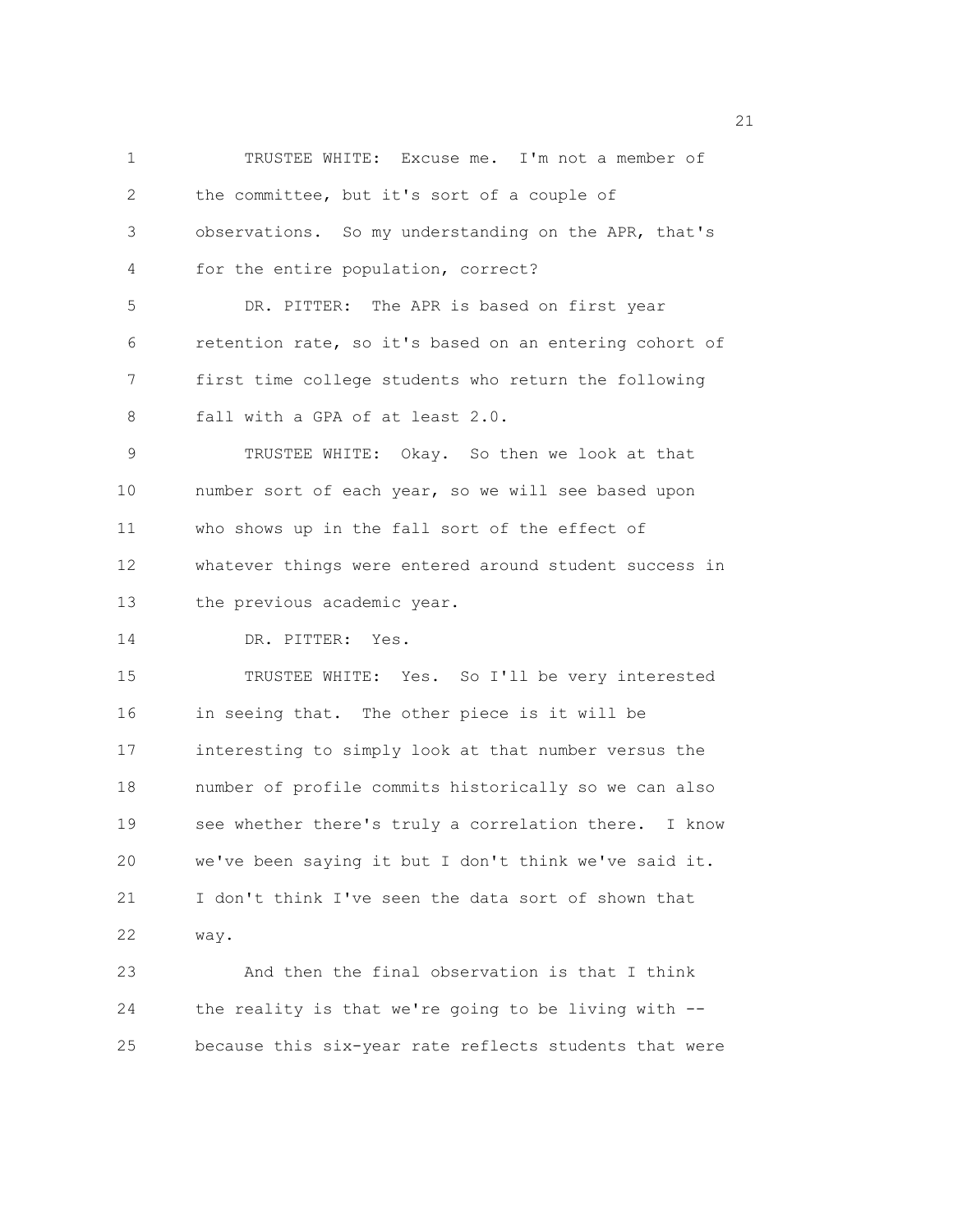1 admitted in 2009, so I know that vice-president could 2 tell us when we adopted the formal policy about 3 lowering the -- so it's 2010 when we adopted a formal 4 policy around reducing the number of profile admits. 5 So realistically, we can take a look at the data 6 out there on a year-by-year basis and give ourselves 7 some reasonable approximations about what that number 8 will be next year because you're dropping off at the 9 very beginning and you're adding one at the end. 10 Realistically, we're going to be living with the 11 impact of everyone up to 2009; those numbers are going 12 to be there for a few years so I would hope that where 13 we can demonstrate to the Board of Governors is -- and 14 to everyone is that the things that have taken place 15 since 2011/2012 and for this administration on a 16 year-by-year basis, on an annual basis, are not 17 showing a trend that's positive. So even though they 18 may request the aggregate data to compare with 19 everybody else, hopefully by showing some regularity, 20 we can show the impact of our decisions on a more -- 21 on a shorter term basis. 22 PROVOST DAVID: Can I please add something? 23 TRUSTEE GRABLE: Yes, let's hear from you, 24 Provost David, and then the Chair would like to ask

25 some questions, but I also see Associate Provost Palm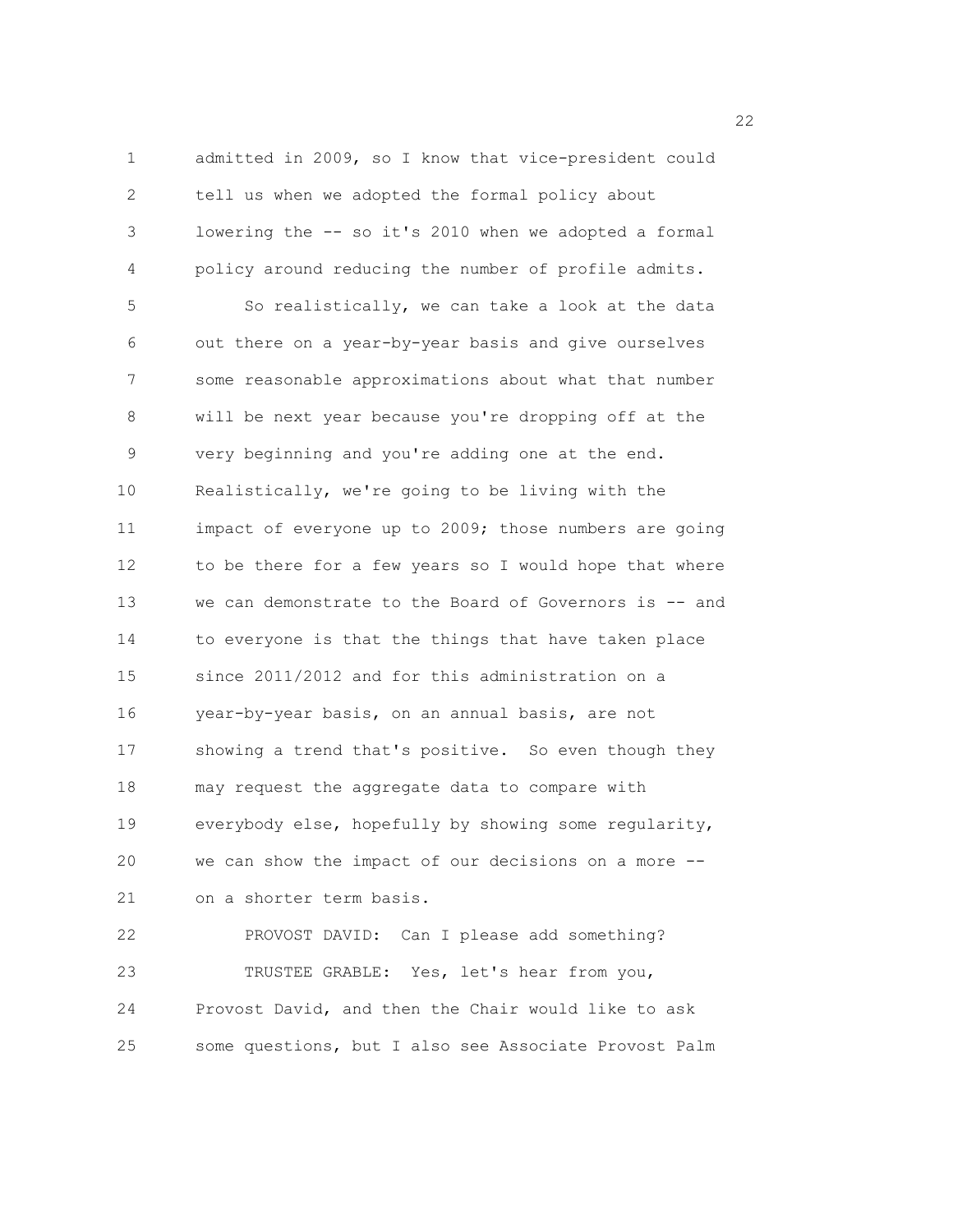1 looking like he's chomping at the bit to respond to 2 what Trustee White said, so we will start with you, 3 Provost David.

4 PROVOST DAVID: So the AP does relate to the 5 academic success for the students. That is very true. 6 However, there are two other factors that are also 7 very important to consider or to have awareness of. 8 We also lose high-achieving students, and we lose 9 high-achieving students, in part, because they get 10 recruited to go to other institutions. They might not 11 like the quality of their experience here, or they may 12 have financial issues.

13 And financial issues is also a very important 14 issue, as well for our students, so we have been 15 reaching out to students who have just completed their 16 first year, for example, and ask them, "If you have 17 not registered, why you have not registered?" And one 18 of the biggest factors that we're hearing is, "I have 19 an outstanding bill from my first year and I haven't 20 gotten the money to clear that up and I don't have the 21 ability to register." So finances are also a huge 22 issue with regard to the APR rating.

23 And the other thing that I will say Trustee 24 White, is that you're exactly right. We have shown a 25 lot of progress. In 2009/2010, the APR was 57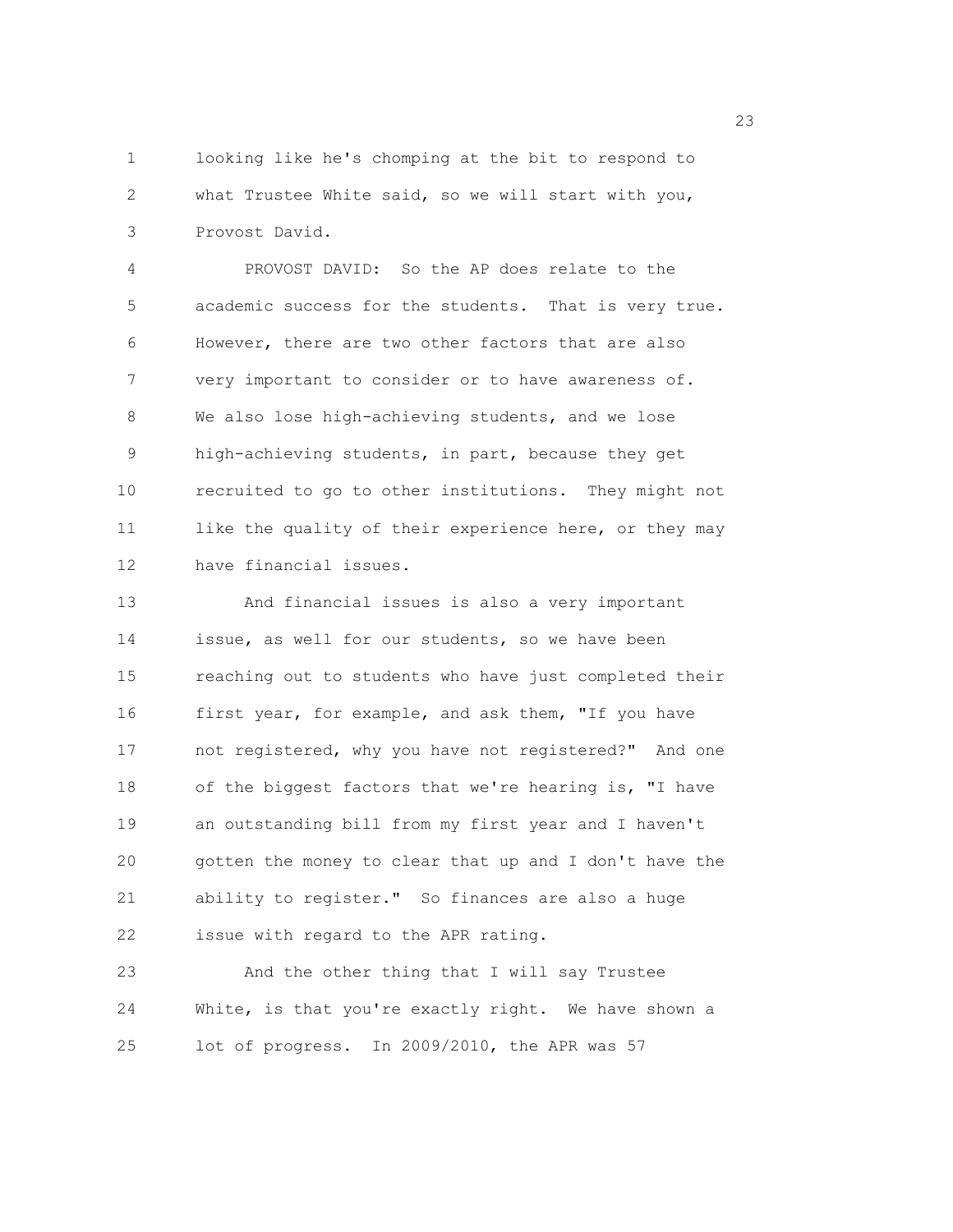1 percent, and as we decline, the percentage of AOS 2 students or profiled students, as they're referred to, 3 the APR has increased from 57 down to a dip of 54 4 percent and then into the 60s and into the 70s which 5 is where we are right now.

6 TRUSTEE GRABLE: Okay. And I want to get to the 7 Chair's questions and comments. But Dr. Mangum has 8 asked to intercede quickly with a comment following 9 the Provost.

10 PRESIDENT MANGUM: Thank you very much. I just 11 want to add that retention is certainly a high 12 priority for us, and during the past year to impact 13 the retention, we started high achieving awards that 14 our rising sophomores and rising juniors, to encourage 15 them to return to Florida A&M by giving them in-school 16 scholarships.

17 TRUSTEE GRABLE: Thank you, Dr. Mangum.

18 Chairman Montgomery?

19 CHAIRMAN MONTGOMERY: Thank you, Madam Chair. 20 Provost David, I wanted to go back, to I thought 21 I heard you saying we would be bringing or having 22 discussion with the Board, revisions to the size of 23 the student body. And the way I was hearing it was 24 the decisions would not be made without Board input. 25 That type of discussion, in my opinion, doesn't need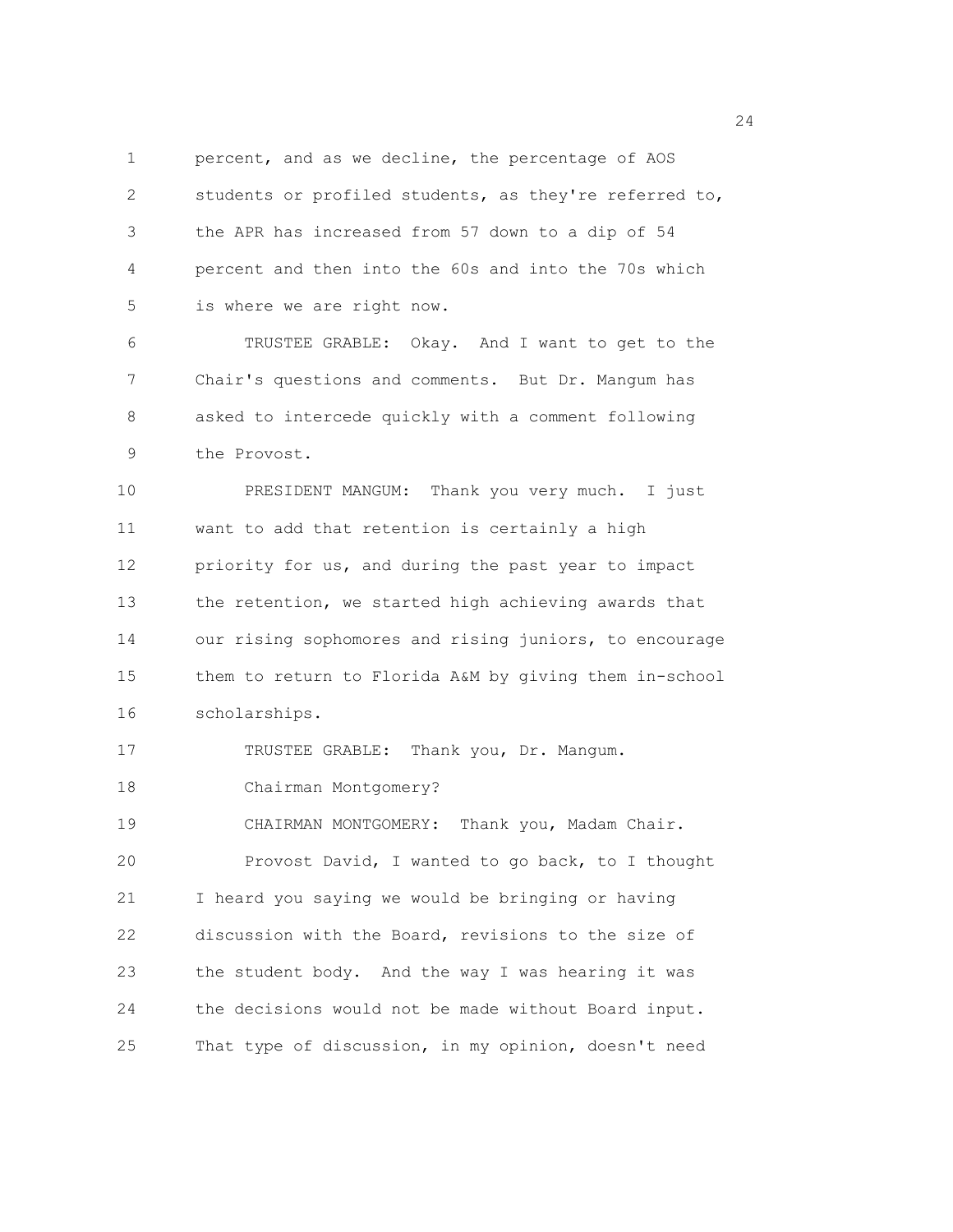1 to necessarily come from the administration; it needs 2 to be a conversation with the Board about what the 3 Board's vision is in terms of how we should move 4 forward.

5 And so, the type of student that we're looking 6 for, any potential changes in our mission, enrollment 7 numbers, these are all Board-level conversations that 8 I think the Board needs to be engaged in prior to 9 stating what "we" are going to do, or what you plan to 10 do, in terms of moving the institution forward.

11 The second point was I heard you say that you 12 received a strong reception from the Board of 13 Governors' staff with regard to our work plan. Now, I 14 attended the meeting, the Board of Governors' meeting, 15 and I was quite frankly embarrassed by some of the 16 questions that we received with regard to their 17 challenges with the work plan. And the ideal time to 18 say that you had a strong reception from staff was 19 when members of the Board of Governors were asking you 20 questions about the quality of our work plan; that 21 would have been the opportune time to say, "Pardon me, 22 Governor, but we ran this by your staff and they 23 thought it was great." And so I think that was a 24 missed opportunity, and I would encourage you to 25 respond or react in that way accordingly in the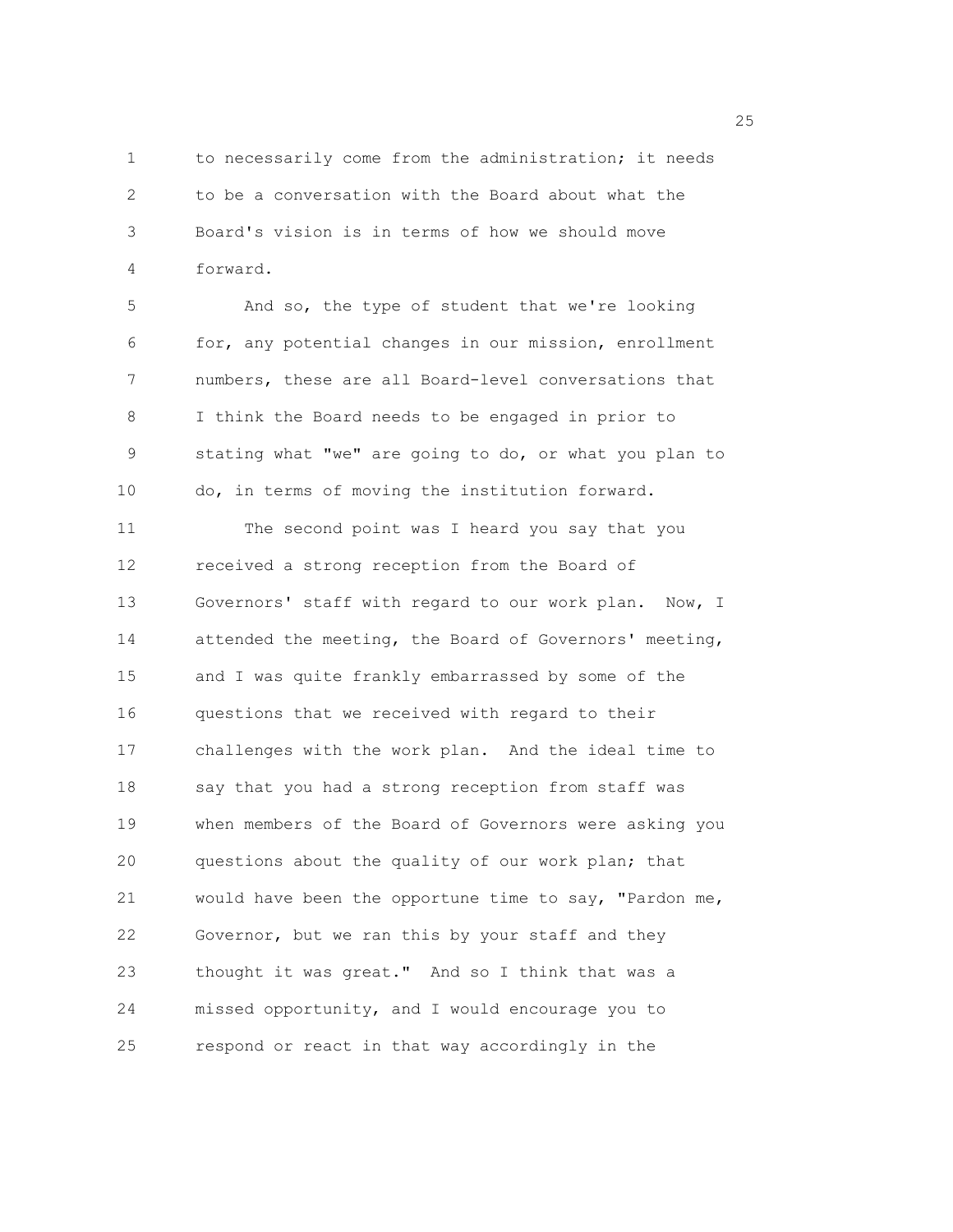1 future.

| 2           | And so out of deference to the administration and      |
|-------------|--------------------------------------------------------|
| $\mathsf 3$ | to you and Dr. Mangum, we move forward with the work   |
| 4           | plan, but if you would refer to page 8 on your work    |
| 5           | plan, there were a couple of things that were pointed  |
| 6           | out by members of the Board of Governors and I just    |
| 7           | noted a couple of things. I'll run through them        |
| $\,8\,$     | quickly.                                               |
| $\mathsf 9$ | If there's a jump in the high school GPA of .6         |
| 10          | from fall 2014 to fall 2015, then why would we         |
| 11          | project -- at a minimum, why wouldn't we project the   |
| 12          | same .6? Why would we drop it back down to a lower     |
| 13          | number so that the trend would then indicate we could  |
| 14          | move it .6 but then in the following years we're going |
| 15          | to drop down in terms of what we were looking to       |
| 16          | achieve.                                               |
| 17          | The second was in the area of first time in            |
| 18          | college graduation rates. And so, on the four-year     |
| 19          | trends -- and I appreciate comments from Trustee White |
| 20          | with regard to us being locked in based on where our   |
| 21          | students are, but the comments from the Board of       |
| 22          | Governors as I heard them were that 12 percent of our  |
| 23          | students are graduating in four years. To say that     |
| 24          | we're projecting three or four years from now that     |
|             |                                                        |

25 number would only rise to 17, I quite frankly --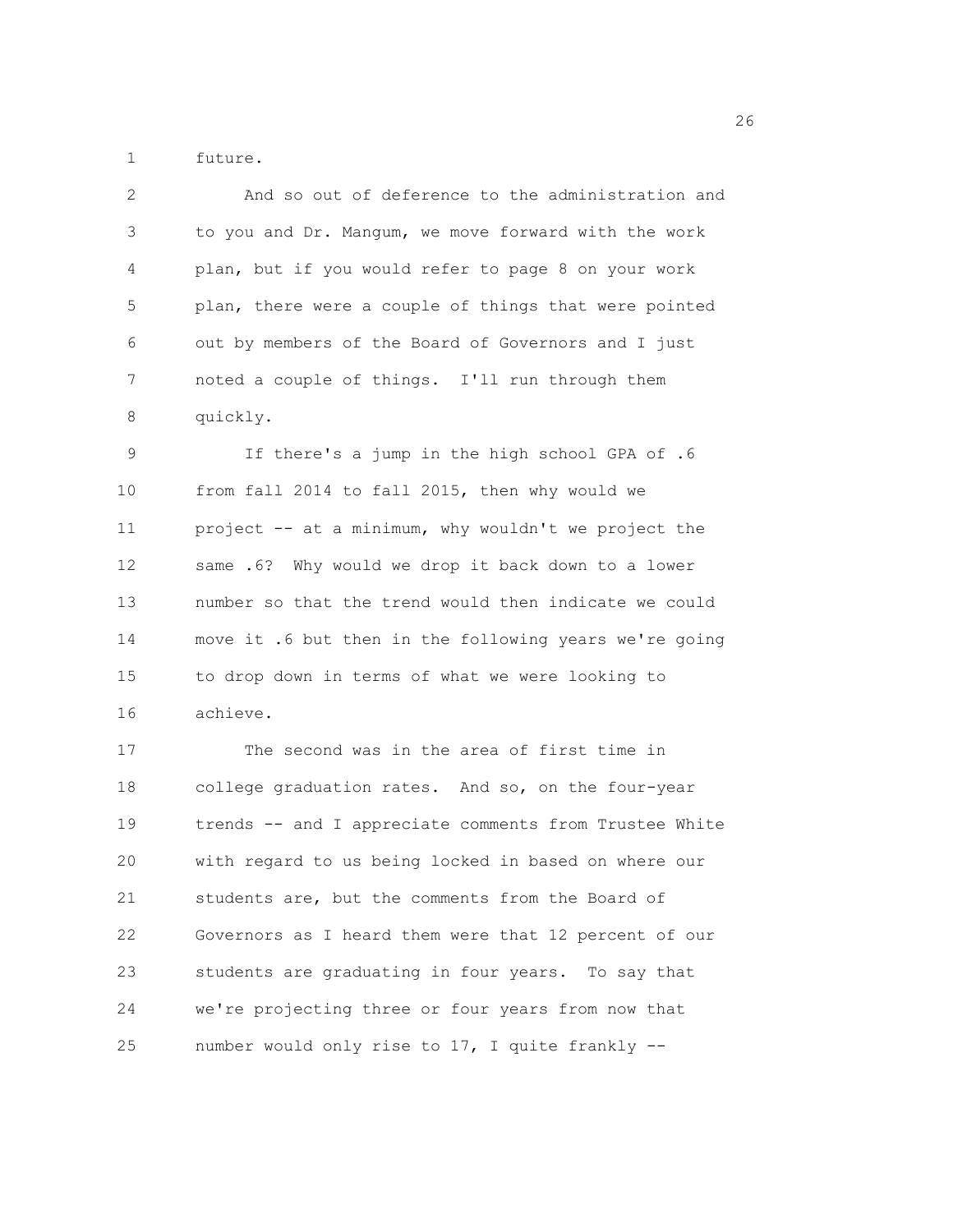1 missed opportunity -- I quite frankly agree we should 2 look at ways to make that a more aggressive number. I 3 heard you said our number is routed in reality -- and 4 can I caution you -- our posture as the Board should 5 not be able to go back to the Board of Governors and 6 would be, in my opinion, an insulting way, and say, 7 "Our numbers are reality and your numbers are not." 8 I think what I'm asking from you and the 9 administration is to at least come to us and say, 10 "Here are some high impact, aggressive ways to move 11 these numbers." Now, if we don't achieve the numbers, 12 we shouldn't be afraid to say we reached for the sky 13 and only got to the moon. I mean, there needs to be 14 some, I guess in your words, reality, but also

15 grounded in being able to stretch and we should not 16 settle for mediocrity.

17 So when I see the four-year numbers projected and 18 six-year number projected to move those numbers more 19 significantly, when you drop down to the graduate 20 degrees awarded, there's a projected flat trend of 615 21 degrees to be awarded on an annual basis, and I'm 22 curious as to why we would not want to project an 23 increase in those numbers.

24 And then, on the number on the annual gifts 25 received, if you can go from 3.3 million in one year

<u>27</u>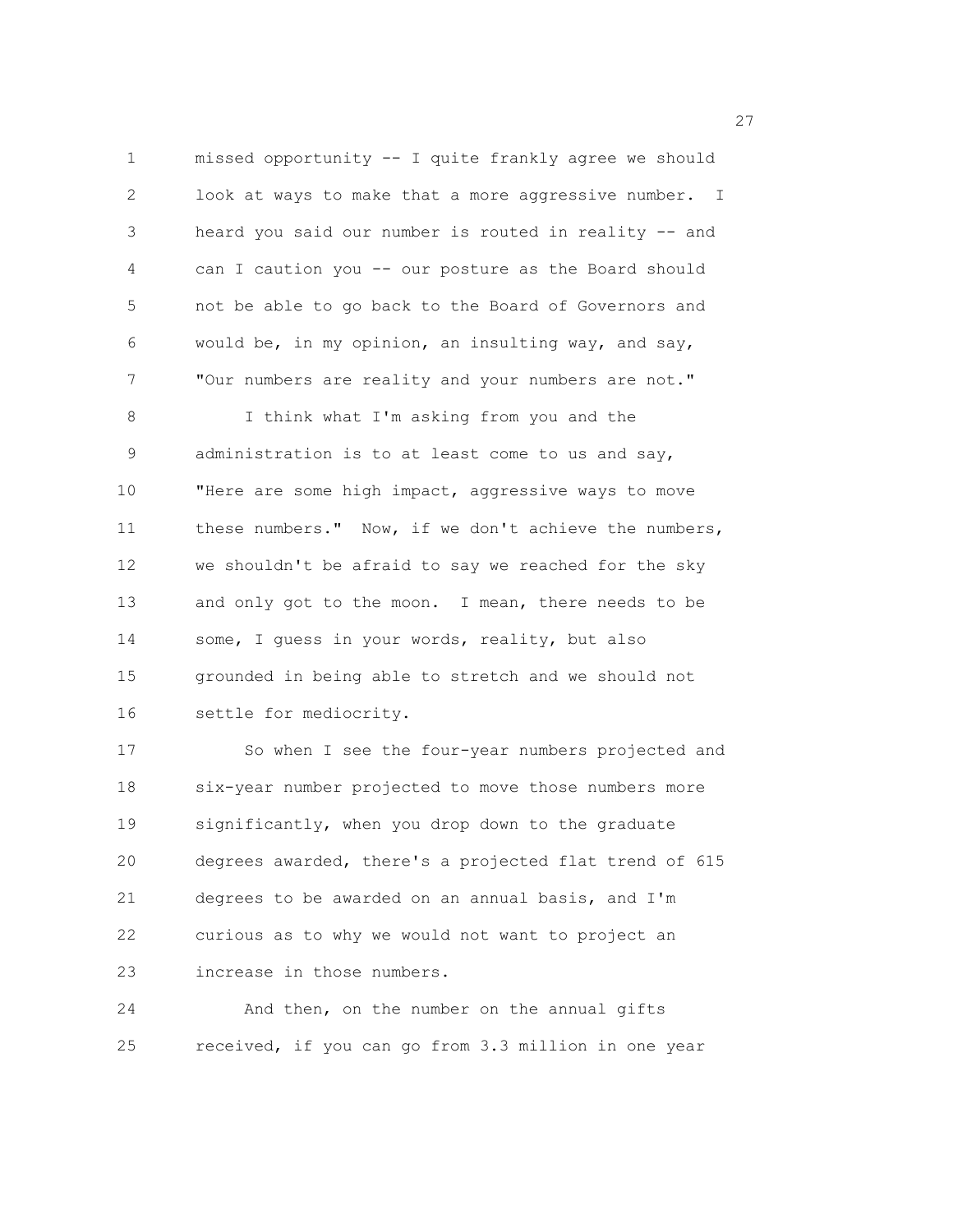1 to a projected five, and I think from the number and 2 we saw the number was actually the larger number, why 3 would we then go back to a flat trend over the 4 subsequent three out years?

5 So in summary, from where I'm seeing it, even 6 though you may believe the numbers are routed in, I 7 see they're routed in mediocrity and as a member -- 8 I'm not a member of the Committee, but as a member of 9 the Board, I would be interested in hearing whether 10 they were best practices; what other institutions did; 11 what are some of the ways to move the needle past what 12 I see as potentially average increases in what we have 13 here, and I would like to see this before we get to 14 the point where it's presented to the Board for us to 15 vote on with regard to move forward to the Board of 16 Governors. 17 So if you would, please, respond to those

18 questions.

19 PROVOST DAVID: So, thank you.

20 First, the enrollment plan will be part of a 21 revised work plan that will come to the Board of 22 Trustees, and so I would anticipate that we would have 23 the kind of conversation about that proposed 24 enrollment plan through the Academic Affairs Committee 25 and through the Board of Trustees.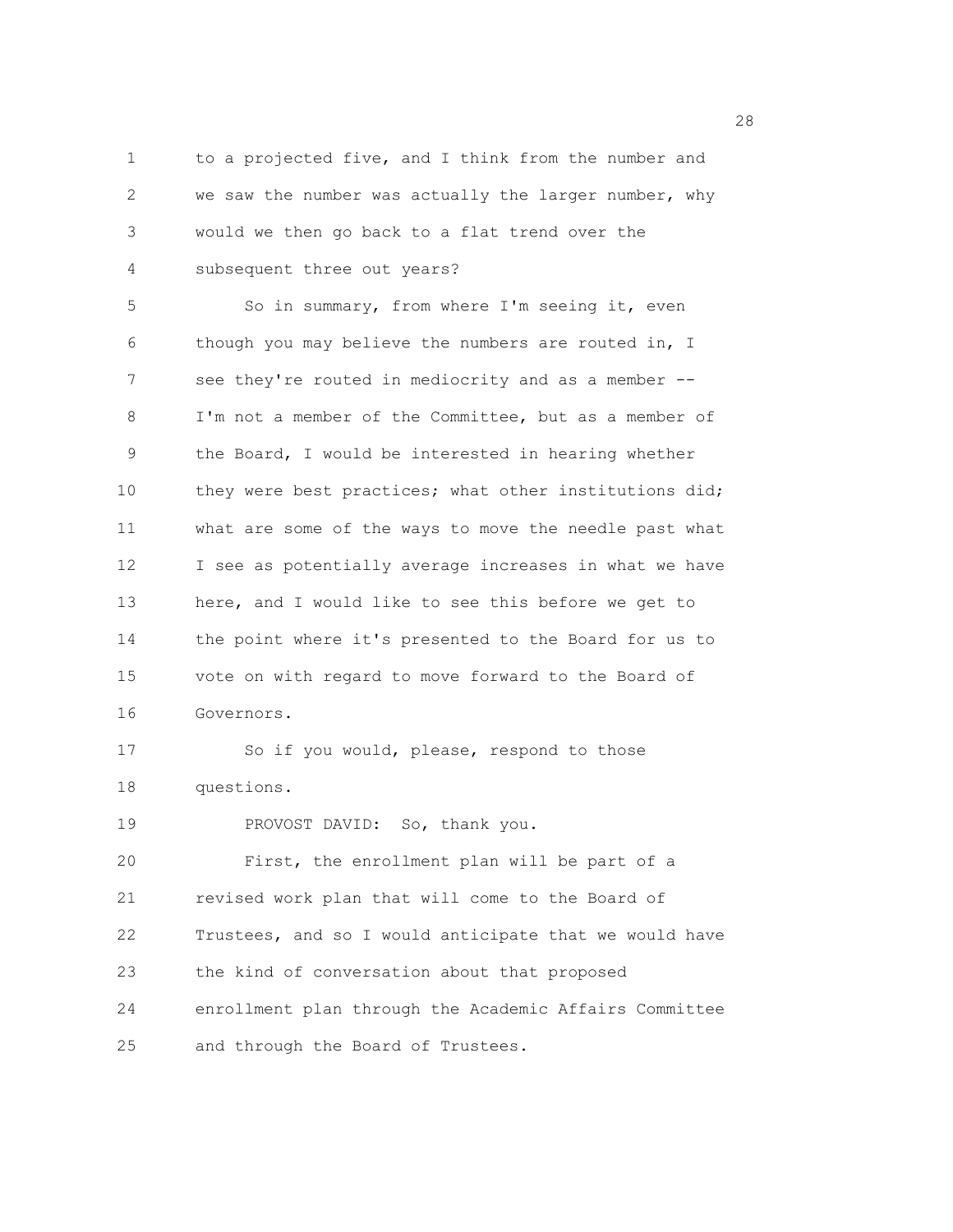1 I appreciate your comments about the Board of 2 Governors and how we might try and let them know. I 3 think the staff has been telling them that they 4 believe that the plan is valid, but I appreciate the 5 strategy that you had suggested.

6 And in terms of the numbers you have pointed out, 7 I can speak to the ones that are related to academic 8 affairs. I can tell you that for example, our 2015, 9 we projected a 2016 goal of 39. Right now, based on 10 the number of students who graduated in May, we're at 11 36 percent, and if we are lucky, we'll be able to pick 12 that up by one or two percentage points. We're also 13 similarly down on the four-year graduation rate.

14 So, that's the kind of -- to project a jump from 15 what will actually probably be 37 percent to 47 16 percent is actually a very aggressive plan. The more 17 important point, I would say with regard to that, is 18 Dr. Palm is actually probably really chomping at the 19 bit to tell you about some of the things we've been 20 doing in terms of academic advising, in terms of other 21 course work and other things that will move the needle 22 and we hope will move the needle.

23 And I'll just make one comment about graduate 24 degrees awarded. Graduate degrees awarded continues 25 to be quite a challenge for us, particularly with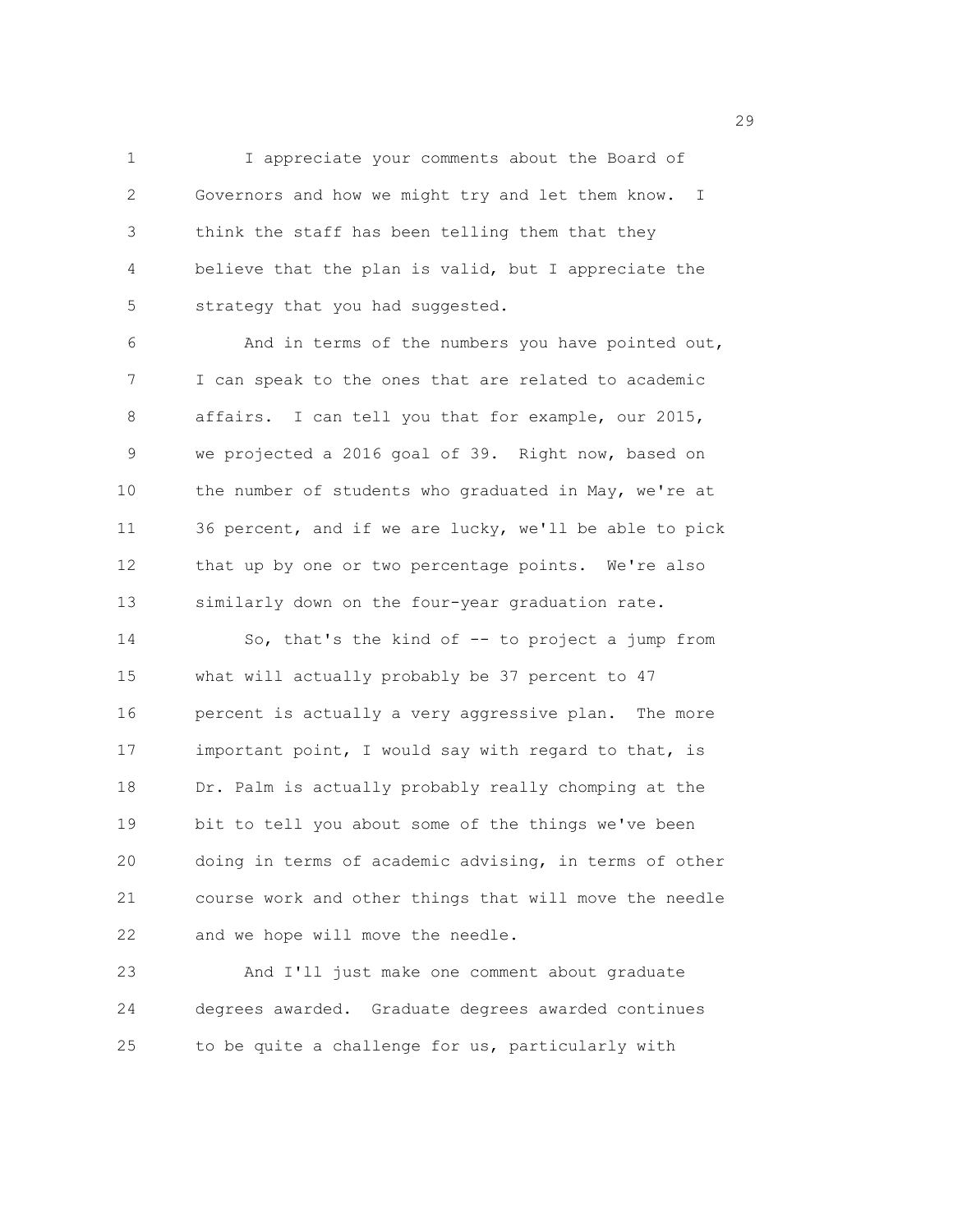1 regard to loss of enrollment, which is still on a 2 national downturn, and that's why we're modest in 3 those projections, even though we're hoping to be 4 growing some of our PhD and other professional 5 programs.

6 Perhaps at this point, if Dr. Palm can give you a 7 summary of the different initiatives that we've been 8 talking about, that might help some and tell a bit 9 more of the story that we're trying to accomplish. 10 CHAIRMAN MONTGOMERY: Madam Chair? 11 TRUSTEE GRABLE: Yes, Chairman Montgomery. 12 CHAIRMAN MONTGOMERY: Just as a follow-up, and we 13 can get those presented to us, I guess, in written 14 form and that way we can digest them.

15 While you can share what those programs are, I'm 16 not hearing that the projections can change based upon 17 potential high impact thoughts, ideas, solutions. I 18 guess what I'm now kind of evolving to is the position 19 of the Board of Governors: It appears we're settling 20 for mediocrity.

21 I'll give you one example. If we're projecting 22 that the graduation rates of four years and six years 23 will stay or will grow at one or two percent per year, 24 look at one of the other SUS institutions did: When 25 they had graduated students they did it on a mandatory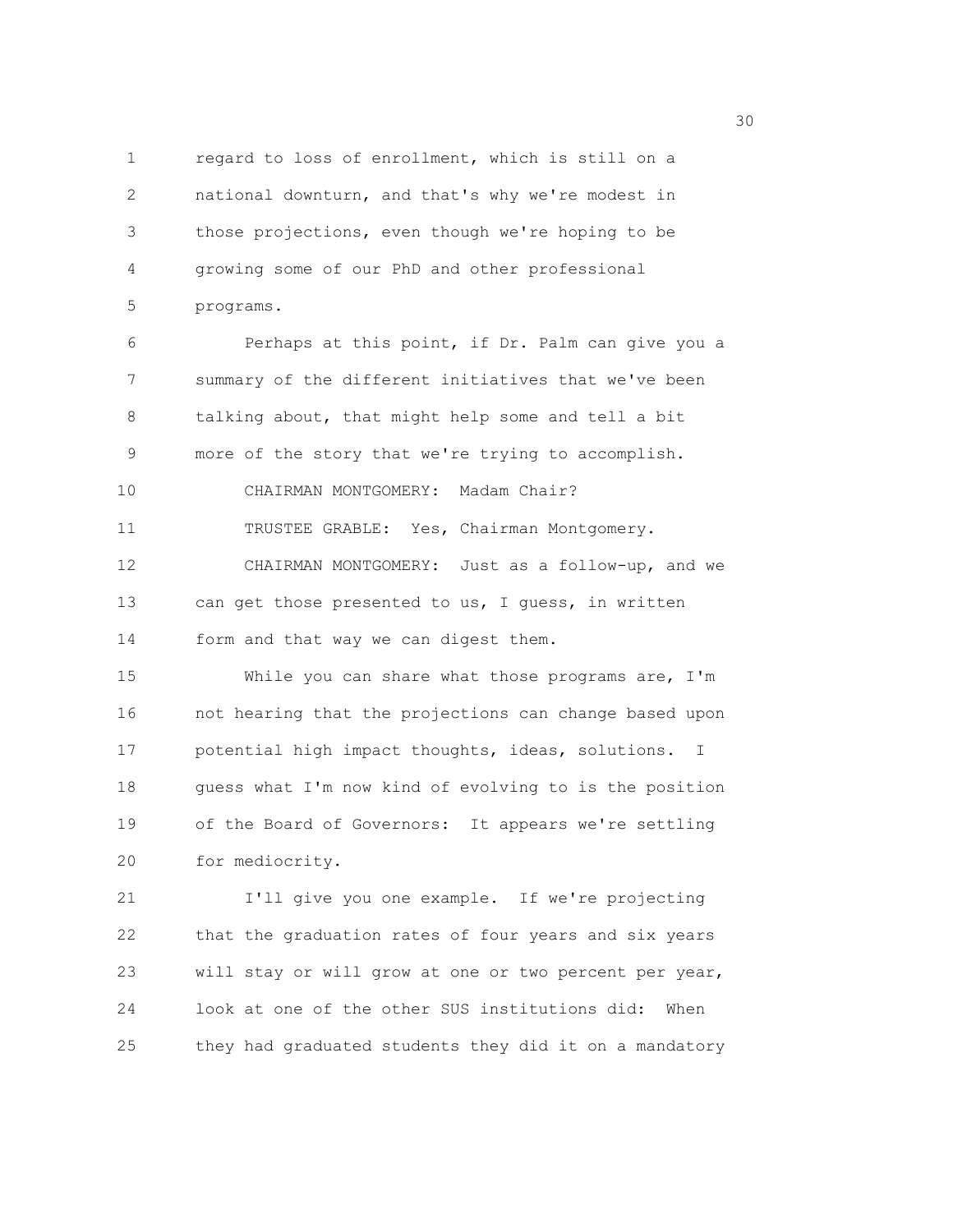1 basis, so their numbers shot right up. We had other 2 institutions -- I mean, FAMU is dead last right now in 3 performance funding. And so, if we're dead last, and 4 we just say, "Well, based on our populous and where we 5 are, we're going to remain mediocre for several more 6 years;" what you're saying or what I hear is, you're 7 projecting that we're continuing to lose money for 8 several more years and we're okay with it.

9 As a Board, we have a responsibility to at a 10 minimum ask how we're going to aggressively attack 11 these challenges so we may move the number in a 12 positive direction. We owe to the students. And 13 Madam Chair, I didn't hear a solution. I'm hearing 14 that we're going to talk about what we're doing, but 15 I'm asking specifically, how are we going to actually 16 move these numbers? I don't accept they are what they 17 are.

18 TRUSTEE GRABLE: Provost David, did you want to 19 offer a response to that? And let me just add that I 20 think that the Chairman is on point with that. 21 Because you mentioned the doctoral degrees awarded, 22 and when we look at 2015, just 2015, we have our work 23 plan 23 doctoral degrees awarded, and I'm going to 24 jump a little ahead to a report that Dr. Pitter will 25 give us later during our committee meeting, and it's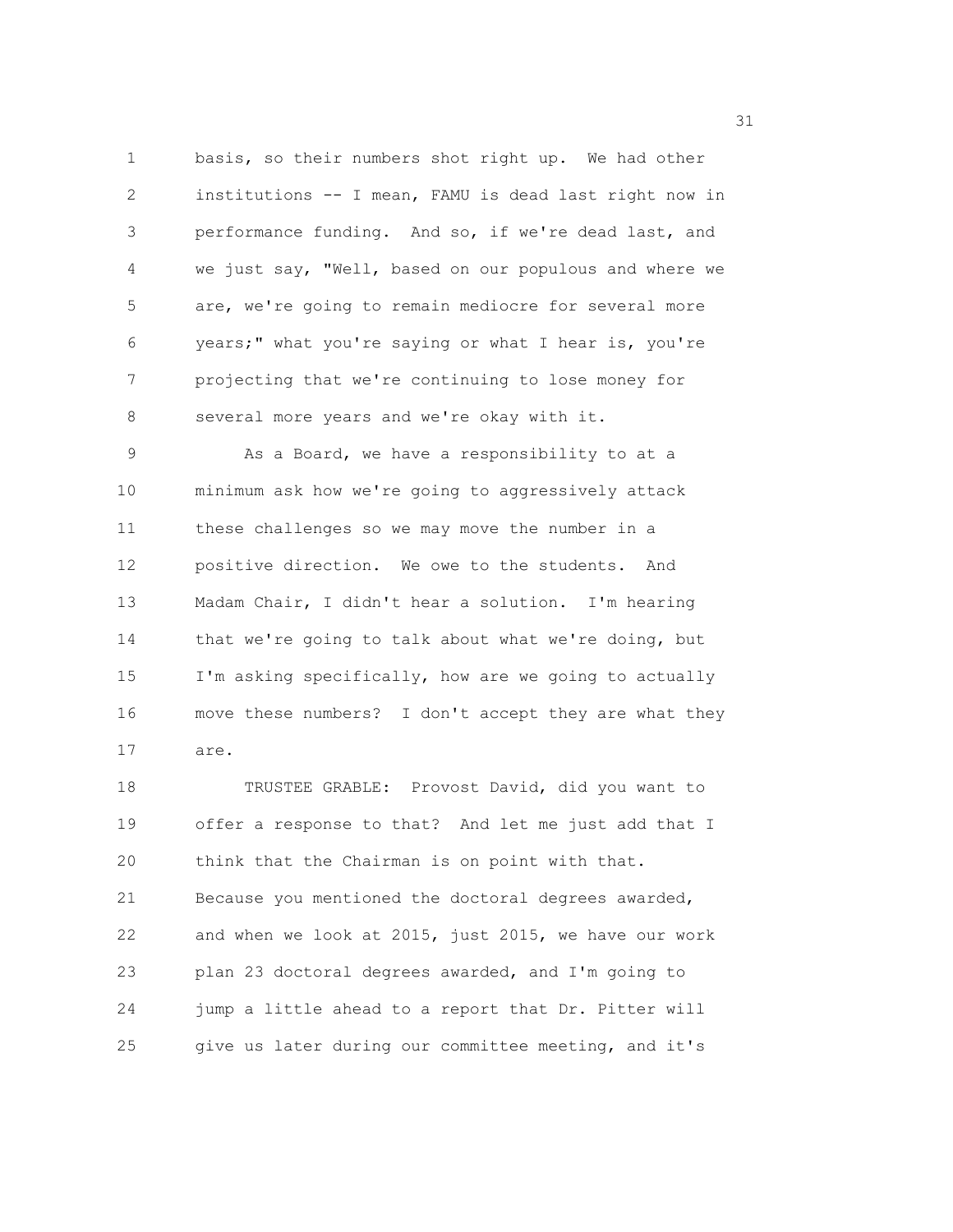1 my understanding that those research doctoral degree 2 criteria from the BOG would require that we graduate 3 at least, what, 10? Is that per degree, per program? 4 DR. PITTER: Yes. It's a per degree program for 5 a five-year period, so we should graduate at least 10. 6 TRUSTEE GRABLE: And again, that goes to the 7 Chairman's point about that's time lost, and 8 potentially of course, funding lost, which again, 9 could impact the overall enrollment and the 10 infrastructure and what we're actually trying to do 11 here moving forward.

12 So I think at this time, if there are no other 13 questions we do have a question from a Trustee Graham. 14 PROVOST DAVID: Madam Chair, you never offered me 15 an opportunity to respond. And let me say, I am 16 passionate about this institution. I am not hoping 17 for mediocrity. I am hoping for the very best. I'm a 18 little bit locked in by the fact that our numbers and 19 what we are going to be able to change. What we might 20 put in place right now might not have an impact until 21 we get to 20 four-year graduation rates, but we have 22 been working very, very hard on those kinds of things 23 we can do, like trying to get students out the door 24 who are capable of getting out the door right now. 25 And other kinds of things, and if Dr. Palm can give a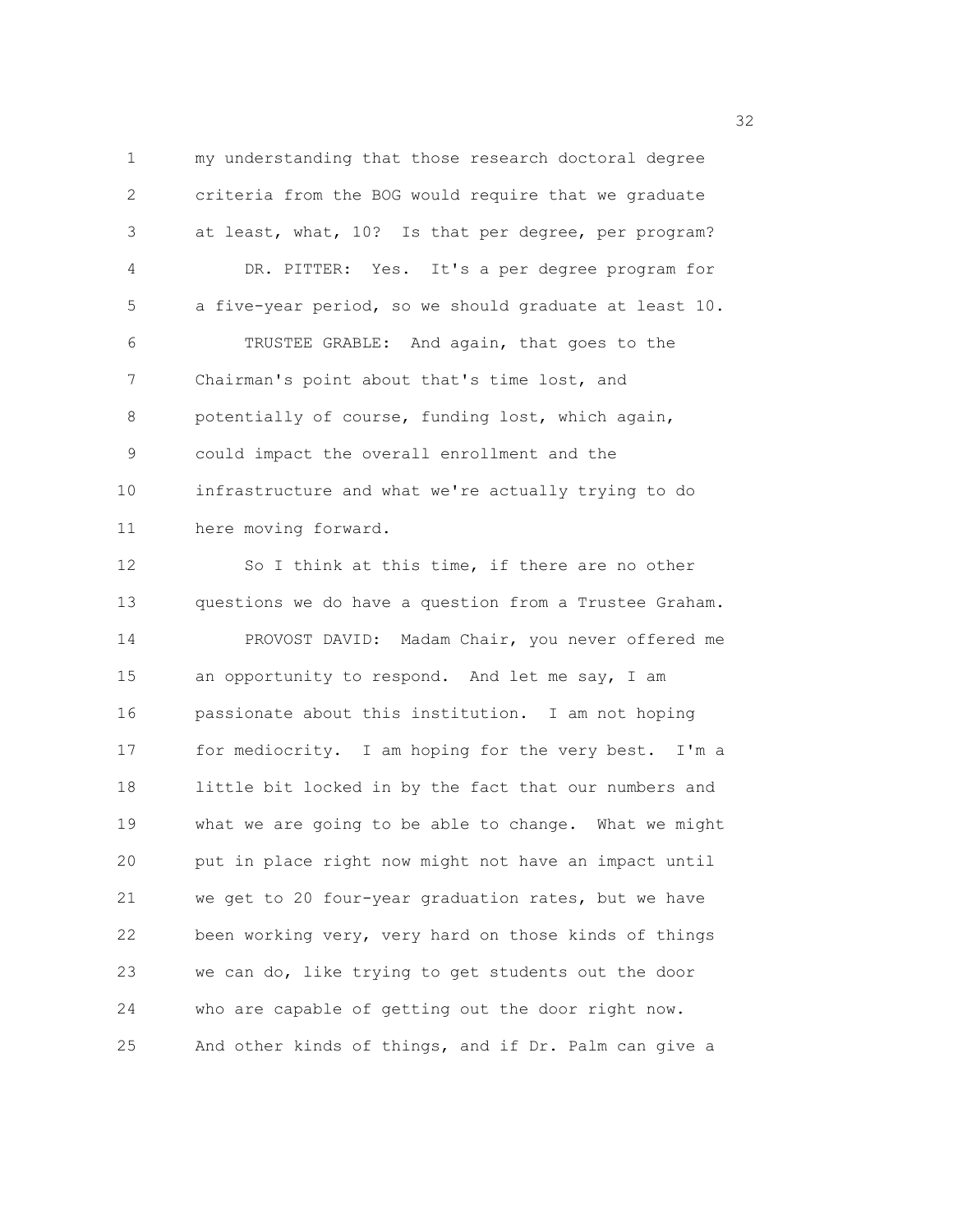1 little bit of an update, I think that will provide for 2 that context.

3 TRUSTEE GRABLE: And as the Chairman mentioned, 4 Associate Provost, could we maybe just give some 5 highlights?

6 DR. PALM: Trustee Graham wanted to say something 7 as well. But good afternoon, Trustees, and thank you 8 for the opportunity.

9 We have been taking actually a very aggressive 10 approach since the 2010/2011 when the Board of 11 Governors actually directed us to really come up with 12 a retention and student debt reduction plan. We 13 actually have to submit this plan to the Board of 14 Governors staff for an update each year.

15 Last year, we had the opportunity to and actually 16 it was redesign our office of retention and it was 17 redesigned to the undergraduate's success level, and 18 we took in a lot of the points with regard to student 19 goals and limits success program and implement it into 20 the University. But just in general, some of the 21 things we are putting in place, again, are the new 22 living learning communities, which again, we are going 23 to try and have an impact on those very, very high 24 performing students. We have about four or five of 25 those communities taking place in the fall of 2015.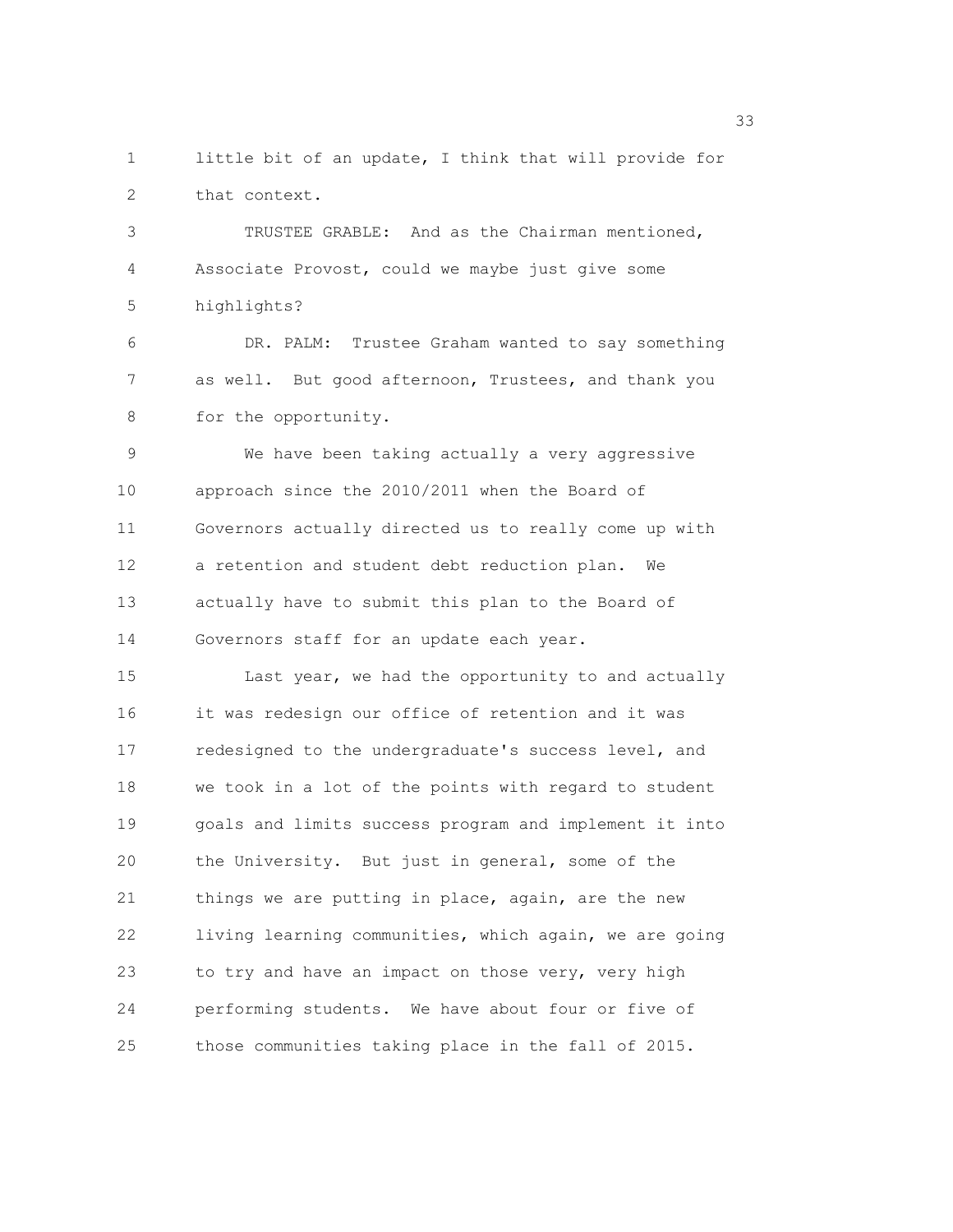1 We have also implemented a data system which is 2 the Blackboard and have the other capabilities to 3 implement. I think Trustee Warren said it the best: 4 You can't improve what you're not measuring, and we 5 know we have to have that data to have the data-driven 6 decisions, as I think Trustee White said, to move that 7 data. I think when we actually see what the data is, 8 we are closing the gap with the student success for 9 our profile, our access opportunity students as well 10 as our regular, and we have to articulate that as we 11 go out into the community.

12 And yes, we're tracking our students as well as 13 data mining to have some predictive analysis in place. 14 We also put together a University Work Plan Committee, 15 which is made up of faculty, student affairs, and 16 students, and we actually are looking at an ongoing, 17 very aggressive approach to really have a 18 comprehensive and sustainable intervention that 19 positively impacts student's success in four areas: 20 One is faculty interventions, the other is customer 21 service, leveraging of technology, and leveraging the 22 career center to really impact these performance 23 metrics that will make impact as we move forward. 24 The other thing is that we've actually had 25 several deans retreats. And again, the deans as well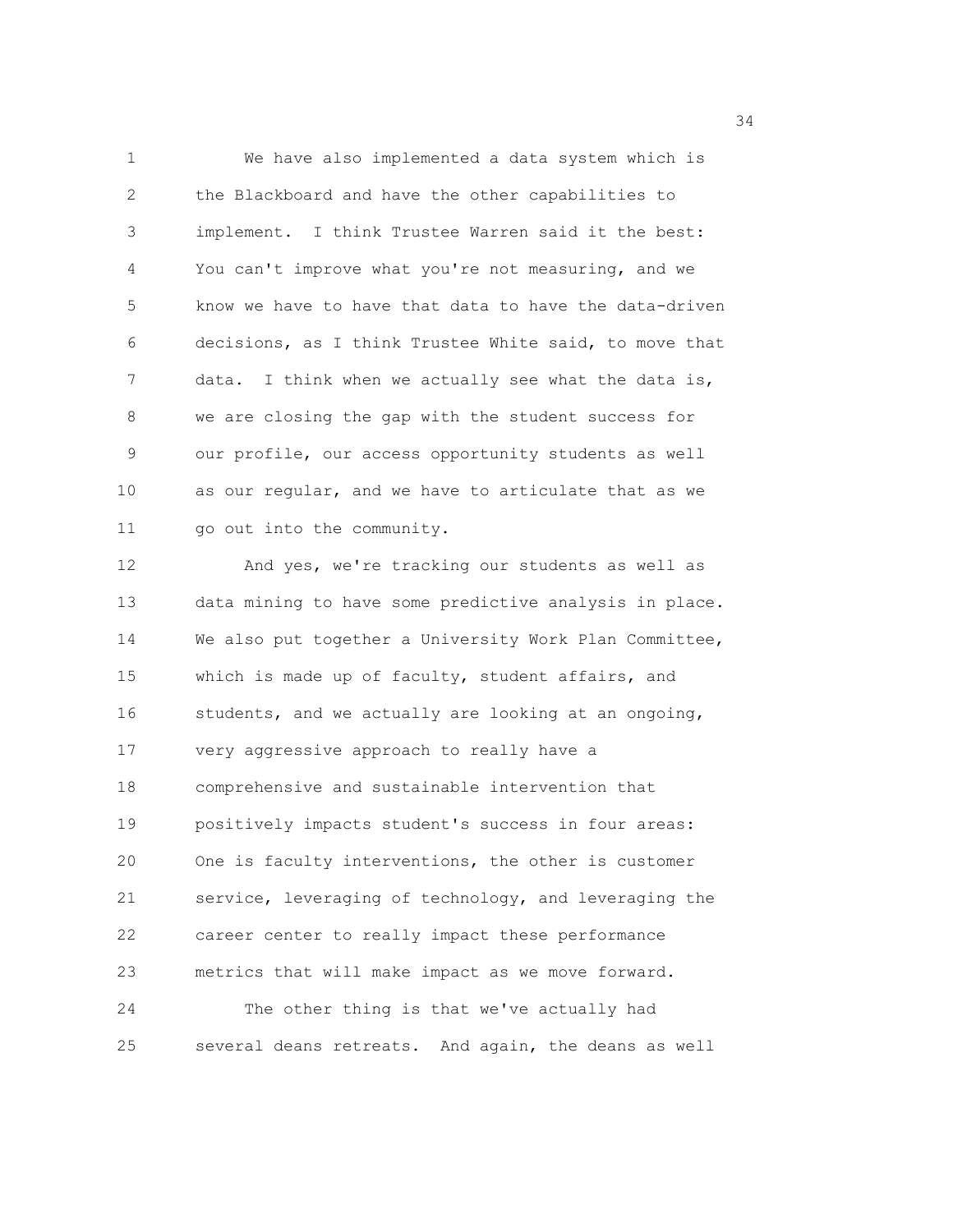1 as the faculty are now engaged in this process to 2 really impact and improve metrics, the performing 3 metrics. For example, we know that there are some 4 high failure rate courses and we are going into those 5 courses to redesign in those courses and have a major 6 impact on moving those students forward.

7 The other thing is that we are doing more 8 diagnostic testing on our students as they come in to 9 make sure we are putting them the right place in order 10 for them to, again, be successful move the Dow up in 11 those former years.

12 One of the things I will tell you is if we have a 13 strong start, we'll have a strong finish. And those 14 students that we know are performance are again, we're 15 able to handle those students because we know they're 16 coming in. But one of our major issues is students 17 that are regular mets who are testing down into our C 18 prep and developmental study courses, is having a 19 major impact and really clogging up the system.

20 And so, as we move forward, we have to actually 21 look at the data, to try and address that issue, but 22 also to identify resources to make sure that whenever 23 a student comes here, that they have the support 24 system, we have engagement, we have the whole 25 university involved with making sure these students

<u>35 September 2005 September 2005 September 2005 September 2005 September 2005 September 2005 September 2005 S</u>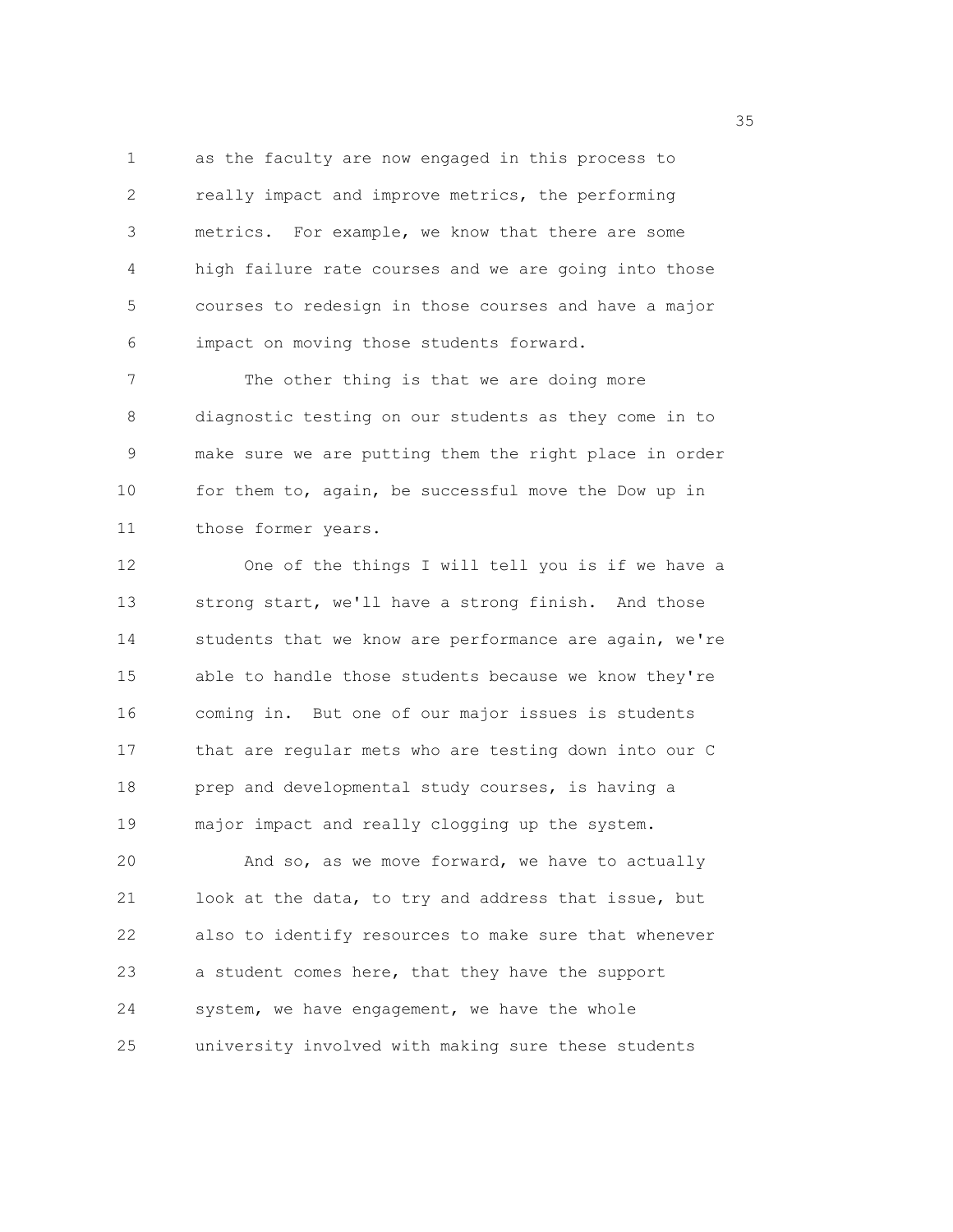1 are successful.

| 2  | And so, those are just a few in a very brief           |
|----|--------------------------------------------------------|
| 3  | while, but I think it would be prudent for us to come  |
| 4  | back and lay out a lot of different things that are    |
| 5  | currently taking place; for example, again, making     |
| 6  | sure that we're reaching out to those first-year       |
| 7  | students that actually attend fall, 2014, and making   |
| 8  | sure they are coming back next year; but also, they    |
| 9  | may have a GPA of lower than 2.0, but we're reaching   |
| 10 | out to them and to see if they've retaken the course   |
| 11 | and got a better grade and have them apply for the     |
| 12 | forgiveness. And so again, be more intrusive and       |
| 13 | being more aggressive in making sure those students    |
| 14 | will come back and next fall.                          |
| 15 | And then the final thing is, as far as graduation      |
| 16 | rate, we are moving forward with those students. And   |
| 17 | I've sent out several in the past month to indicate    |
| 18 | those students are able to graduate, and I unless I    |
| 19 | hear from them, we are going to graduate them.         |
| 20 | Some students are coming back. I had a student         |
| 21 | that broke down in tears on me the other day,          |
| 22 | indicating that she couldn't pass this chemistry       |
| 23 | course that was required for her to graduate.<br>She's |
| 24 | taken the course six times as a senior and couldn't    |
| 25 | graduate. And again, because of our interdisciplinary  |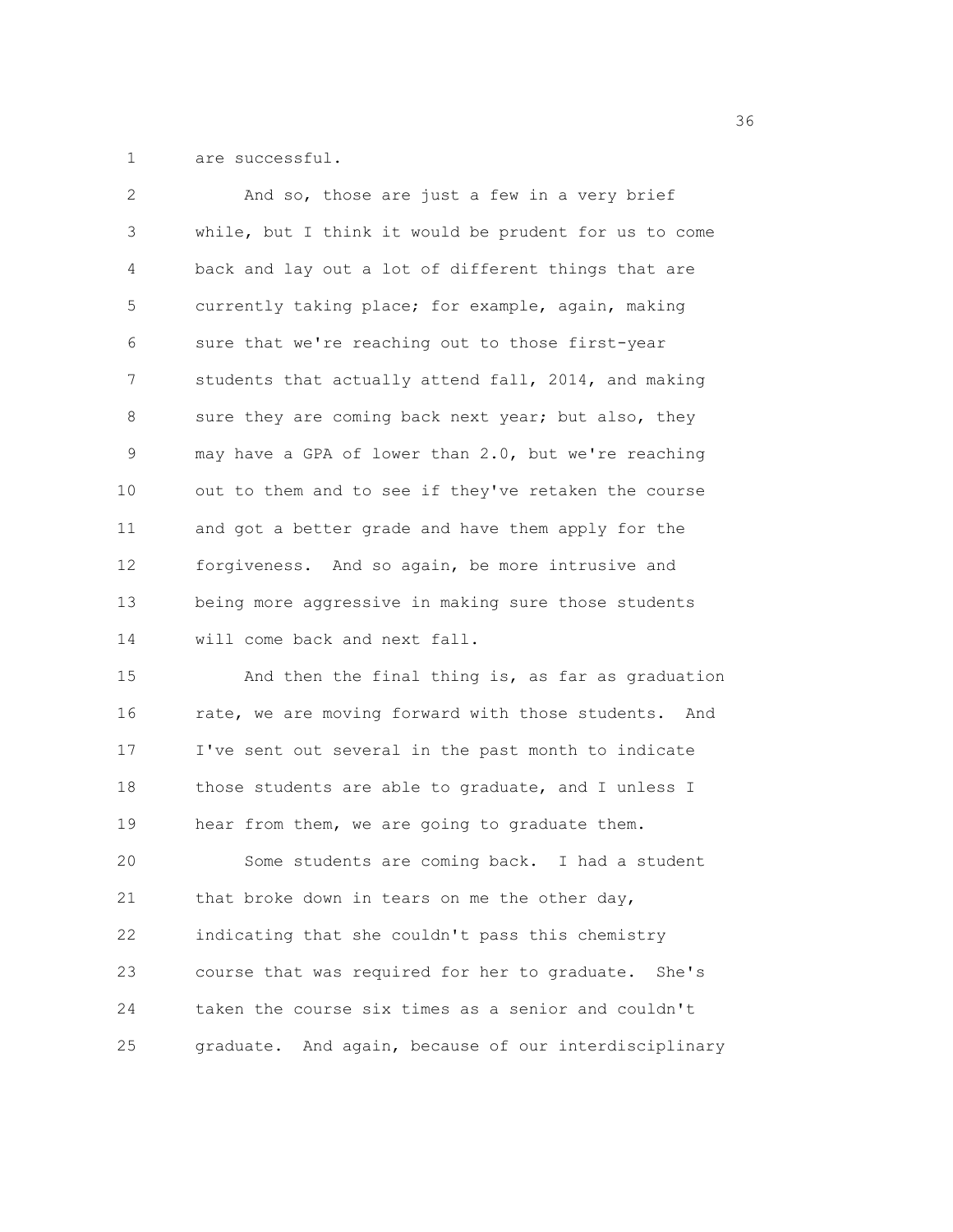1 studies program she doesn't have to do anything else 2 except for apply for graduation. And so, those are 3 things that are now involved in and have an instant 4 impact on some of those metrics that we're trying to 5 do. 6 And there's plenty more that I can tell you 7 about -- 8 TRUSTEE GRABLE: We appreciate you just giving us 9 the highlights. 10 Thank you, Associate Provost Palm. 11 And I just want to make a couple of comments 12 before I go to Trustee Graham; that is, you referenced 13 the work group. And I know that you and I spoke 14 earlier this week, and I do know that you have 15 students who are involved in the work group, and I do 16 think in talking to you about this a couple of times 17 through our Faculty Senate Committee, that it is 18 important that we involve students in the solutions so 19 it's just not -- we kind of create a more of cycle a 20 loop, instead of a linear solution with the faculty 21 just saying to the administration what we believe, but 22 we need to make sure students are involved. 23 Also, with regard to that work group, I do know 24 there are experienced professor of the Meritus in the

25 community who are interested in being part of the

<u>37</u>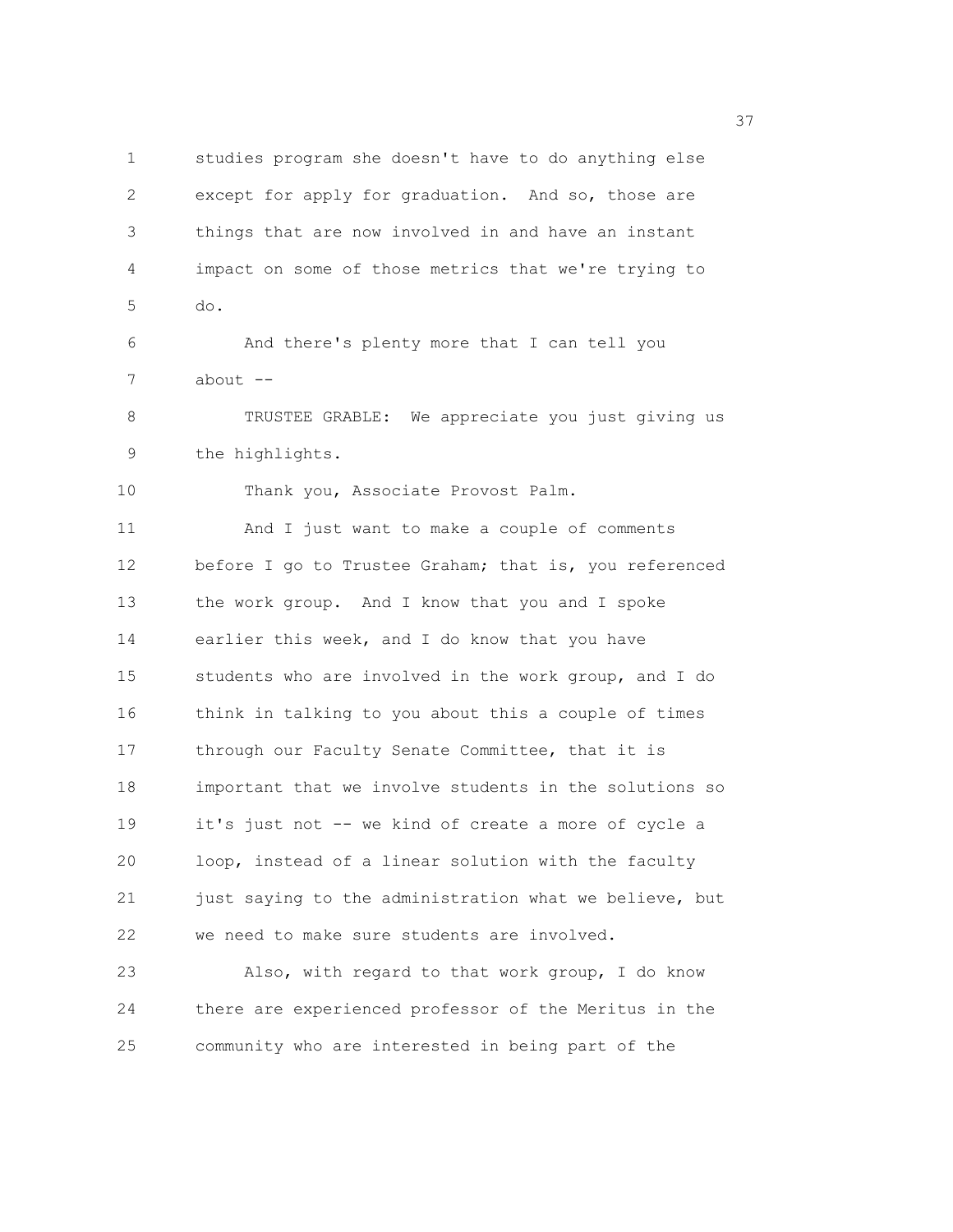1 solution here at Florida A&M, and these are long-time 2 former veterans who understand retention, and I will 3 pass along a name to you who actually approached me 4 and asked to be involved in helping the University 5 resolve this issue regarding our students and our 6 graduation rates. 7 At this point, I'm going to turn to Trustee 8 Graham. 9 TRUSTEE GRAHAM: Thank you, Madam Chair. 10 Provost David, or Dr. Palm, what students or 11 individuals served on this work group, because I 12 wasn't aware of any of this? 13 DR. PALM: I have to get their names. One is 14 Steve, and he's part of the -- his name is Steven -- 15 financial aid liaisons. I think there was two of 16 them. 17 What was the other one, Dr. Hudson? There were 18 two of them. 19 DR. HUDSON: Joshua Plummons (phonetic) and 20 Steven Smith. 21 TRUSTEE GRAHAM: Moving forward, as Trustee 22 Grable said, the student's perspective is imperative 23 in my opinion, they are the biggest stakeholders. 24 They need to have a seat at the table and be aware of 25 what's going on.

<u>38 and 2001 and 2002 and 2003 and 2003 and 2003 and 2003 and 2003 and 2003 and 2003</u>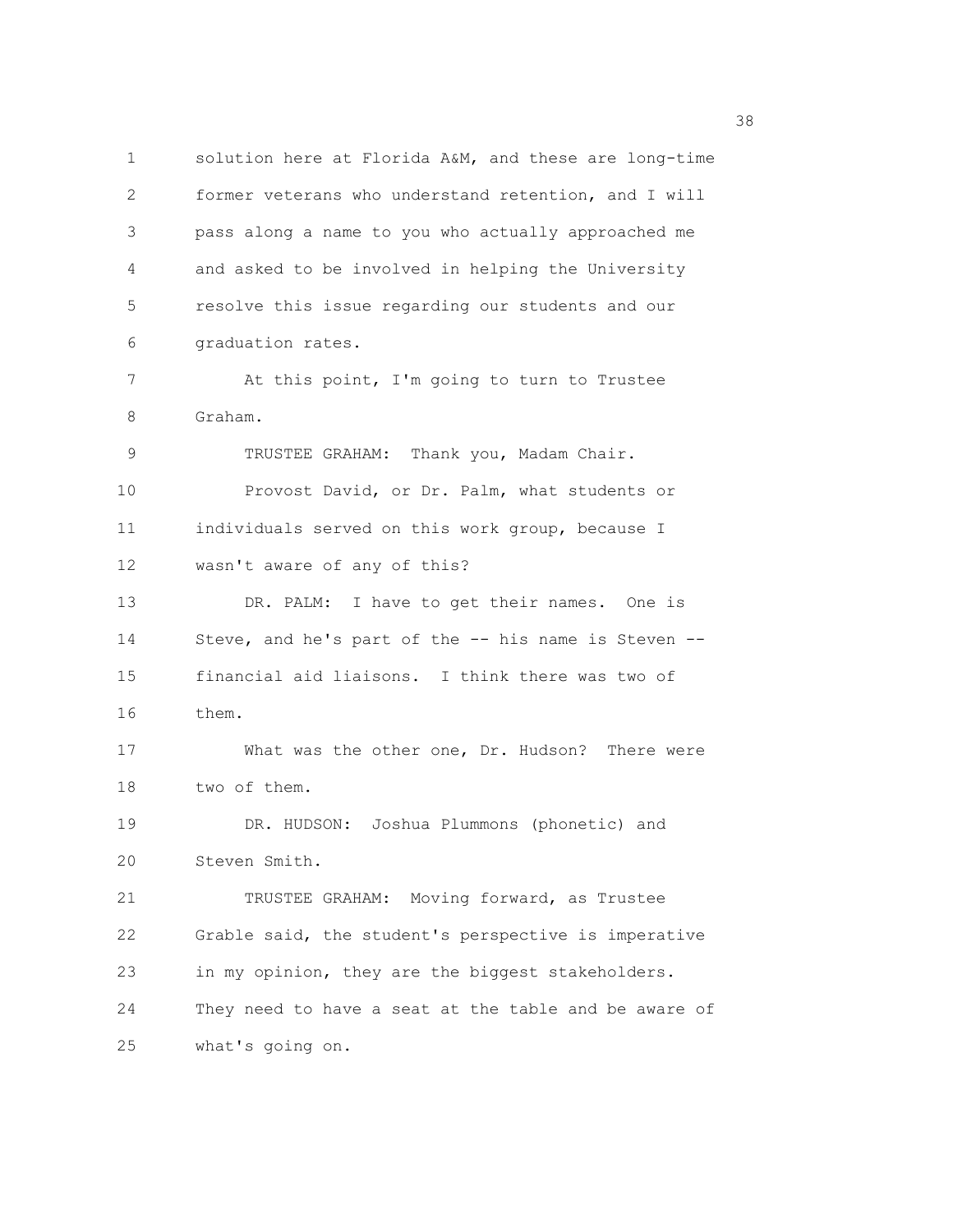1 And being Student Body President and having the 2 ability to appoint student to the committee, I would 3 have loved to place the right individuals in those 4 roles; and if not, me have a seat at the table and be 5 up in it, especially with me being a member, even a 6 rookie, on the Board of Governors.

7 My second comment to the briefings or updates 8 that you received or the office received from the 9 Board of Governors' staff. I know a couple weeks 10 before each meetings we have individual briefings 11 where we meet with, each Board member meets with the 12 staff, kind of similar to how we do here with 13 Dr. Mangum and our calls, and we can ask any questions 14 and get updates there and mine was kind of brief with 15 my update for the Board meeting being a part of my 16 orientation.

17 But it's kind of baffling to me they are just -- 18 didn't give you any feedback from the respected 19 governors, and then we got down to Tampa and the 20 majority of them weren't supporting our work plan. So 21 I don't know where the ball was dropped there, but we 22 also want to make sure we utilize our resources. 23 Several of the Governors spoke to individuals 24 there on FAMU's behalf and offered their services and

25 feedback and gave their personal contact information

39 and 2012 and 2013 and 2013 and 2013 and 2013 and 2013 and 2013 and 2013 and 2013 and 2013 and 2013 and 2013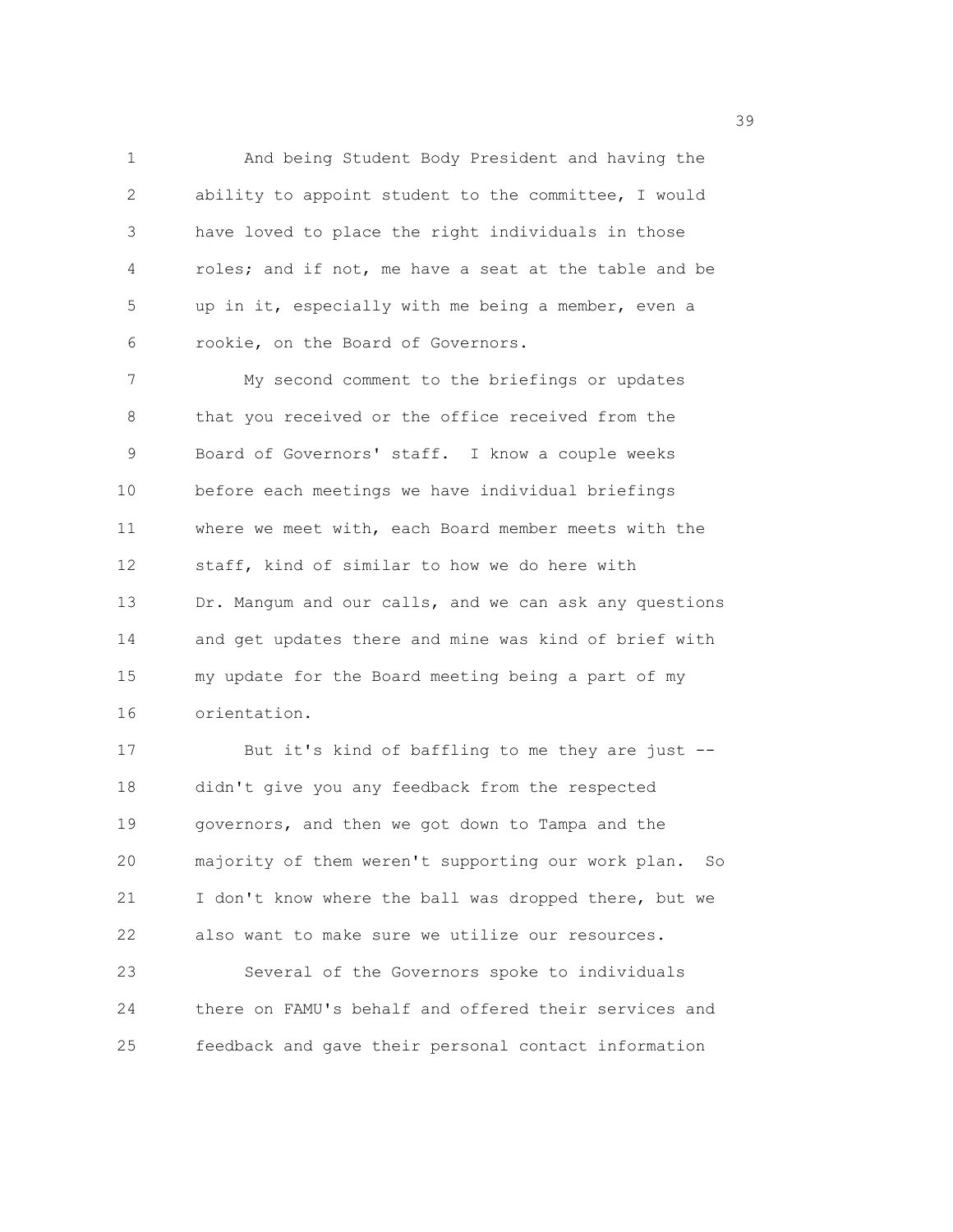1 to help us prepare to enhance our work plan. So I 2 would charge you, Madam President, Provost David, to 3 reach out to these individuals and find out what their 4 feedback and concerns were, because every vote is 5 important, and I think while we may be a HBCU and be 6 at the bottom, they care about us just as much as the 7 rest of the institutions and want to see FAMU succeed. 8 Lastly, as part of the improvement plan, as a 9 part of the Budget and Finance Committee meeting, the 10 three bottom schools from last year -- if I'm not 11 mistaken, FAU, New College, and West Florida -- gave 12 presentations where they provided their plan and how 13 they involved the students, faculty and their 14 university committees in making adjustments and 15 raising their performance-based fundings for over the 16 past years. 17 So I would encourage, Provost David, and your 18 office to work with Dr. Hudson in Student Affairs, as

19 well as work with the Student Government Association. 20 We're all here and willing to help move things forward 21 and make sure we educate students. I know it's 22 something that a couple of Dr. Grable's students have 23 mentioned to me. After the Board of Governors' 24 meeting, she took it upon herself to inform her 25 students and do some lessons about performance-based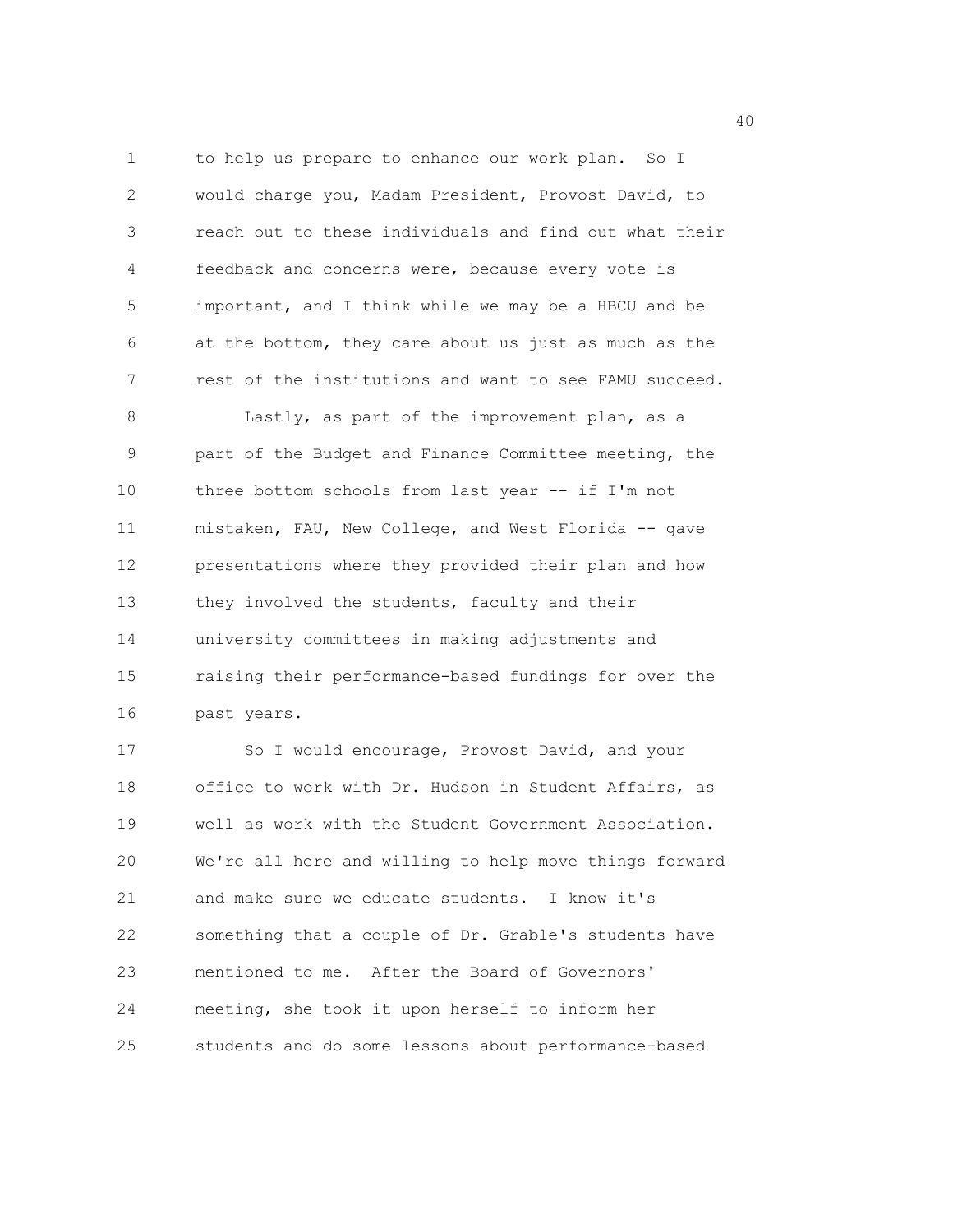1 funding, because it's one thing to see it in the 2 newspaper or get a press release via FAMUinfo about 3 what's going on, but a lot of the students just don't 4 understand and we have a role to play in this as well, 5 so I am offering my resources on the student side; 6 anything we can do to make sure we educate our 7 students and make sure FAMU moves forward forever. 8 TRUSTEE GRABLE: Okay, do we have any other 9 questions from the Board members? Or Provost David, 10 if you wanted to offer any additional comments to help 11 the Board better understand the activities that are 12 going on in your office regarding the work plan and 13 its revision prior to presenting it to the Board of 14 Governors in September?

15 PROVOST DAVID: No, I don't think so. The one 16 additional thing that I will add to Donald Palm's 17 report is that I have charged that by the middle of 18 this semester, we will in part -- hopefully relying on 19 some of the senior Rattlers, who are in the area, who 20 have also approached me and said they are willing to 21 help -- that we will be able to do an audit of all of 22 the students to see where they are, to see if we can 23 come up with strategies of cohorts of student to 24 indeed try to make some of those numbers that we can 25 make.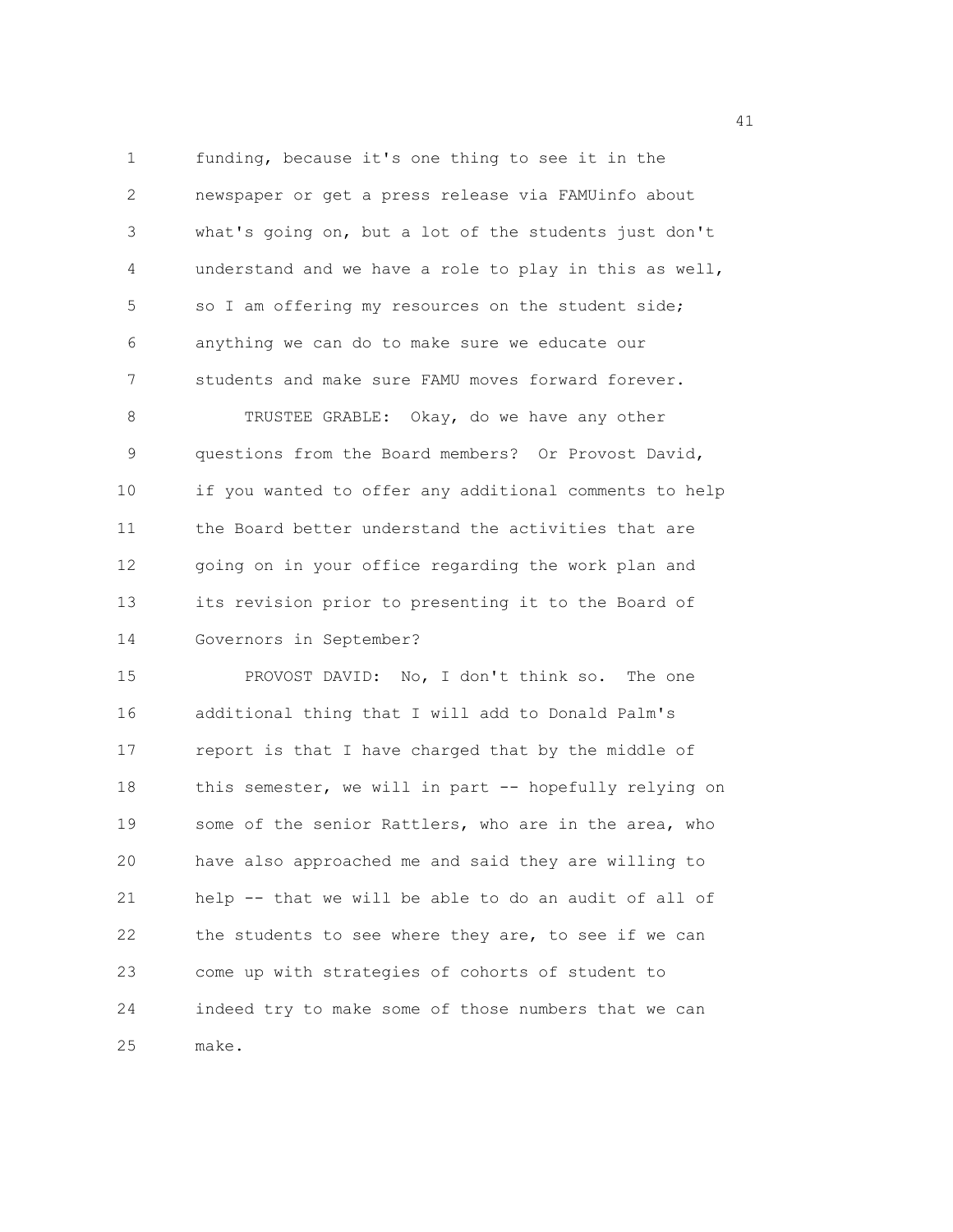1 And the other thing that I am very much 2 interested in and committed to is to making sure we 3 have the technology in place. The institution that we 4 have been conferring with that has made progress on 5 their metrics, have all done the kind of aggressive 6 student advising that we're talking about, and one of 7 the things that they have done and utilized as well, I 8 think, is the degree matching and degree templates and 9 that is something that we will need to beef up our 10 technology in order to be able to offer. But that is 11 something I'm working with the team information 12 officer and others so that we can get the capacity to 13 do that, and that's great, because students can also 14 be informed about their progress if they do it the 15 right way. They will know if they're on track. 16 And I think Trustee Graham is right that 17 providing students with the information so they can be 18 the masters is very, very helpful. 19 TRUSTEE GRABLE: Thank you. And Dr. Mangum has 20 asked to make a comment, and I see the Chair will 21 follow. 22 PRESIDENT MANGUM: Thank you, Madam Chair. One 23 of the questions that was raised at the Board of 24 Governors meeting had to do with the make-up of our

25 student body and the demographics as it related to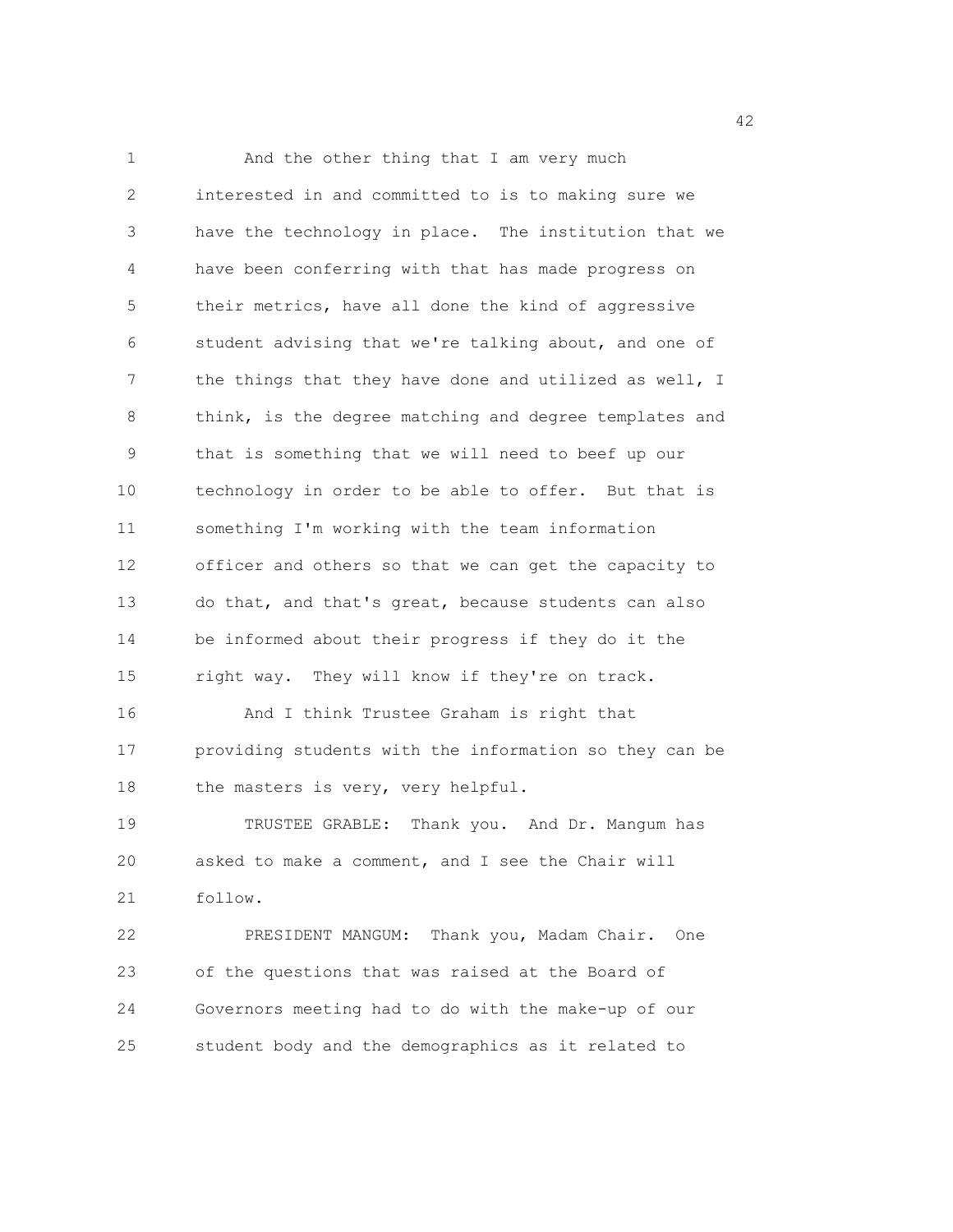1 student success or student completion rates. There 2 were questions asked about the composition of our 3 student body and the number of students that graduated 4 and what demographics they fell within. 5 Some may have walked away with the same 6 impression that I did, with the implication that the 7 demographics affects the success rate of our students, 8 or students from certain demographics are more 9 successful in terms of the four- and six-year 10 graduation rates. 11 So the question I'm asking, as was alluded to 12 earlier or perhaps stated, is, where is the Board and 13 what is the direction that the Board would like us to 14 take with regard to diversifying the student body at, 15 economic, as well as ethnic? 16 TRUSTEE GRABLE: And I think that's a very good 17 point. At this time, we will hear from the Chairman, 18 and then I would like the opportunity to come back and 19 offer a thought, not specifically in regard to that 20 but in regard to the work group work planning group 21 that's in operation right now, and I would like an 22 opportunity for other Board members to offer a 23 response if they would like to the President Mangum. 24 Chairman Montgomery. 25 CHAIRMAN MONTGOMERY: Thank you. And Madam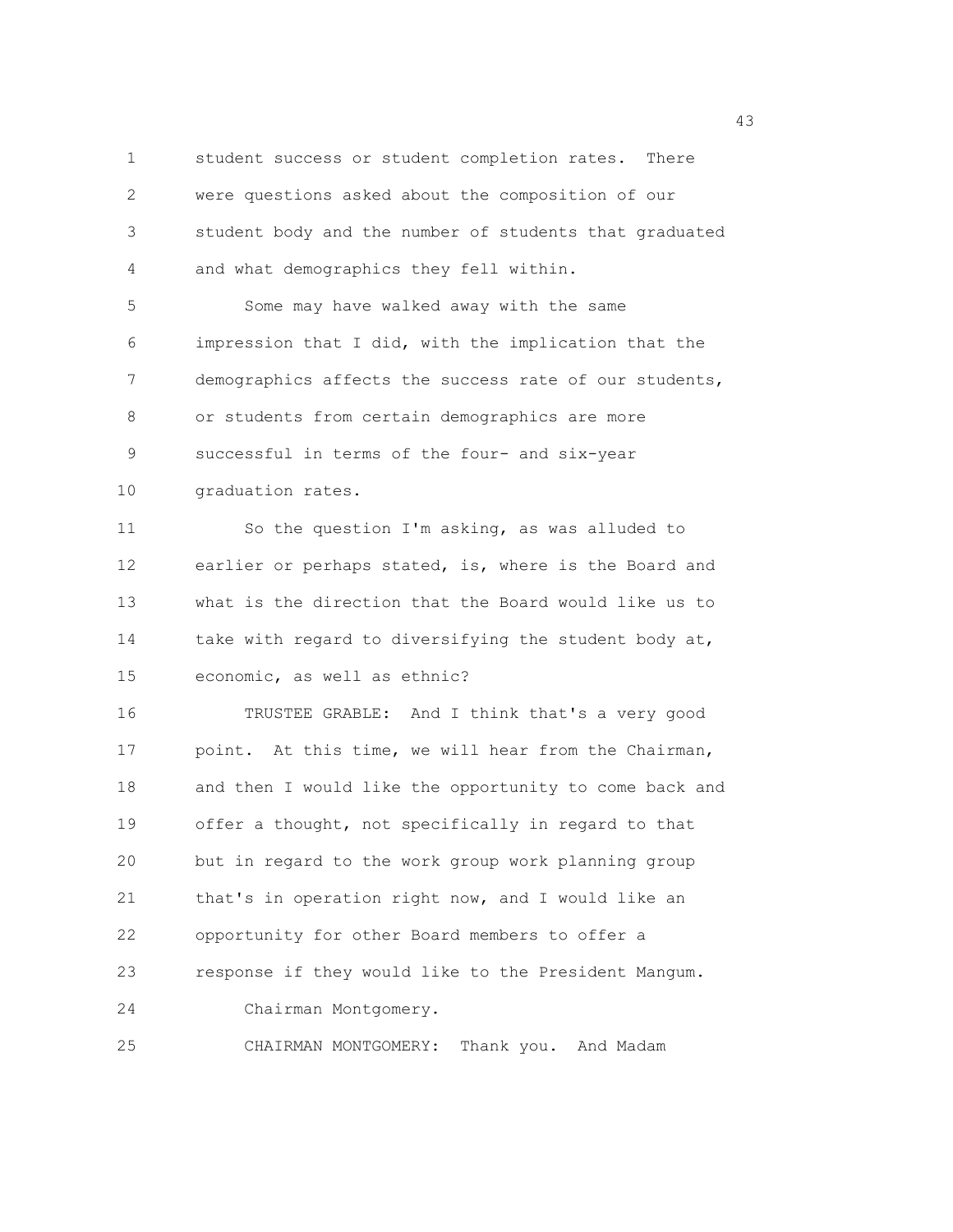1 Chair, a few things:

| 2  | One, to Dr. Mangum's question. Yes, we do need          |
|----|---------------------------------------------------------|
| 3  | to provide some direction with regard to the Board's    |
| 4  | posture and where we believe enrollment should be.      |
| 5  | And so, I do believe that is a Board-level              |
| 6  | conversation that can originate in this committee, but  |
| 7  | it affects multiple areas -- Budget and Finance,        |
| 8  | facilities --it affects so many areas that perhaps      |
| 9  | that is something we can put back into the Governance   |
| 10 | Committee and have a discussion, go ahead and make a    |
| 11 | decision on August 5th where we can have that           |
| 12 | conversation. All members of the Board are members of   |
| 13 | that Committee and we can have that conversation.       |
| 14 | I would also ask if Dr. Mangum provide other            |
| 15 | questions that she would like answered so she can get   |
| 16 | a Board perspective; also being mindful that whatever   |
| 17 | comes out of that committee does have to go to the      |
| 18 | full Board for approval.                                |
| 19 | Back to what Trustee Graham was saying. I'm             |
| 20 | noticing -- or I'm seeing -- I might be the only one,   |
| 21 | a pattern, at least with regard to Provost David's      |
| 22 | responses. I just heard a member of the Board of        |
| 23 | Governors make some simple recommendations, and I       |
| 24 | didn't hear the response. I was looking for, "Those     |
| 25 | were great ideas. We're going to adopt those."<br>I did |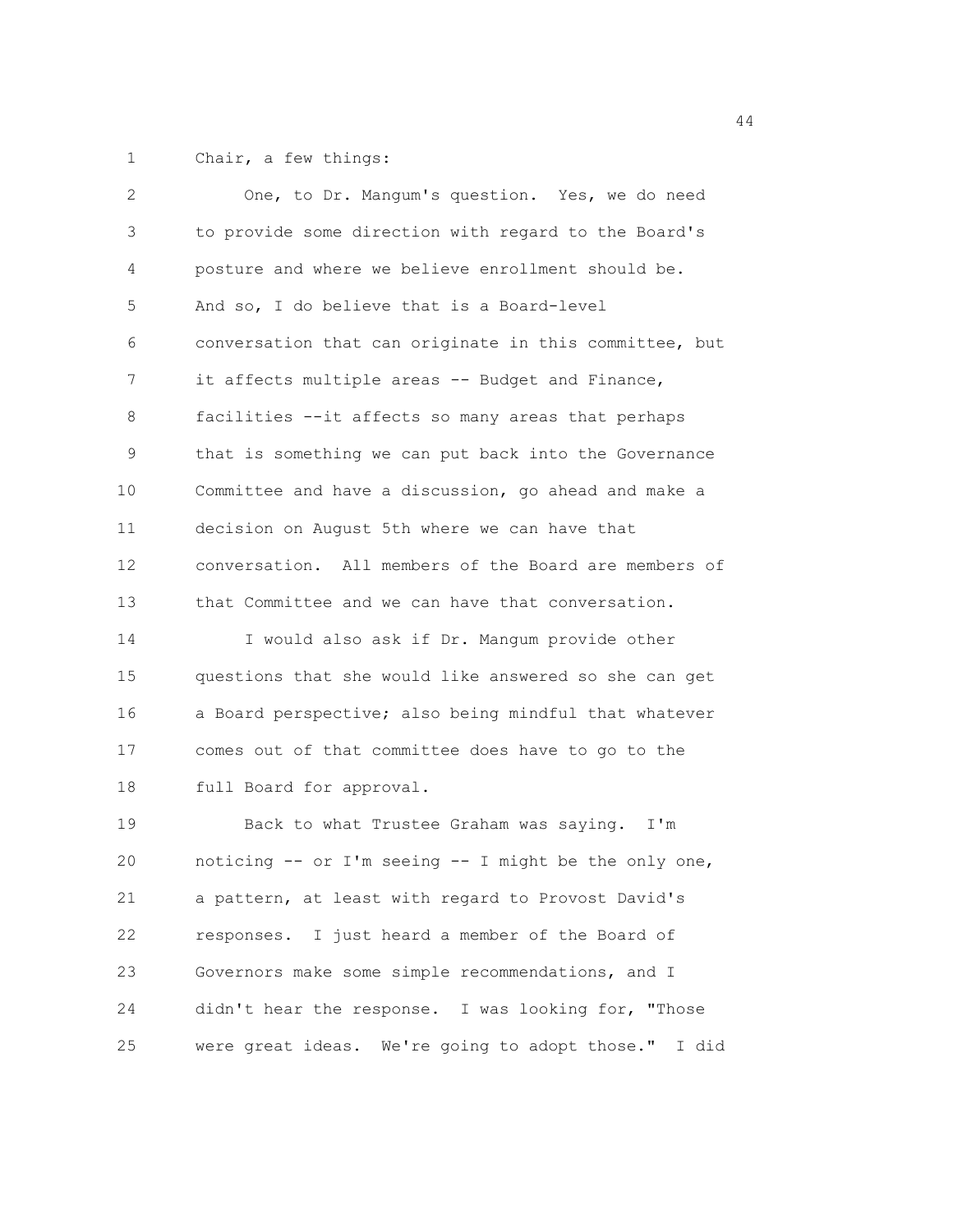1 not hear that. I heard, "Well, we're doing what we're 2 doing." And so -- I mean, I'm concerned that -- she 3 talked about the three schools that moved from the 4 bottom and moved their way up to where they received 5 funding, and FAMU moved from where it was in one year 6 and we dropped to the bottom of the rankings.

7 And so, in response to dropping to the bottom of 8 the rankings, what I'm hearing is, "We're doing great 9 things," but you're not willing to tell the Board how 10 we're going to move from the bottom, at least to the 11 middle of the pack, and eventually to the top of the 12 pack.

13 So I'm asking the same question. I'm not a 14 member of the Committee, but I find myself asking the 15 same question: What are some high -- at what point 16 will you come to the Board and tell us some high 17 impact and aggressive ways to tackle these numbers? I 18 don't accept the premise that, "Well, we made some 19 mistakes or had some challenges from years ago and 20 we're just stuck there." I make it akin to the team 21 that went 0 and 27 last year; that doesn't mean 22 they're going to lose all of their games this year. 23 You have to have not only hope, but you have to 24 have some sort of plan to move us along, and what I'm 25 hearing is, "We're doing the best we can." And again,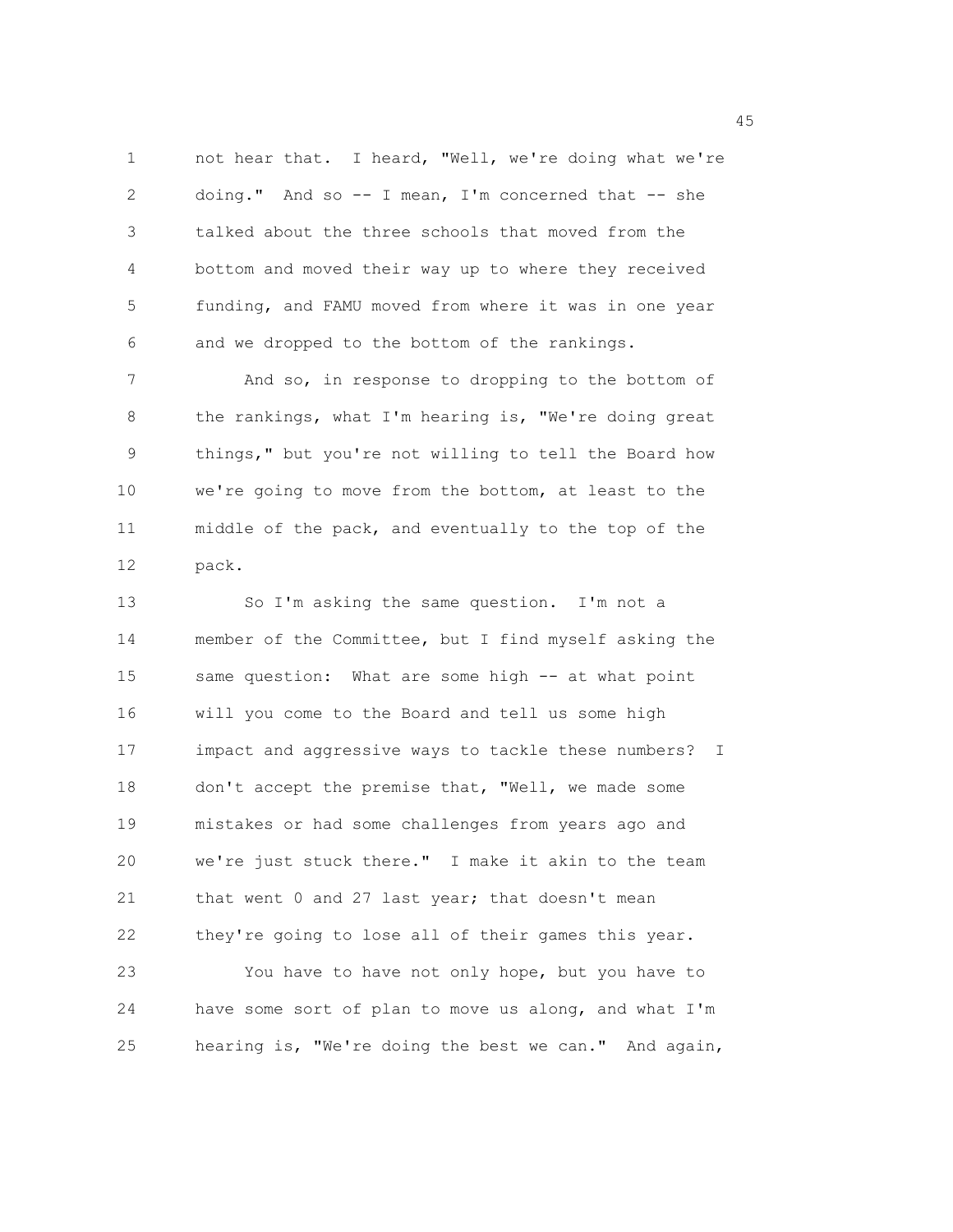1 I just don't believe the mediocrity or the average is 2 enough. I would just like some sort of response to 3 affirmative about what you're specifically doing, and, 4 not just doing but how it's going to move the numbers 5 and how we're going to project these numbers.

6 One final question, Madam Chair: Does the 7 administration plan to bring back to the Board the 8 same numbers, or is the administration going to make 9 adjustments to these numbers in an effort to at least 10 meet the spirit of what was asked at the Board of 11 Governors meeting and also what you're hearing from me 12 today?

13 That's a question.

14 TRUSTEE GRABLE: Provost David?

15 PROVOST DAVID: So I'm not sure of how to answer 16 this more specifically. We believe that intrusive 17 academic advising will move the needle. Intrusive 18 academic advising, because we think it will move the 19 needle and that is one strategy that was used by the 20 schools that were successful. And Dr. Pitter has been 21 talking with those schools, and we have been looking 22 at their plan, and that is something that we were 23 doing that we believe will move the needle.

24 We have a lot of students who are returning who 25 are taking excess breaks; who are taking classes out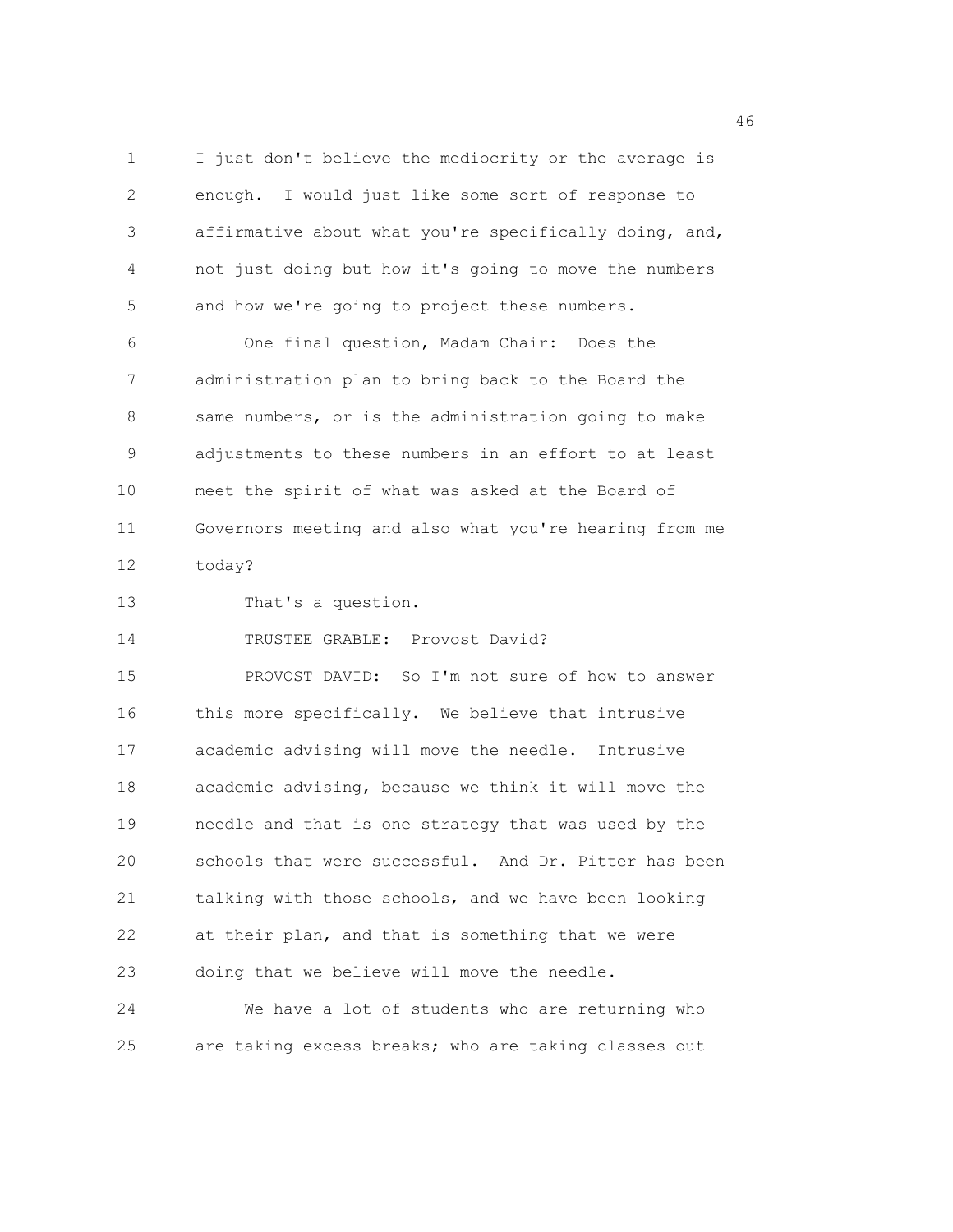1 of order; who are taking classes that are above their 2 capacity; and by instituting a program of intrusive 3 academic advising, we believe we will make a 4 difference in our future graduation rate, our 5 four-year graduation rate, and also our APR. 6 Some of the elements of intrusive academic 7 advising that Dr. Palm has talked about include the 8 Blackboard analytics. It also includes degree 9 mapping. It also includes degree templates or 10 registration templates. 11 What we're going to do is we're going to say to 12 students, "These are the templates for your curriculum 13 and you cannot deviate from that without permission," 14 as opposed to what we do currently, which is to give 15 students advice about courses that they can take and 16 the students might do something different for a 17 variety of reasons. So intrusive academic advising is 18 one strategy. 19 A second strategy is trying to improve the 20 academic experience through enhancing our 21 developmental courses and other courses, including our

22 high failure rate courses. We have had a group of 23 faculty working on some of these matters for the past 24 couple of years. The deans have also been talking 25 about that strategy for improving particularly in the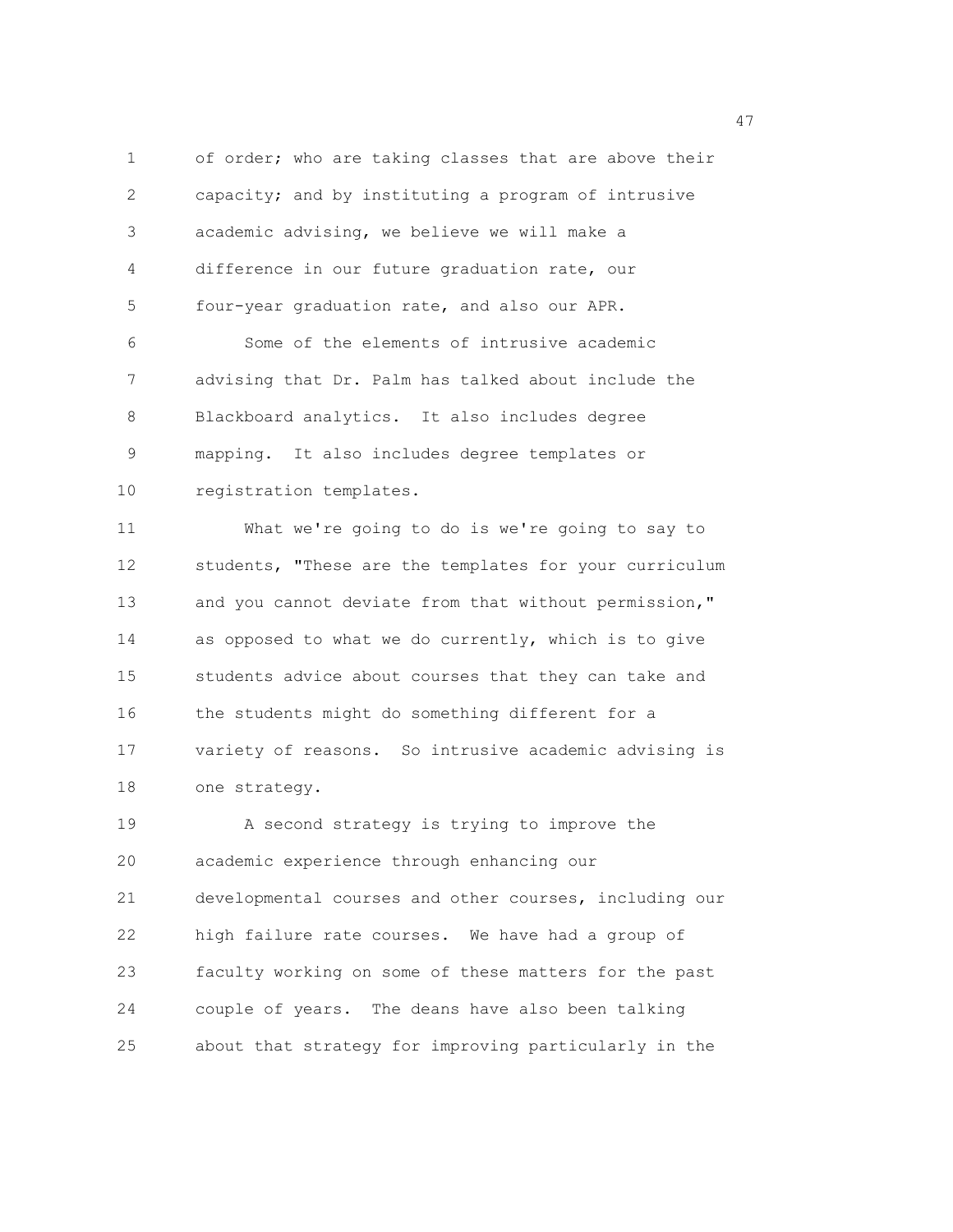1 College of Science and Technology and the College of 2 Social Sciences, Arts and Humanities, because those 3 are the two colleges that provide the basic courses 4 for all of the students.

5 Strategies to improve those courses further, and 6 if we can do that, we can get students out of the door 7 more effectively, more efficiently, and improve our 8 six-year graduation great, as well as our APR.

9 We are also talking about using our kinds of 10 innovative teaching techniques. Here, I'm trying not 11 to get the cart in front of the horse, but we have 12 asked specifically for the work plan group including 13 the faculty section of that work plain group to come 14 up with five recommendations that they can then give 15 to the faculty about how the faculty can help make the 16 educational experience an experience that is enhanced 17 for the students and as an additional benefit improves 18 the APR, the four-year graduation rate, and the 19 six-year graduation rate.

20 Because financial aid is such a big issue and 21 finances is such a big issue, I've also asked for our 22 financial stage office, myself, and students accounts 23 office to come up with a way of addressing the 24 financial barriers that are still an impediment for 25 our students. And this might have additional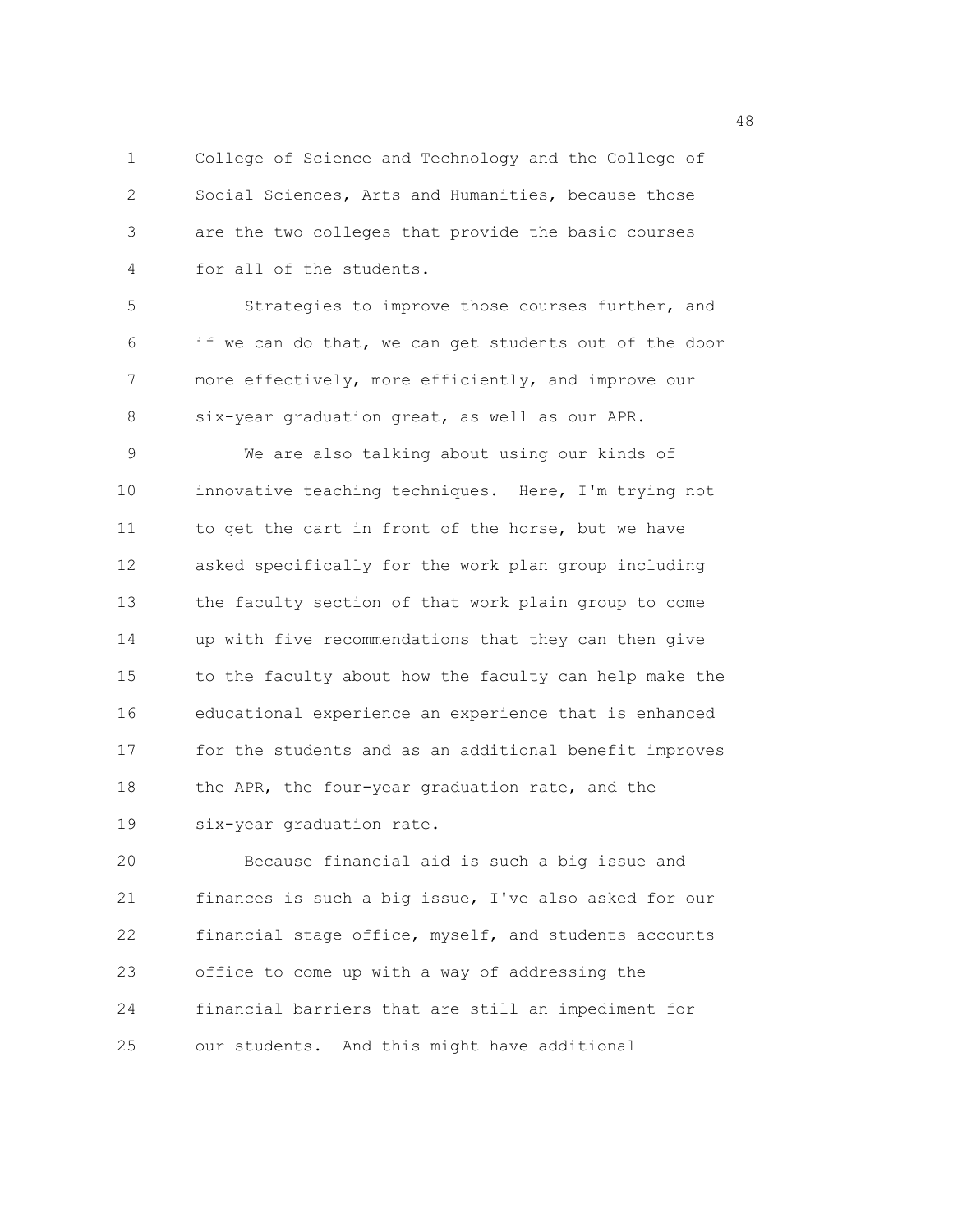1 benefits; we can get more students into work study 2 jobs, for example; that also enhances the student 3 success.

4 So these are big ideas that we believe will move 5 the needle on all of these numbers. We have the best 6 chance of seeing the numbers moved on APR, and I am 7 intending to try and put more aggressive numbers on 8 APR because those are year-to-year numbers.

9 On the four-year graduation rate, and we do a 10 degree on it, we have a better capacity to 11 understanding how many students are currently on track 12 for graduation and then implement the aggressive 13 advising model and get them out the door more quickly; 14 we might be able to see a four-year graduation rate 15 and increase rates beyond what's currently projected 16 in the work plan.

17 On the six-year graduation rate, that's hard to 18 move in the short term, but we are going to try our 19 best to move those as well, and I'm -- I can put a 20 higher number on the six-year graduation rate for the 21 out year, but there's no guarantee that these specific 22 strategies are going to have that much impact on the 23 cohort that's currently in place, even though we will 24 do the best we possibly can to get more of our 25 students through and out the door as we can.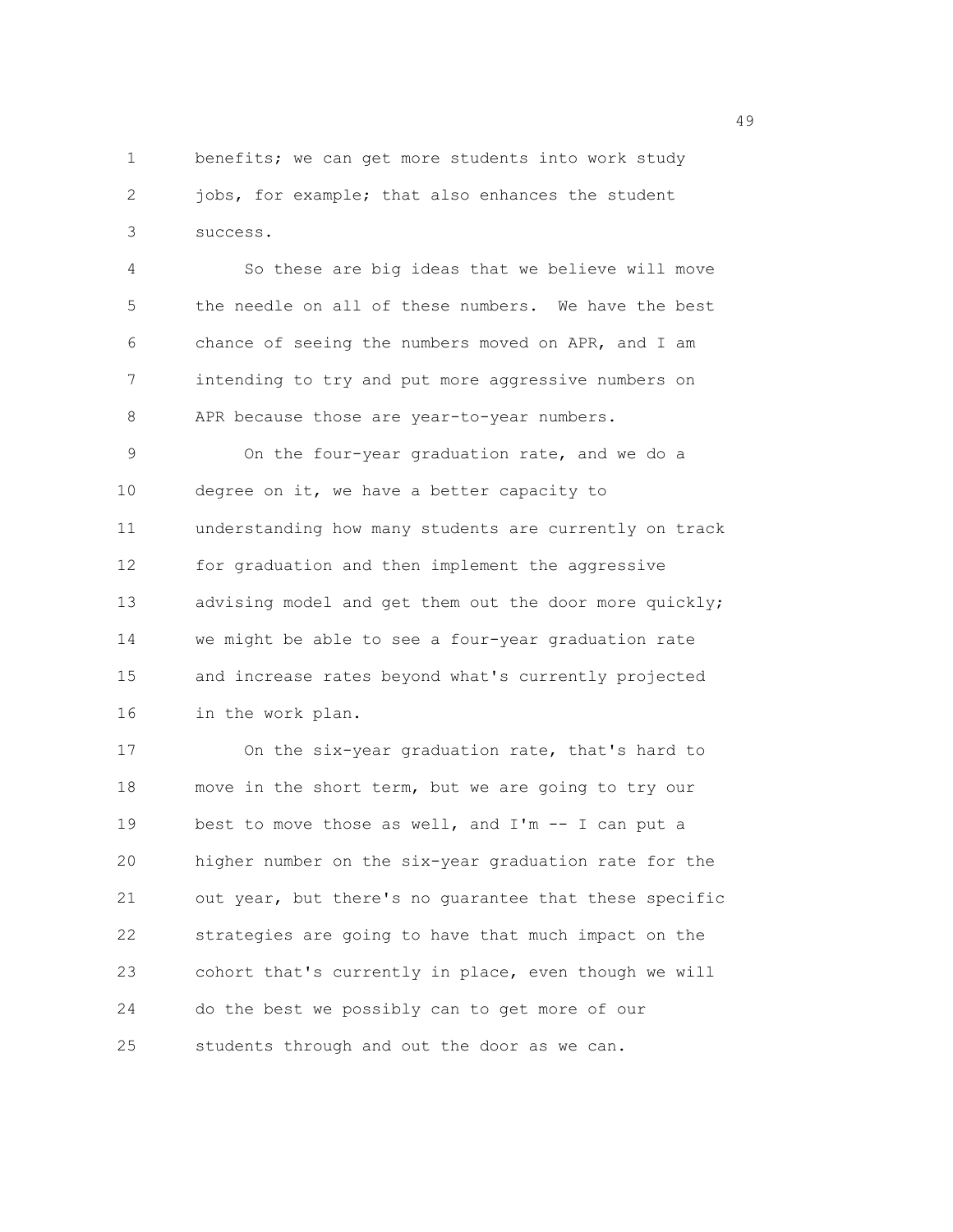1 TRUSTEE GRABLE: Thank you, Provost David. I 2 would like to at least get Board members to think 3 about, we may need some sort of special committee of 4 the Board to try to address this particular concern we 5 have about not just the work plan that we are going to 6 present to the Board of Governors in September, but so 7 that we can hopefully come up with some ideas 8 including the one from Trustee Graham.

9 And I think this cannot be said enough. We must 10 get the students to understand and get them involved 11 in offering solutions. We use convocations for all 12 kinds of reasons; maybe we need to have some sort of 13 campaign on campus. And I'm sure our SGA President, 14 our Board of Trustee member and our as a member of the 15 Board of Governors, that Trustee Graham has the staff 16 among student government and others so that we can try 17 to attack this.

18 And as Chairman Montgomery said, in a much more 19 aggressive manner. And one of the ways I truly 20 believe, as Trustee Graham and others have stated, is 21 that we have got to get students excited about this 22 and involved in this, because their performance 23 determines the outcome and the results that we see, 24 these statistics we see in the work plan. They must 25 take ownership along with the faculty and the

 $50<sub>50</sub>$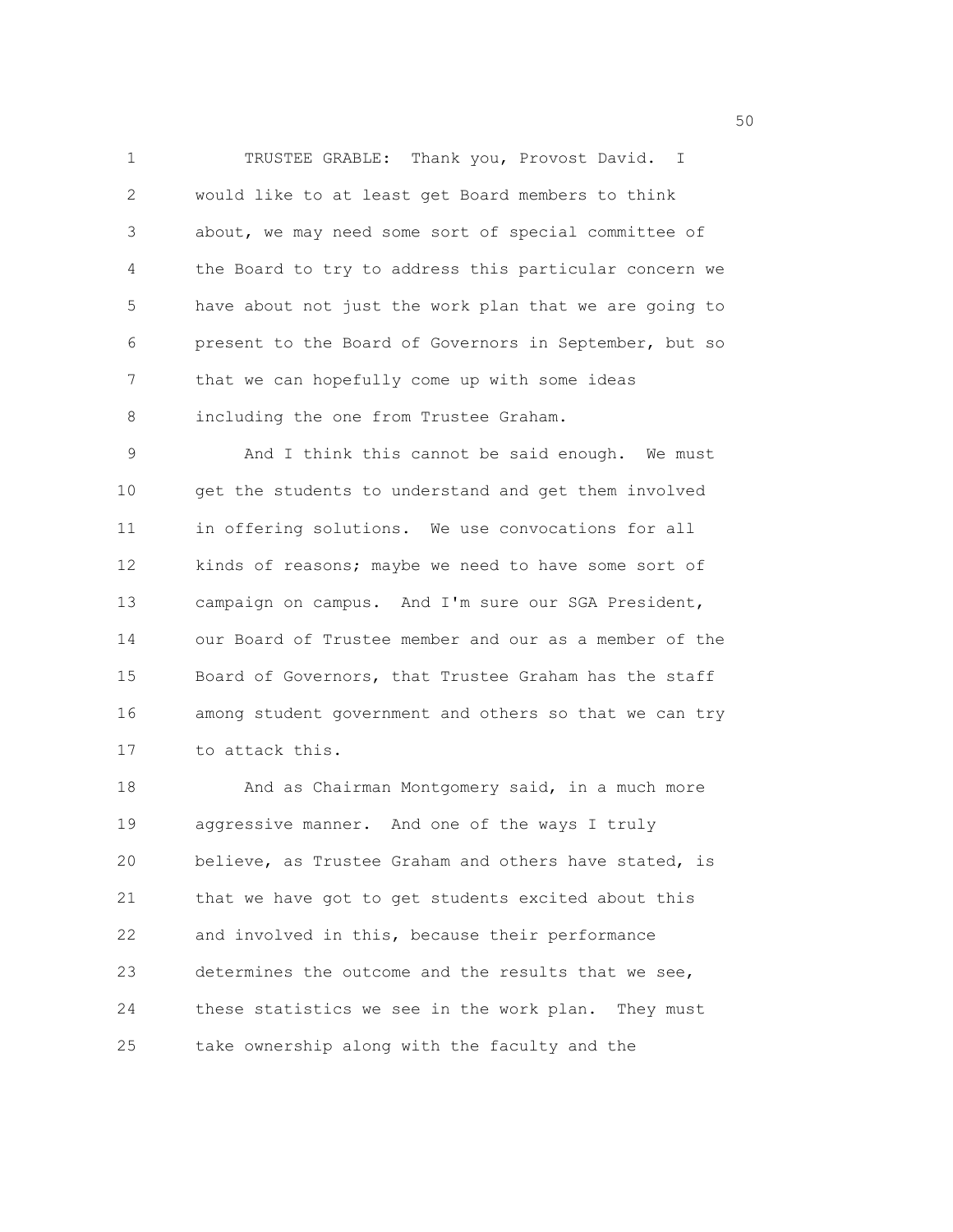1 President.

| 2  | And I think Dr. Mangum, you have a very good           |
|----|--------------------------------------------------------|
| 3  | chance as the leader of our institution to get         |
| 4  | students excited. We cannot ever leave them out. I     |
| 5  | also want to add that that will allow to create a      |
| 6  | special committee on improving our metrics overall;    |
| 7  | that we hopefully can see some differences next year,  |
| 8  | which is what I think the chairman is trying to say;   |
| 9  | that we need to see a very aggressive move next year.  |
| 10 | We can't wait five years out.                          |
| 11 | Also, I do want to add, and I think the chairman       |
| 12 | mentioned this, and I had an opportunity to speak with |
| 13 | other trustees, as well as the Chairman and Trustee    |
| 14 | Woody when we were in Tampa at the BOG meeting, and    |
| 15 | Chairman Montgomery's suggestion that we include the   |
| 16 | Board.                                                 |
| 17 | And I will go a step further, and I've already         |
| 18 | spoken to you, Provost David, about this: I know that  |
| 19 | one of the universities suggested to me that the night |
| 20 | before they presented their slide presentation to the  |
| 21 | Board of Governors, that they had a meeting among      |
| 22 | various groups on campus -- faculty, Board of          |
| 23 | Trustees, and the administrative team that was         |
| 24 | actually presenting the slide presentation -- and they |
| 25 | sat there and went through a mock slide presentation   |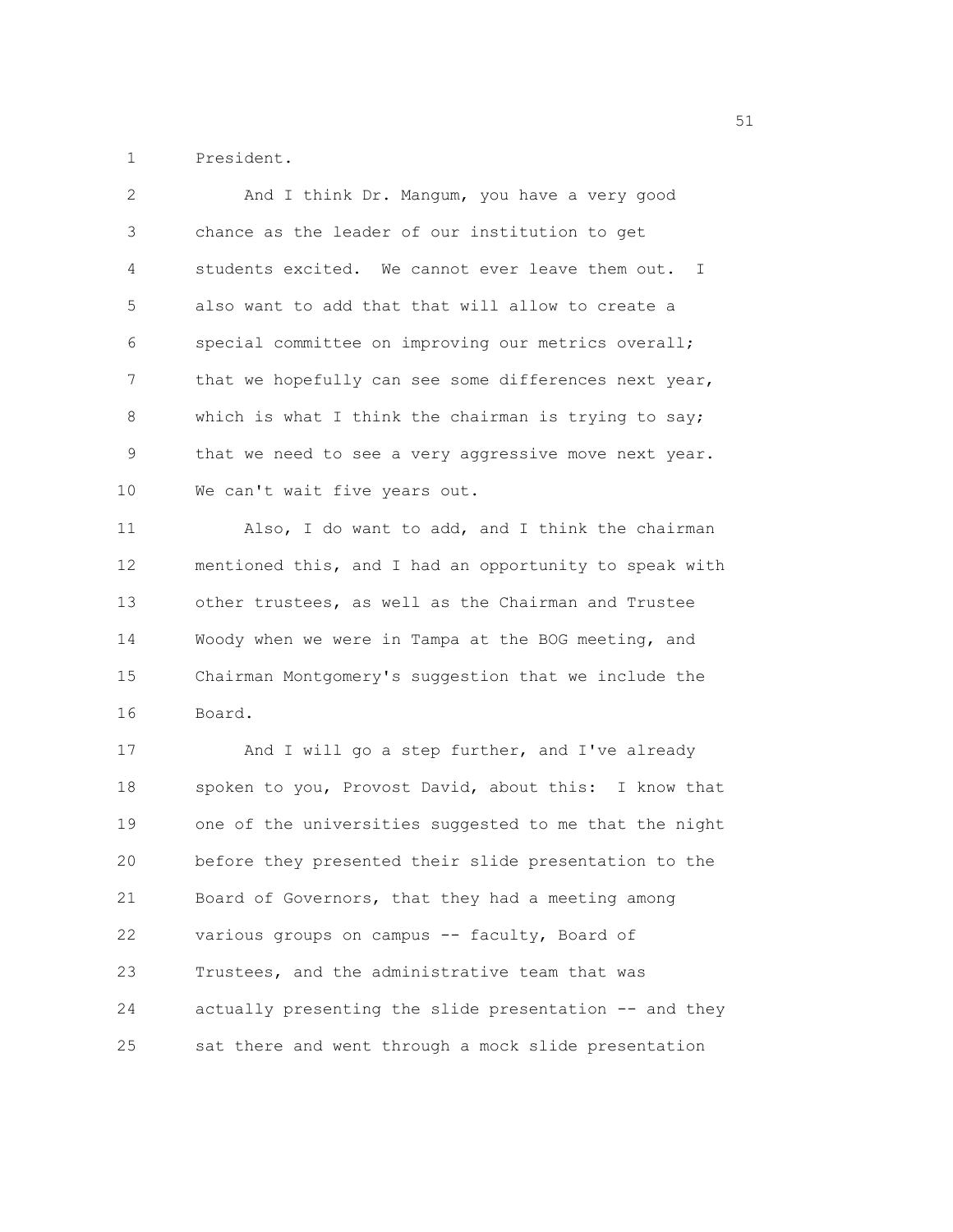1 to the Board of Governors that they had planned and 2 decided what they thought was most convincing or most 3 effective in suggesting to in terms of presenting 4 their presentation to the Board of Governors. 5 We're all in this together. It takes a variety 6 of our constituency to do this and I don't want to 7 resort to lecturing -- I almost feel I'm in class 8 here -- but I do want us to recognize that the more 9 people involved, community members, which I've heard 10 Provost David say -- and I will pass on names. 11 And the last thing. I think we can also put the 12 progress and some of the ideas and at least the 13 members of this work group out online so that if 14 anyone has access to our site and wants to offer 15 suggestions, I think we're at that point. 16 I recall in Chairman Montgomery, as well as 17 Trustee Woody and Dr. Mangum, you may recall, that the 18 platform is on fire. That is a comment that came from 19 a Board of Governors, and I see the President nodding. 20 So this is not just about the administration. 21 We have to help in making sure that we have the 22 best and all minds at the table before we start to 23 attack this. So Board members, I would like to 24 suggest that we consider a special committee on trying 25 to meet the goals that we set in our work plan; those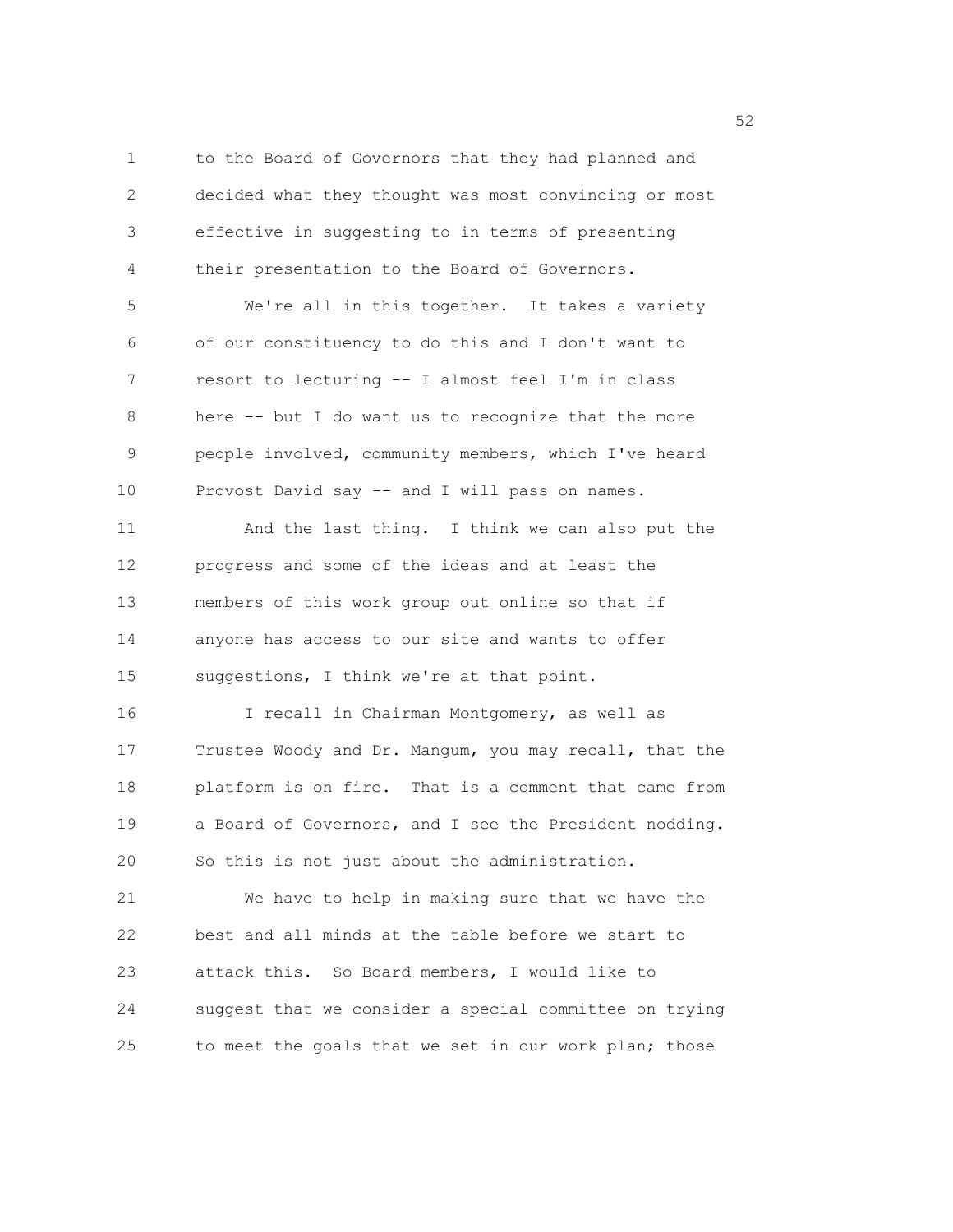1 aggressive goals that the Chairman is talking about, 2 and have that group in place or certainly organized 3 for our Board meeting, if not August, then I think it 4 would be the November meeting. President Mangum? 5 Okay. A November Board of Trustees meeting. 6 And that's the motion I'm going to put on the 7 floor right now. 8 No takers? 9 TRUSTEE WOODY: Chairman, this is Trustee Woody. 10 I'll make that motion; I'll join you on that. 11 CHAIRMAN MONTGOMERY: Point of information, Madam 12 Chair. 13 TRUSTEE GRABLE: Yes. 14 CHAIRMAN MONTGOMERY: Point of information. Our 15 operating procedures would prevent us from doing so 16 given that the work plan discussion would fall under 17 the purview of this committee. What it would allow is 18 for you, as chair of this committee, to appoint a 19 subcommittee that would then report out to this 20 committee and then proceed in procession to the Board. 21 So you have the ability to bring about a 22 subcommittee of this committee, and those individuals 23 can bring those recommendations to you, and then it 24 can proceed out of this committee to the Board. But 25 to do the work plan, it would be within the purview of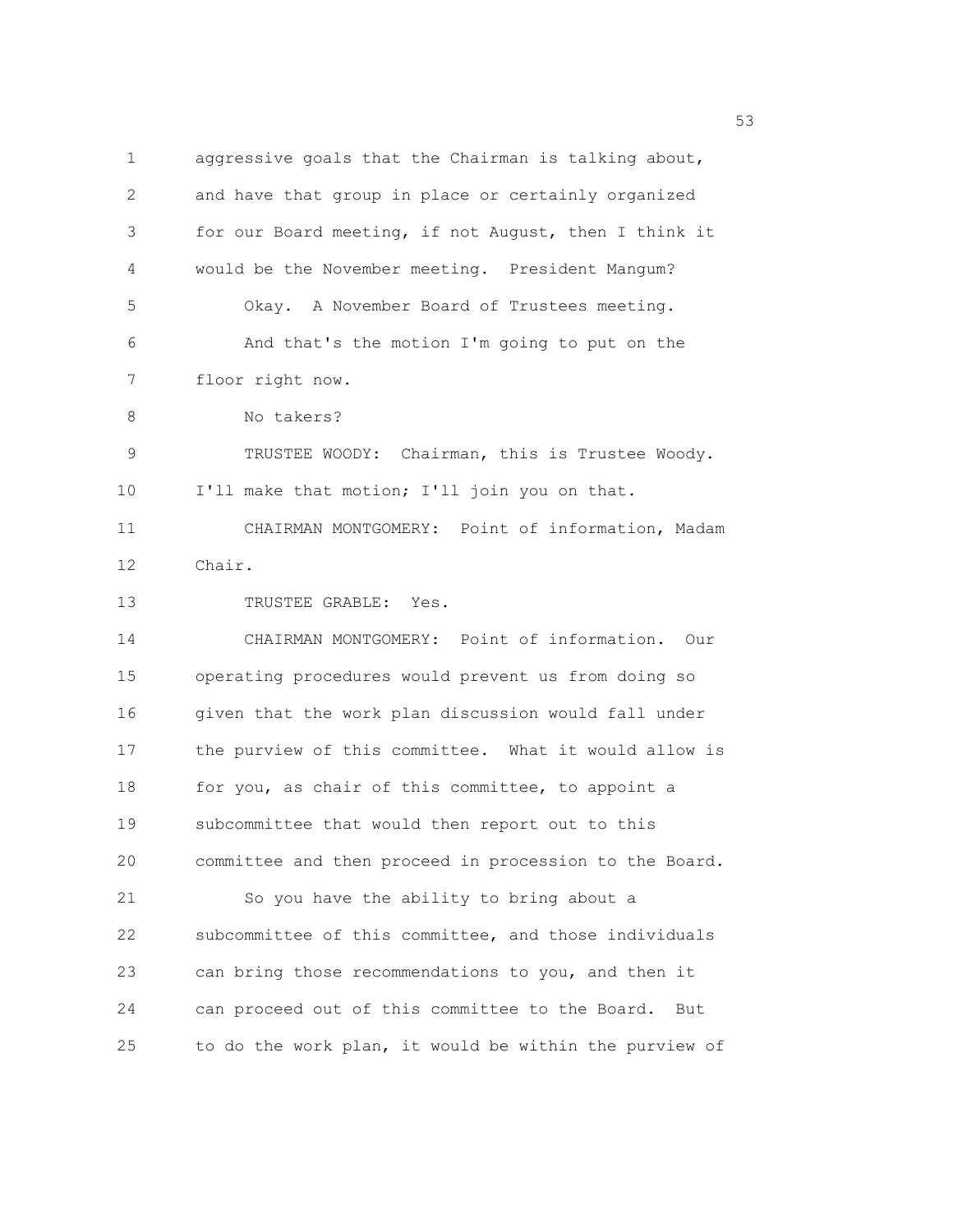1 the entire community.

| 2  | TRUSTEE GRABLE: Thank you. And I'll accept that        |
|----|--------------------------------------------------------|
| 3  | point of clarification and alter --                    |
| 4  | Trustee Woody, your motion, so it would be a           |
| 5  | subcommittee. And if you would, make that motion       |
| 6  | again with that change.                                |
| 7  | TRUSTEE WOODY: Yes, ma'am. I will make that            |
| 8  | motion.                                                |
| 9  | TRUSTEE GRABLE: Okay. It's been moved; do we           |
| 10 | have a second?                                         |
| 11 | TRUSTEE ALSTON: Second.                                |
| 12 | TRUSTEE GRABLE: All in favor, or is there any          |
| 13 | discussion?                                            |
| 14 | TRUSTEE WARREN: Yes. Madam Chair, this is              |
| 15 | Trustee Warren.                                        |
| 16 | TRUSTEE GRABLE: Hello, Trustee Warren.                 |
| 17 | TRUSTEE WARREN: That it could not be undertaken        |
| 18 | by the Academic Affairs Committee.                     |
| 19 | TRUSTEE GRABLE: I'm not thinking about it as           |
| 20 | being so large; I think it's really much more pointed. |
| 21 | We're taking a look at these performance measures and  |
| 22 | in making a goal of trying to have some movement using |
| 23 | Provost David's term of the needle by the next year.   |
| 24 | And we know the schools have done that.<br>I think     |
| 25 | Trustee Graham mentioned that and so did the chairman. |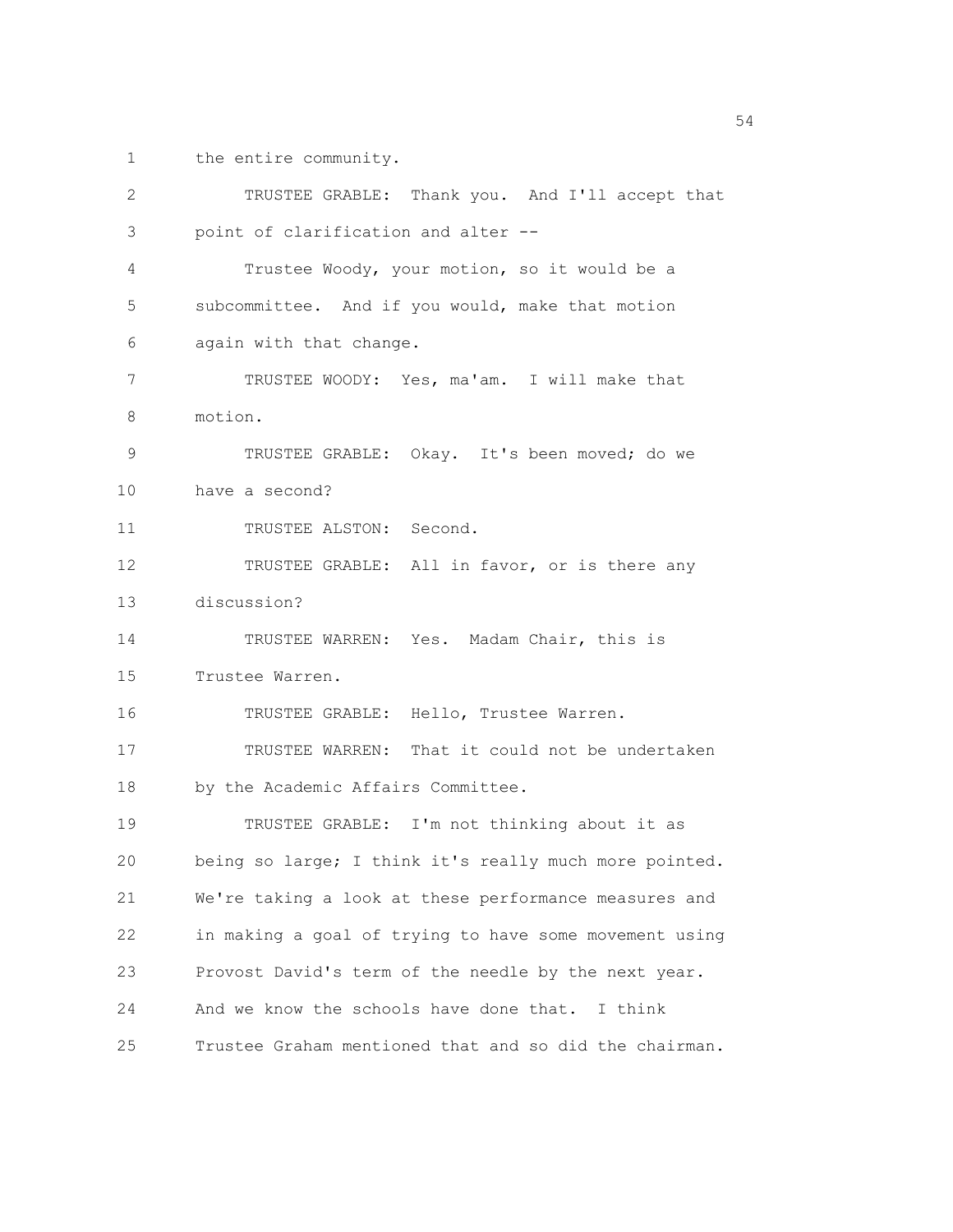1 The University of West Florida made a major change and 2 they came out in a better position this year.

3 Other questions? Comments? Further discussion? 4 TRUSTEE GRAHAM: Madam Chair, a quick question? 5 Will this committee be -- what will be the objectives 6 of this committee? Will it be to follow up on the 7 current work plan or use this over the next academic 8 year to make sure that we meet those metrics and 9 things are in place on the University side, so we 10 don't run into this on the future. Will this be an 11 ongoing process?

12 TRUSTEE GRABLE: I think we can limit it in this 13 year, in terms of making a difference in the outcome 14 next year of our meeting the perform metrics. I think 15 at this point we may be a little late for this year, 16 because this particular work model that we're revising 17 has to go back to the Board of Governors in September, 18 so I think this year we missed that opportunity. And 19 I'm suggesting an opportunity for next year. 20 TRUSTEE LAWSON: I have a comment on the

21 Committee. And similar to Trustee Warren, could not 22 the Academic Affairs own this with the responsibility 23 of updating the Board going forward?

24 TRUSTEE GRABLE: And if that is the preference of 25 the Board, I would be fine with that as well.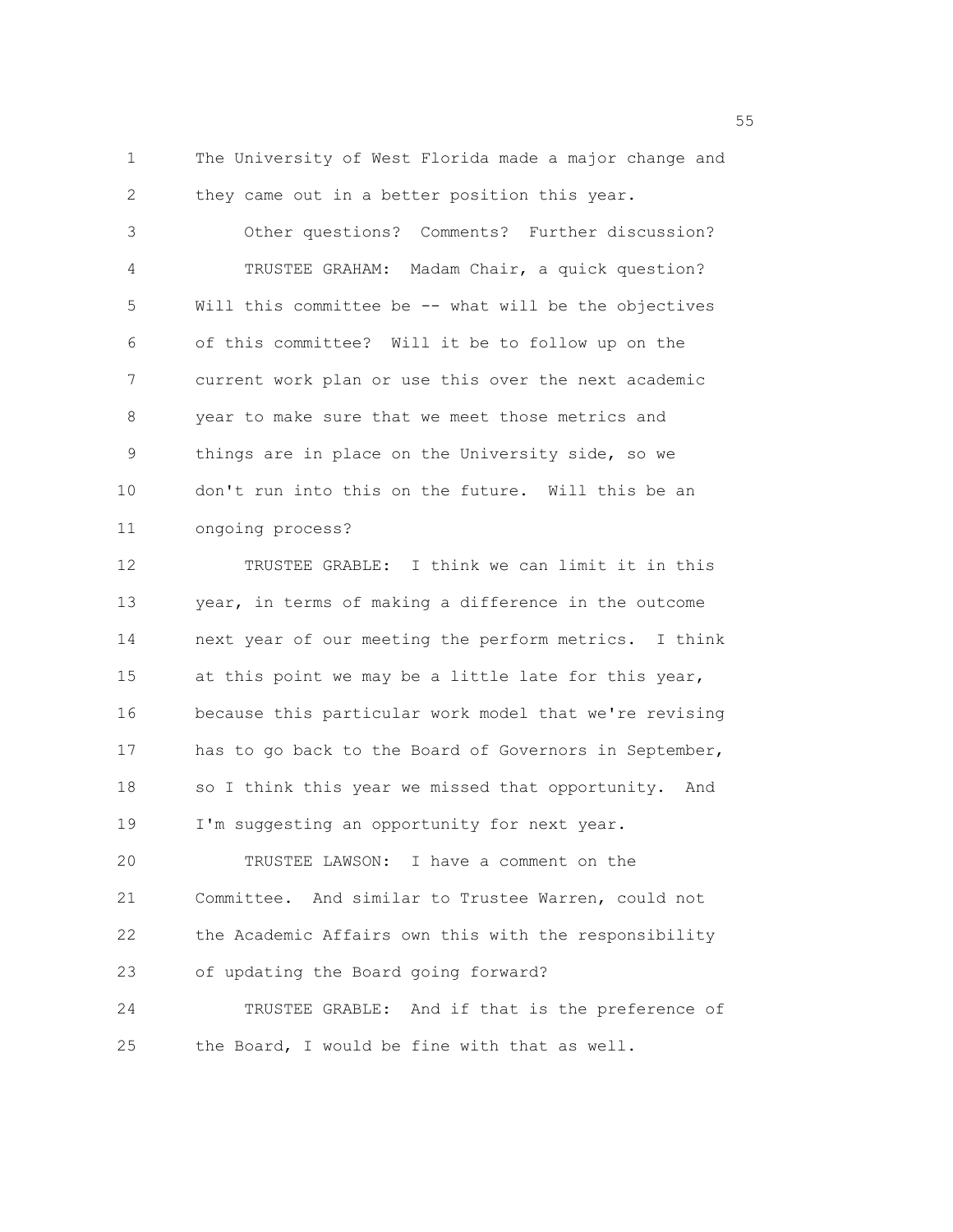1 TRUSTEE LAWSON: One other comment, may I? 2 TRUSTEE GRABLE: Yes, Vice-Chair.

3 TRUSTEE LAWSON: I was just looking at the 10 4 criteria online for performance-based funding, and 5 we've only talked about in this setting, maybe five, 6 maybe six of them, so there's four more that we 7 haven't discussed. One of which is unique to UCF. I 8 would really like to understand what that one is and 9 how they were able to get a unique one in addition to 10 the other two which is given by a Board of Governors 11 and then the last one is decided by the individual 12 trustees per the institution.

13 So if you look at the current performance funding 14 model that's online -- assuming that I did look at the 15 current one -- you see one unique criteria that the 16 other institutions don't have. So my question is, why 17 can't we have a unique one, obviously, would be the 18 question?

19 So that's the one question I have, and it goes 20 back to trying to influence our own destiny by being a 21 part of the process around how these objectives are 22 decided. And again, that's been a burning question 23 that I've had for several meetings that's yet to be 24 answered.

25 So Madam Chair, what I would ask as a non-member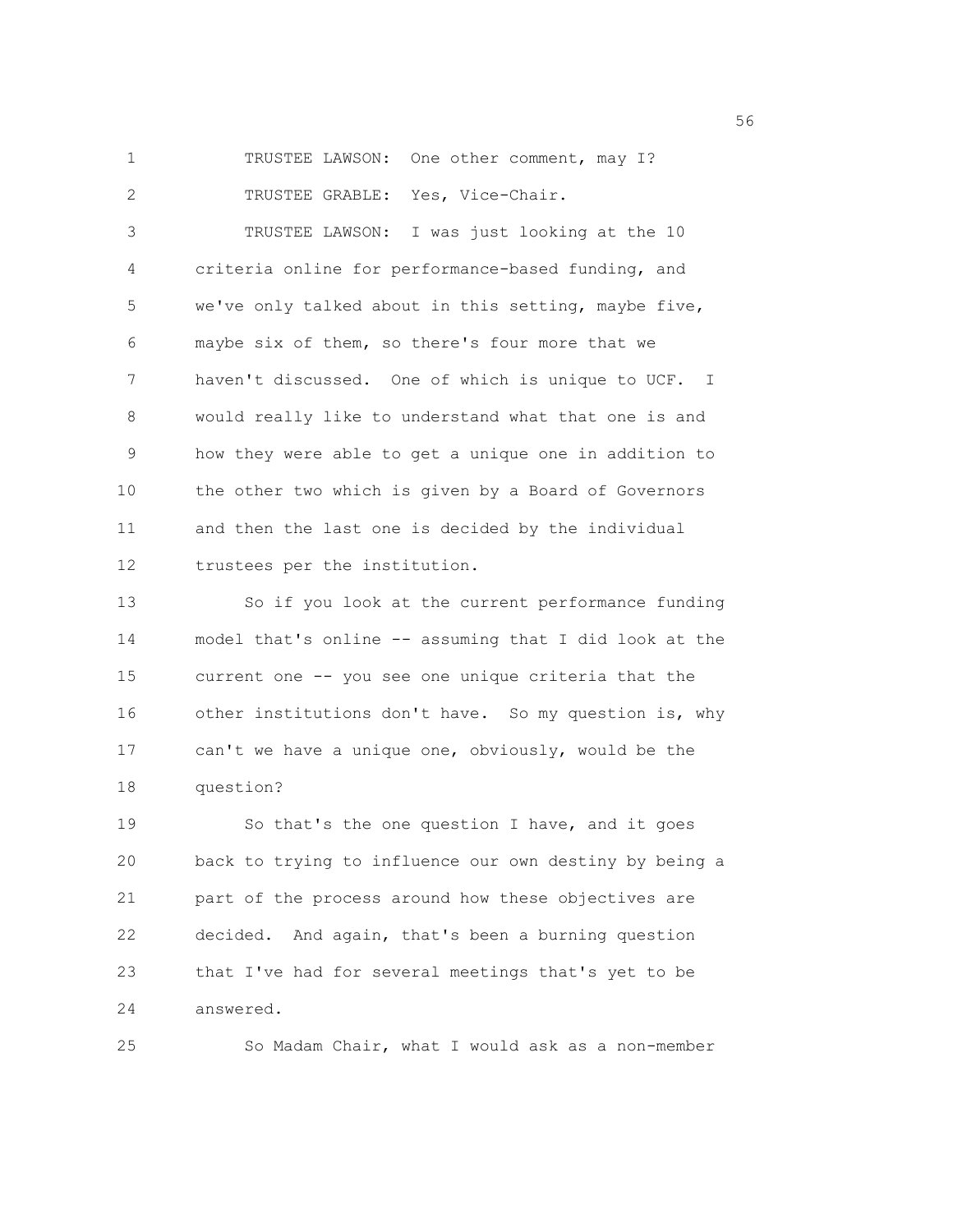1 of the Committee, if we can have an update from your 2 Committee on what's our approach to trying to 3 influence the metrics, as well as how the metrics are 4 evaluated; and then secondarily, making sure that we 5 have a work plan or a process addresses all 10 of the 6 metrics that are run through your committee for 7 review. 8 TRUSTEE GRABLE: Okay. First of all, we're going 9 to seek to get an answer to your question. I see 10 three people standing there; is that going to be you, 11 Attorney McKnight? 12 ATTORNEY MCKNIGHT: Yes. We have a motion and

13 second on the floor. We need to resolve that before 14 we answer your question.

15 TRUSTEE GRABLE: Okay. So you're saying that I 16 can't get an answer to the question first because 17 that's part of the discussion that will influence the 18 vote?

19 ATTORNEY MCKNIGHT: If that is the case, yes. If 20 it influences the Academic Affairs Committee in terms 21 of their decision facts that Vice-Chairman Lawson is 22 not a member of the Committee, yes.

23 TRUSTEE GRABLE: So at this point, we're going to 24 get an answer and then we will call for the vote and 25 move from that point on.

<u>57</u>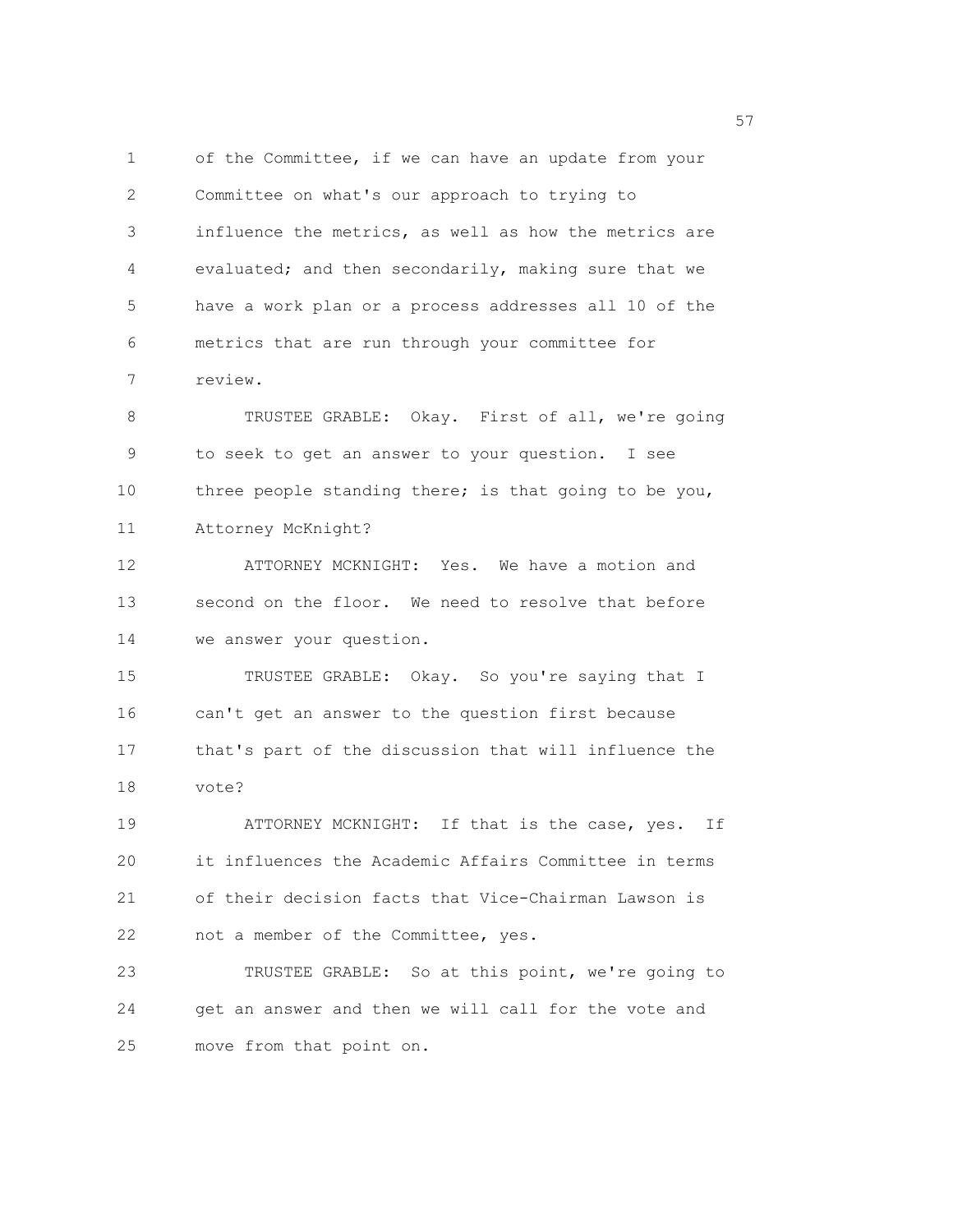1 Okay. Associate Provost Palm or Dr. Pitter, 2 would either of you be able to respond to Vice-Chair 3 Lawson's question? 4 DR. PITTER: I'm sorry. I'm not aware of the 5 process of which UCF was able to do that, so we will 6 examine it and have conversation with the BOG staff to 7 see how we might get additional unique criteria. 8 TRUSTEE LAWSON: It was objective number 8B. 9 There's an 8A that all of the institutions are tied 10 to, but there's an 8B that's unique to that one 11 institution. 12 TRUSTEE GRABLE: So we will get information back 13 on that. With that said, I am hearing that there is 14 more interest in us making this a project for our 15 Academic Affairs Committee, so Trustee Woody, would 16 you be willing to drop your motion and we'll just 17 consider the suggestions that I think I'm hearing from 18 the Board to avoid -- 19 TRUSTEE WOODY: Madam Chair, I would be happy to. 20 I'm just going to say that you're absolutely right and 21 I'm in agreement with you. 22 TRUSTEE GRABLE: Thank you, sir. So that will 23 negate the vote, Attorney McKnight? All right. And

24 we will make this a particular task of our committee.

25 And I'll work with you, Provost David, in us trying to

the state of the state of the state of the state of the state of the state of the state of the state of the state of the state of the state of the state of the state of the state of the state of the state of the state of t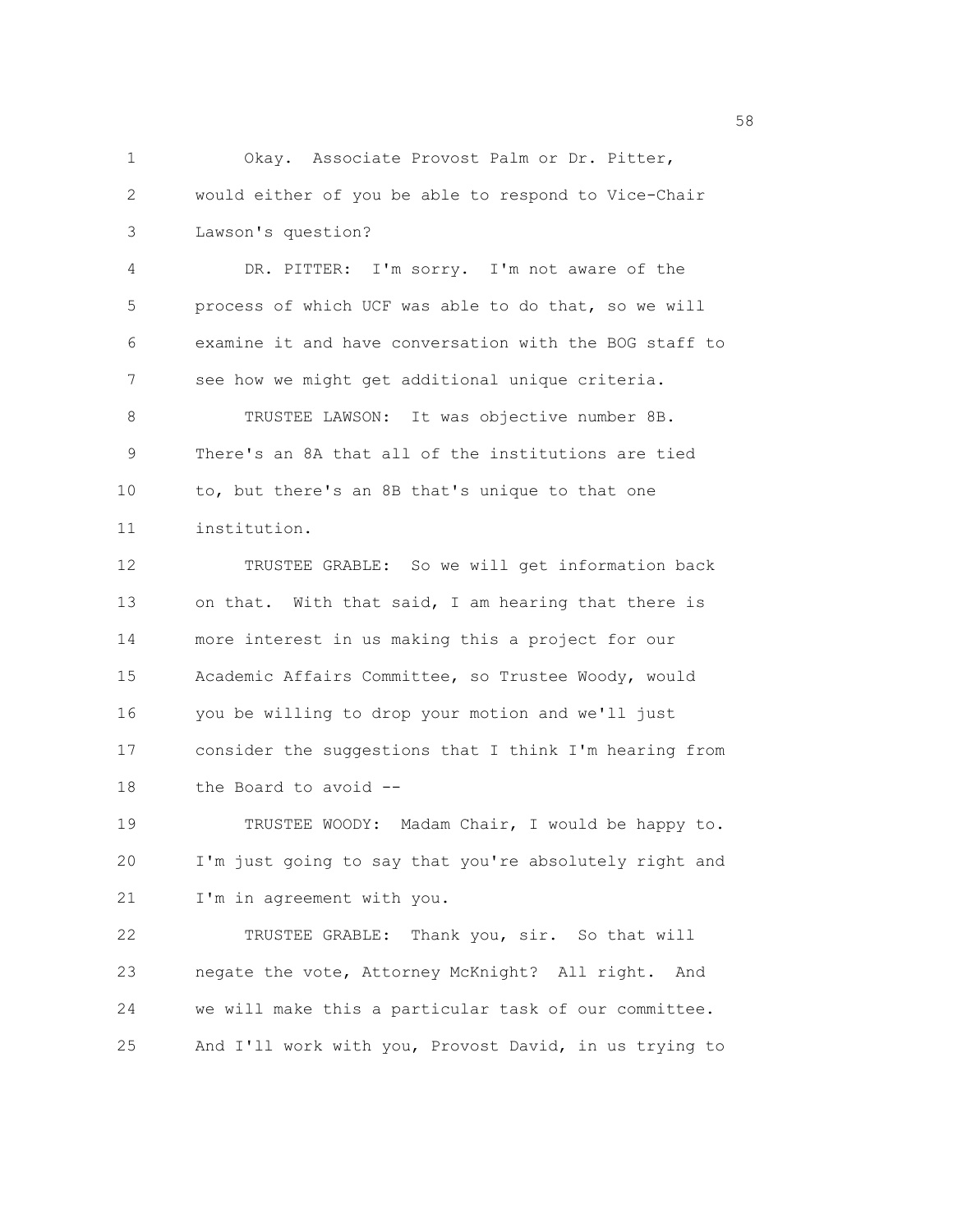1 address some of the suggestions that were offered by 2 the Board and want to thank you for being available on 3 the phone because I know you are on travel, and we 4 appreciate it.

5 TRUSTEE GRAHAM: Madam Chair?

6 PROVOST DAVID: Madam Chair, it was my pleasure. 7 As I think I have indicated in the past, formal 8 metrics are very important to me, and what I would 9 like to do is work with you to have a special extended 10 committee meeting because I think a lot of what we're 11 trying to explain is without having what we call a 12 deep dive into the metrics, and understanding how they 13 operate so that you can appreciate why we think the 14 effort that we're undertaking are going to make a 15 difference and you can hopefully also appreciate even, 16 if you disagree with my caution, in terms of what 17 metrics we're going to be able to make a significant 18 amount of progress in short term as opposed to the 19 long term.

20 And let me just say, we're delighted to engage 21 students and that's something that Dr. Palm has not 22 mentioned, but he is trying to come up with a student 23 friendly handbook. We would like to have a web app 24 and we would love to have student -- and I'm sure he 25 will reach out to Trustee Graham about how we might

 $59<sub>59</sub>$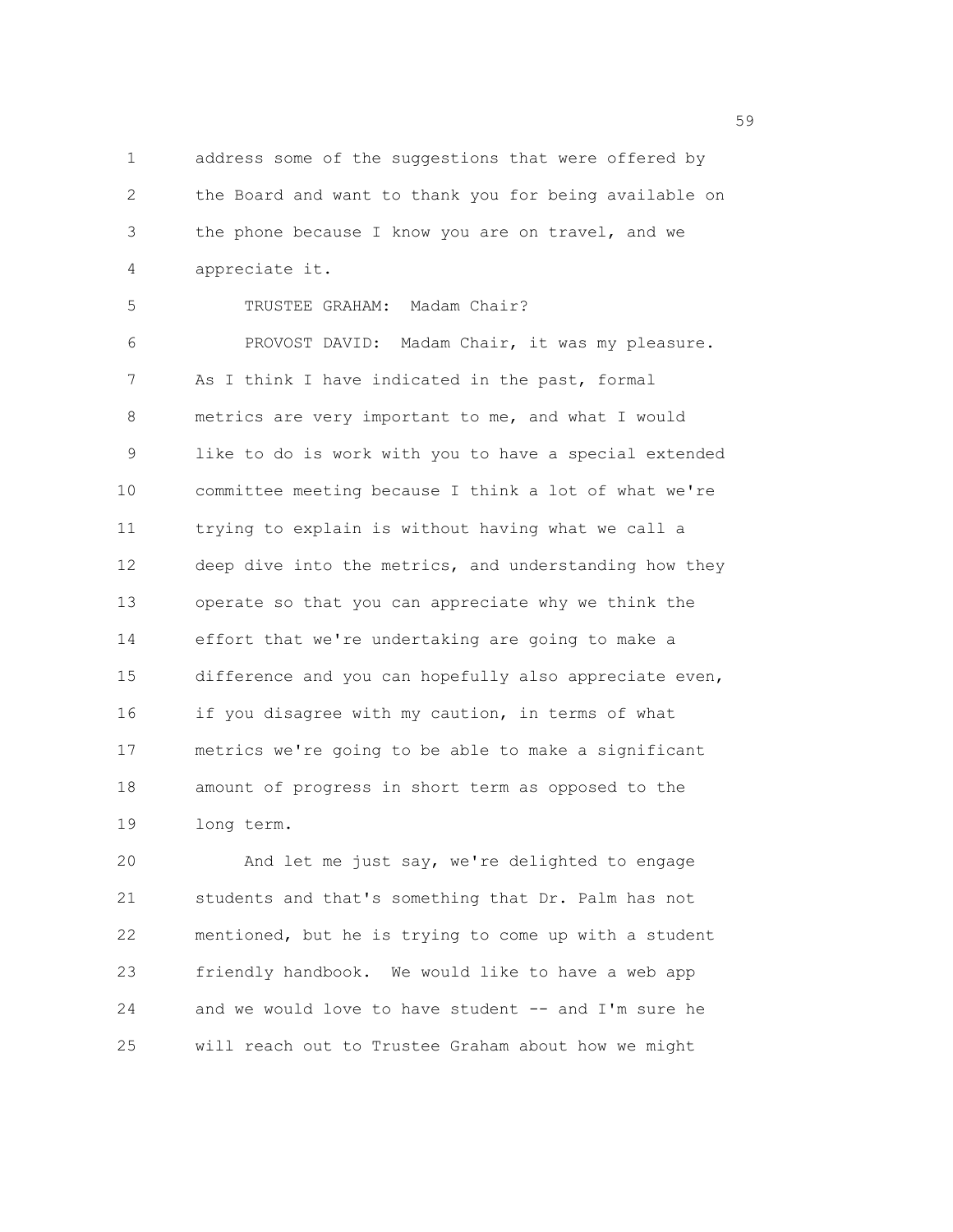1 engage students in getting information out to students 2 and also to get the students' ideas.

3 TRUSTEE GRABLE: Thank you, Provost David. And 4 we will now, if there are no questions of the Board 5 regarding this particular issue, information item, we 6 will move on to the low productivity report. 7 Okay. So there are no further questions and

8 Dr. Pitter will now present the low productivity 9 report.

10 DR. PITTER: Thank you, Chair Grable. Good 11 afternoon, remnants of the Board of Trustees, and 12 President Mangum.

13 BOG regulations that requires that Board staff 14 work with Counsel of Academic Vice-Presidents or CAVP 15 to propose existing programs to facilitate 16 collaboration on articulation and coordination of 17 academic program delivery across the State University 18 System. Part of this regulation is the periodic 19 systemwide review of academic program productivity. 20 The CFUP work group is scheduled to meet on August 12, 21 2015, to discuss the programs on a low productivity 22 list for each institution and make recommendations to 23 the Board of Governors at the September 2-3 meeting. 24 You have as an attachment to this agenda item the 25 FAMU programs that did not meet the minimum thresholds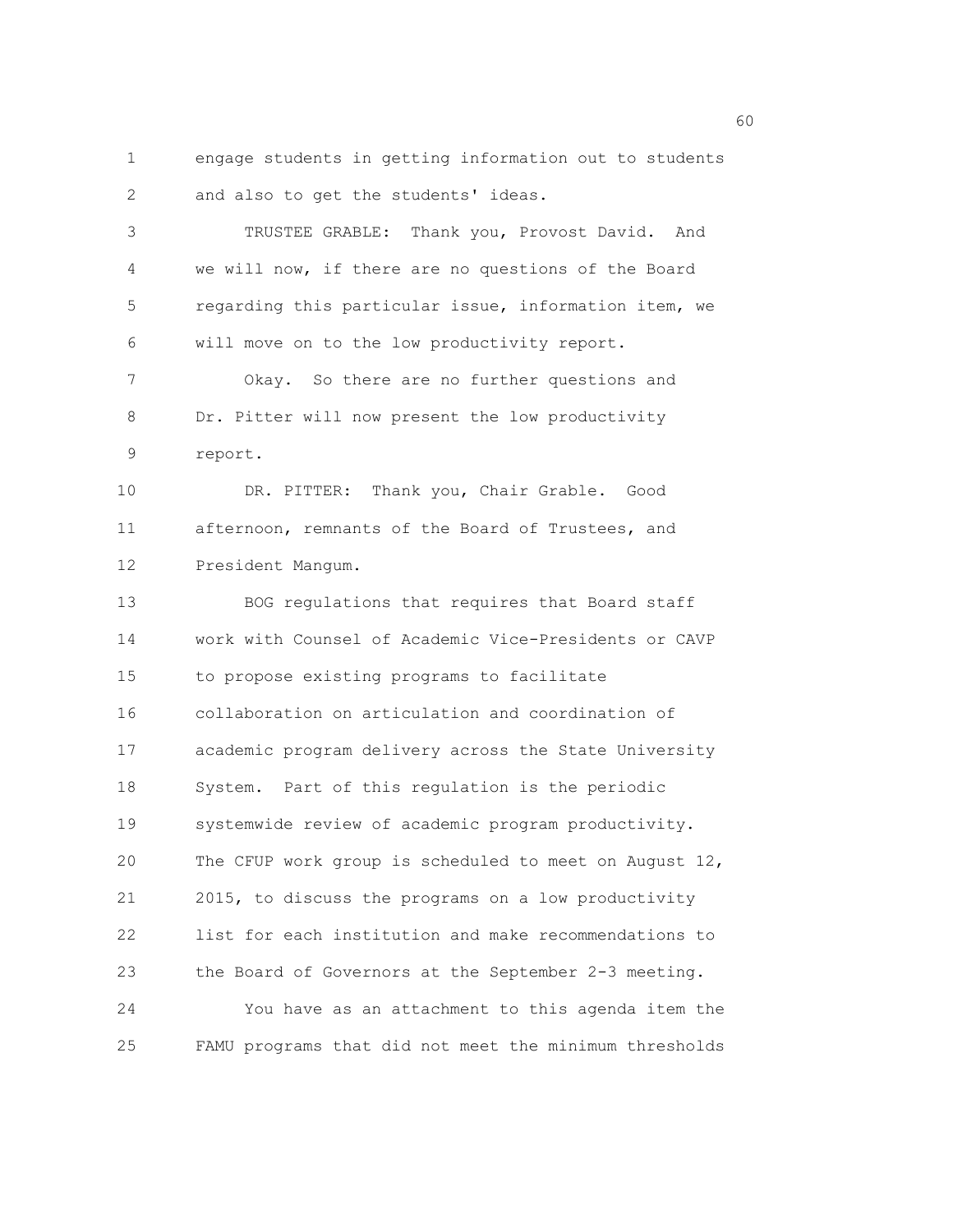1 of program productivity. The thresholds for degrees 2 award within a five-year period are 30 for 3 baccalaureate programs, 20 degrees for masters, and 10 4 degrees for PhD programs. 5 FAMU did have several programs on this list for 6 low productivity, but you would note that many of them 7 have already been terminated by the Board of Trustees 8 or they have been suspended. 9 FAMU is proposing to extend one more program with 10 low enrollment; that is, the BS in technology 11 education, or also known as trade and industrial 12 education. This program was previously flagged by the 13 CAVP work crew for particular consideration for 14 termination or suspension, and the program has not 15 improved in enrollment or productivity since that 16 time.

17 There are other programs on the list which are 18 from the joint College of Engineering, so when you 19 combine FAMU's degree production with FSU's 20 production, those programs do meet the threshold 21 criteria, except for the masters and PhD in chemical 22 engineering and environmental engineering. There's 23 also an additional program, which is a cooperative 24 program with the University of Florida, which is the 25 PhD in entomology; and UF's program does meet the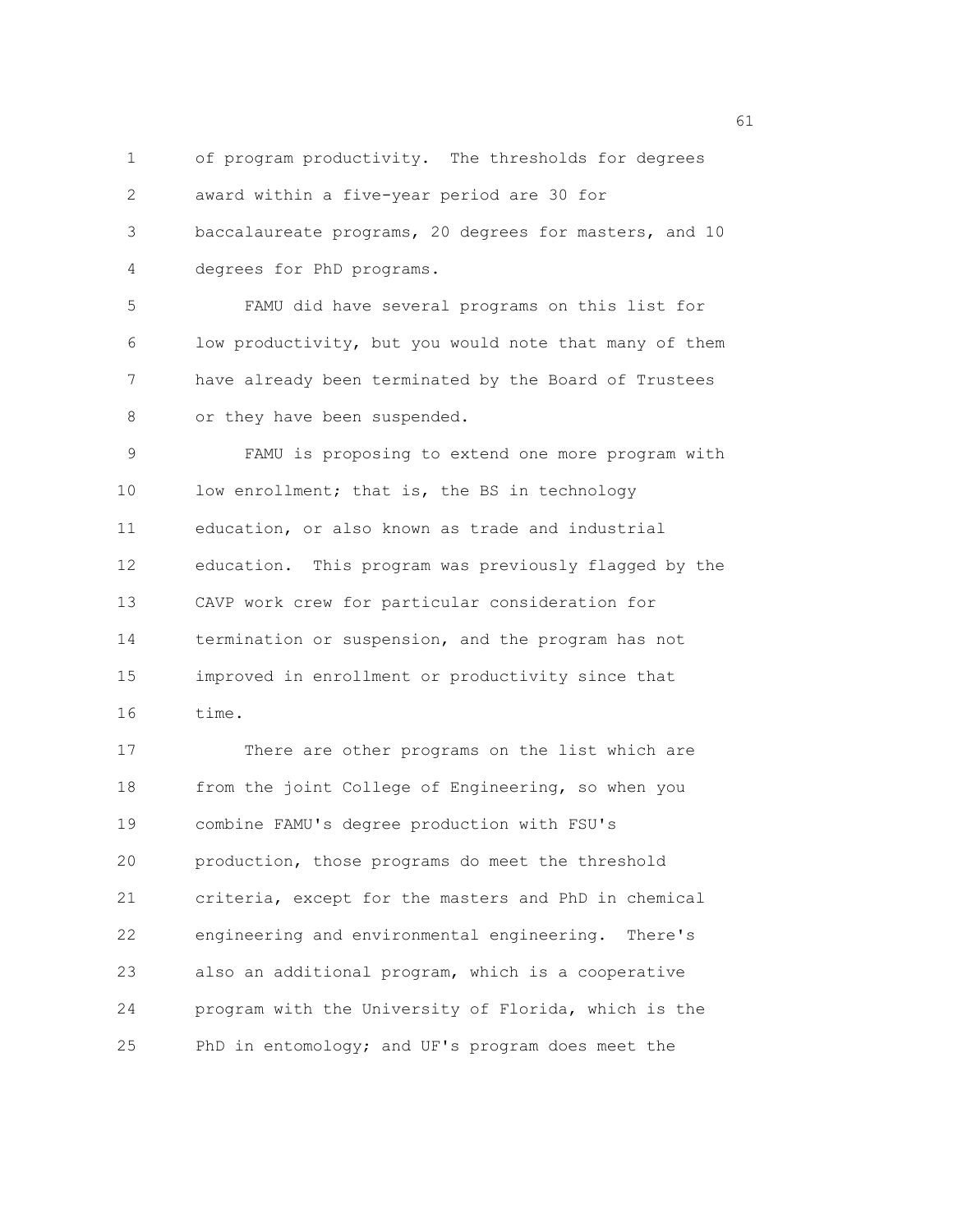1 threshold criteria.

| 2  | There are two programs that are relatively new,        |
|----|--------------------------------------------------------|
| 3  | which is the BS in information technology and BMS      |
| 4  | curriculum in instruction, which have not been in      |
| 5  | existence long enough to have degrees awarded in all   |
| 6  | of the years under consideration.                      |
| 7  | There's a third new program, MS-4 management,          |
| 8  | which has already met the threshold criteria. This     |
| 9  | leaves 17 programs at various degree levels. Some of   |
| 10 | them, such as the bachelors in African-American        |
| 11 | history, are opportunity programs, in that they        |
| 12 | package courses that already offer viable programs,    |
| 13 | and so there's no net additional cost for offering     |
| 14 | these programs; in our departments where the same      |
| 15 | faculty teach at multiple-degree levels, and they also |
| 16 | produce external research fundings, so they're         |
| 17 | productive in various ways, all though one their       |
| 18 | programs may meet the threshold.                       |
| 19 | Also, some of the programs, even though they           |
| 20 | don't meet the BOG threshold, they serve an important  |
| 21 | need for the state and for the nation as a whole in    |
| 22 | producing African-American graduates in high-need      |
| 23 | areas where African-Americans are severely             |
| 24 | unrepresented. For example, the masters in             |
| 25 | Environmental Science ranks second in the nation in    |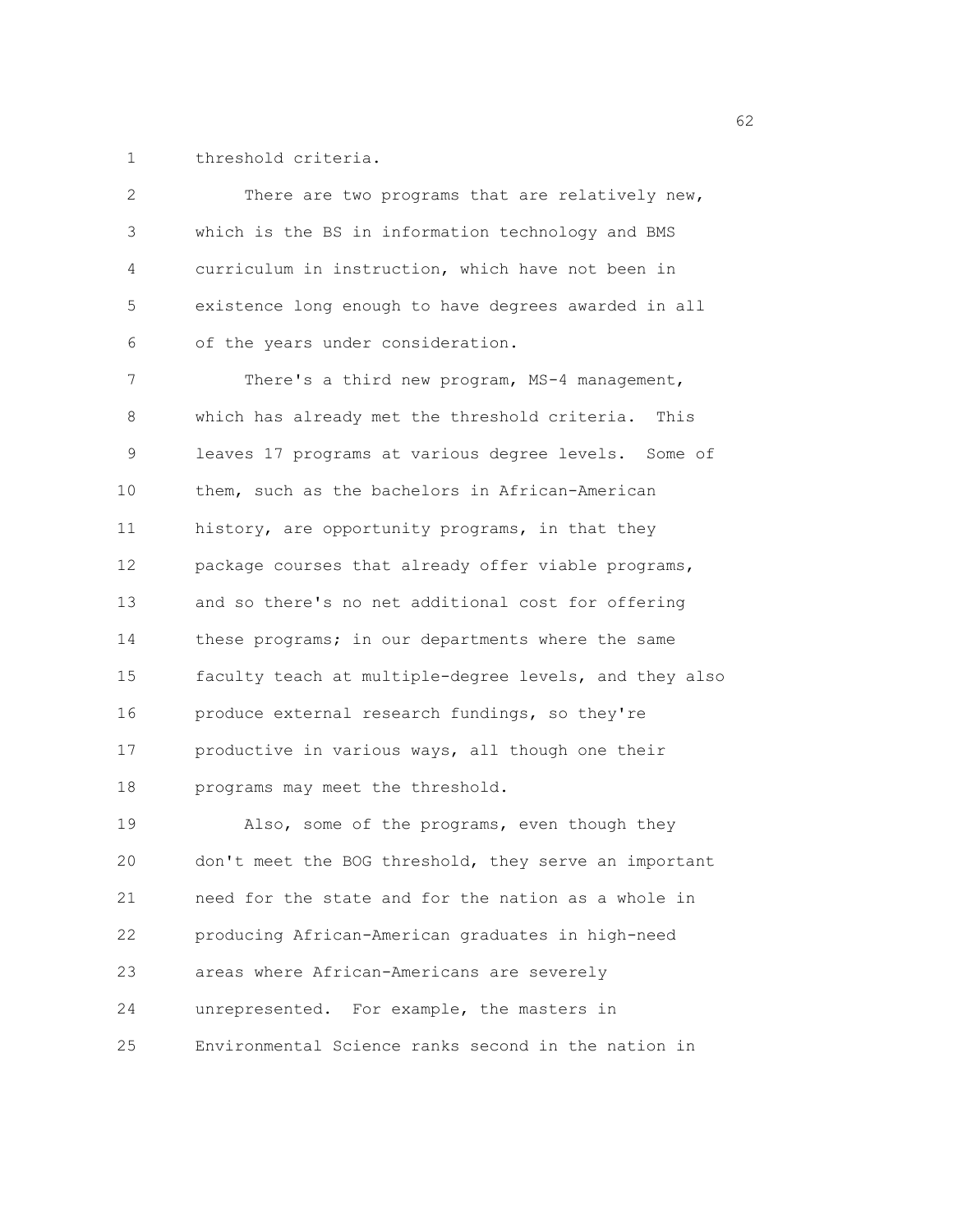1 production of African-American graduates.

2 So all of the departments in which the 17 3 programs are housed are productive through the varying 4 combinations of teaching at multiple levels, teaching 5 service courses, and also obtaining external research 6 funding. 7 The programs that the University is requesting be 8 continued has specific plans for increasing enrollment 9 and the degree production that have submitted by the 10 colleges and schools and these are summarized in the 11 attachment that you have as well. 12 Madam Chair, this concludes my presentation. 13 TRUSTEE GRABLE: Okay. Thank you, Dr. Pitter. 14 Do we have any questions from the Board members 15 regarding Dr. Pitter's report? 16 Okay, I'd like to ask just a couple questions. 17 On the Environmental Science program, I noticed that 18 in the corrective action plan that there was a 19 suggestion that -- and I think this was truthful in 20 one or two other programs -- that their faculty would 21 consider creating new gen ed courses. 22 Could you elaborate a little bit on that, 23 Dr. Pitter? 24 DR. PITTER: Yes. Increasing general ed courses 25 while not directly impacting the degree productivity,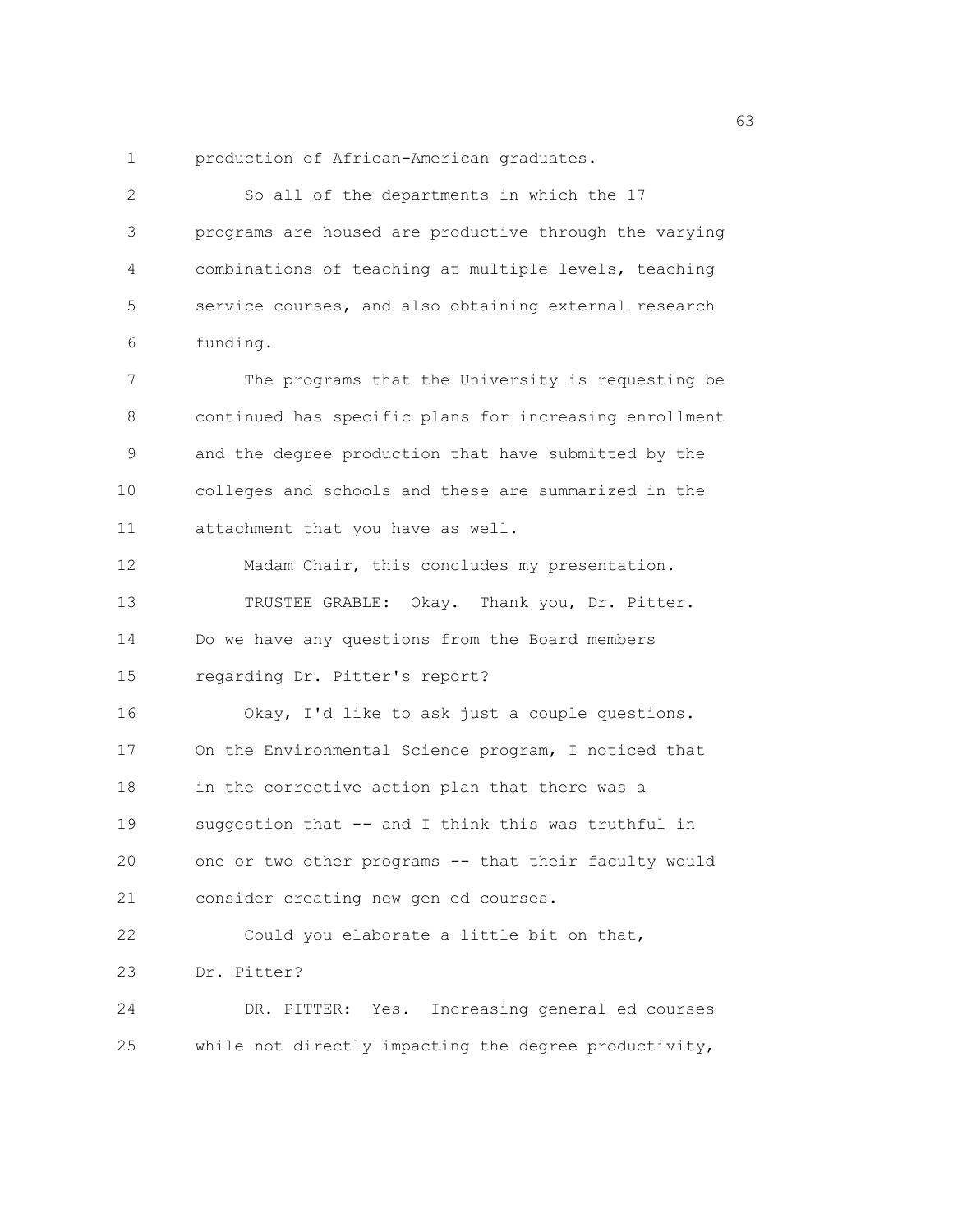1 it could have been a couple of ways, to help that unit 2 be more productive so gen ed courts are taken by 3 students across the institution. This would increase 4 the FDE productivity of that unit, and indirectly 5 could also have been to recruit more students into 6 their major, because as students across the university 7 become exposed to a gen ed course -- for example, in 8 environmental science -- it could trigger interest in 9 those students in actually majoring in that field. 10 TRUSTEE GRABLE: And that would be true for the 11 others. 12 DR. PITTER: Yes. 13 TRUSTEE GRABLE: Whenever we create gen ed 14 courses from a specific unit, they would be available 15 to any student in the university to take those 16 courses? 17 DR. PITTER: Yes. 18 TRUSTEE GRABLE: Thank you. Are there any other 19 questions or comments for Dr. Pitter on that report? 20 Okay. Now we will now move on to the enrollment 21 update from Provost David. 22 PROVOST DAVID: Thank you, Madam Chair. We have 23 actually already discussed the enrollment review, and 24 this is an opportunity for me to give you an update on 25 some of the things that we have been talking about on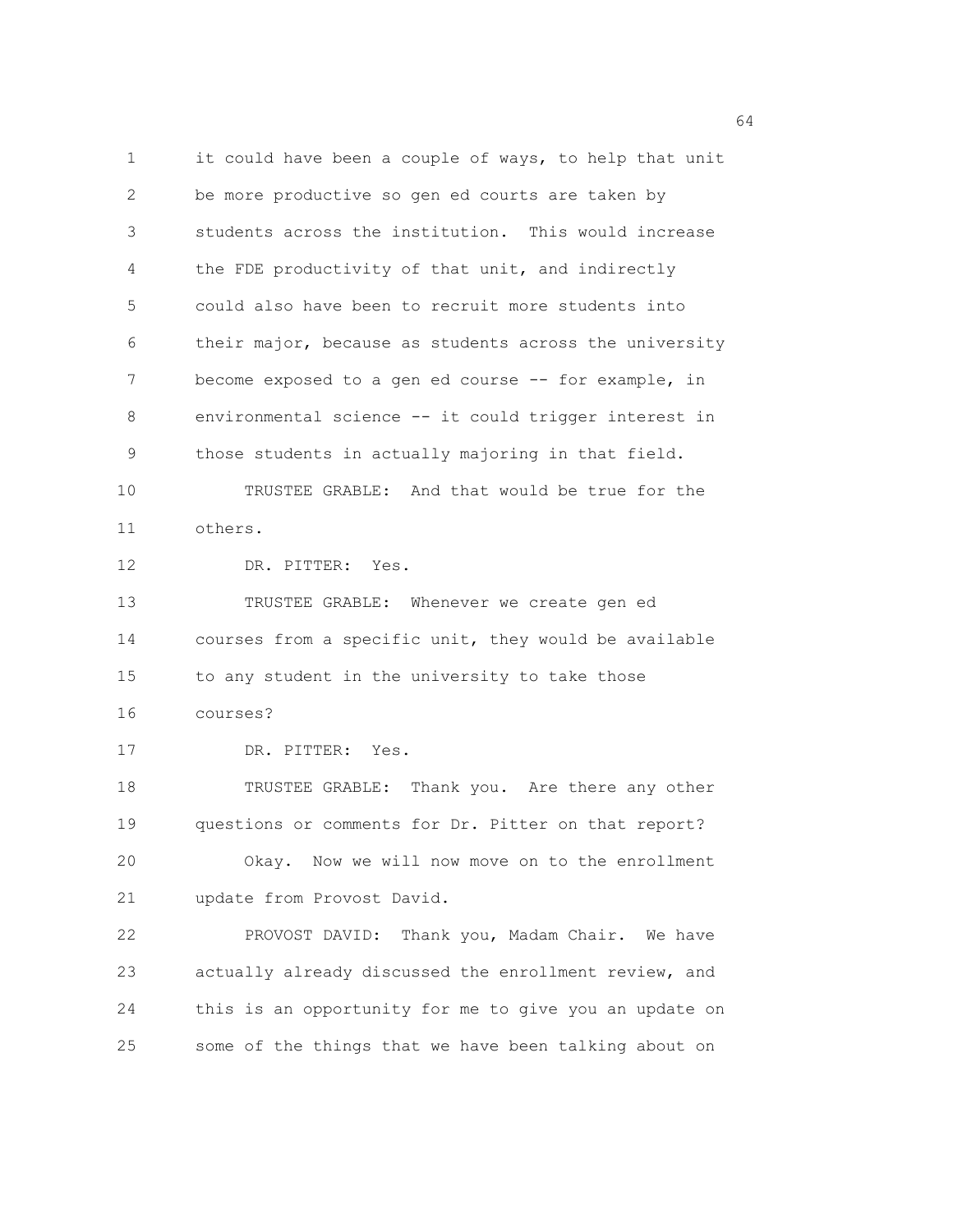1 campus; and again, not as an action item but as a 2 preliminary matter. And we have already talked a lot 3 about those in the work plan discussion, so I would 4 just add to that a couple of things:

5 One, is that we have been talking about -- I 6 think this also feeds off of the idea that some of our 7 programs had lower enrollment than what we would like. 8 We have been talking to the Deans and arranging a new 9 system so that the Deans and the colleges can more 10 actively coordinate in the recruitment and admissions, 11 and by President Hudson's shop so that they may be 12 better partners in trying to recruit students.

13 So I have asked the Dean to identify who is going 14 to be their student recruitment contact. Some of the 15 colleges already have such person in place, and some 16 of them do not, so I'm asking them to identify such 17 persons and I'm going to convene the meeting so 18 everyone can be on the same page in terms of messaging 19 and in terms of the best appointment; and also, in 20 terms of how the colleges can intervene in a positive 21 fashion and positively impact our recruitment efforts. 22 And also, for the same reasons, financial aid.

23 The timing of scholarships, that those departments 24 have scholarships can offer them; how they can tie 25 them to better impact in a positive fashion or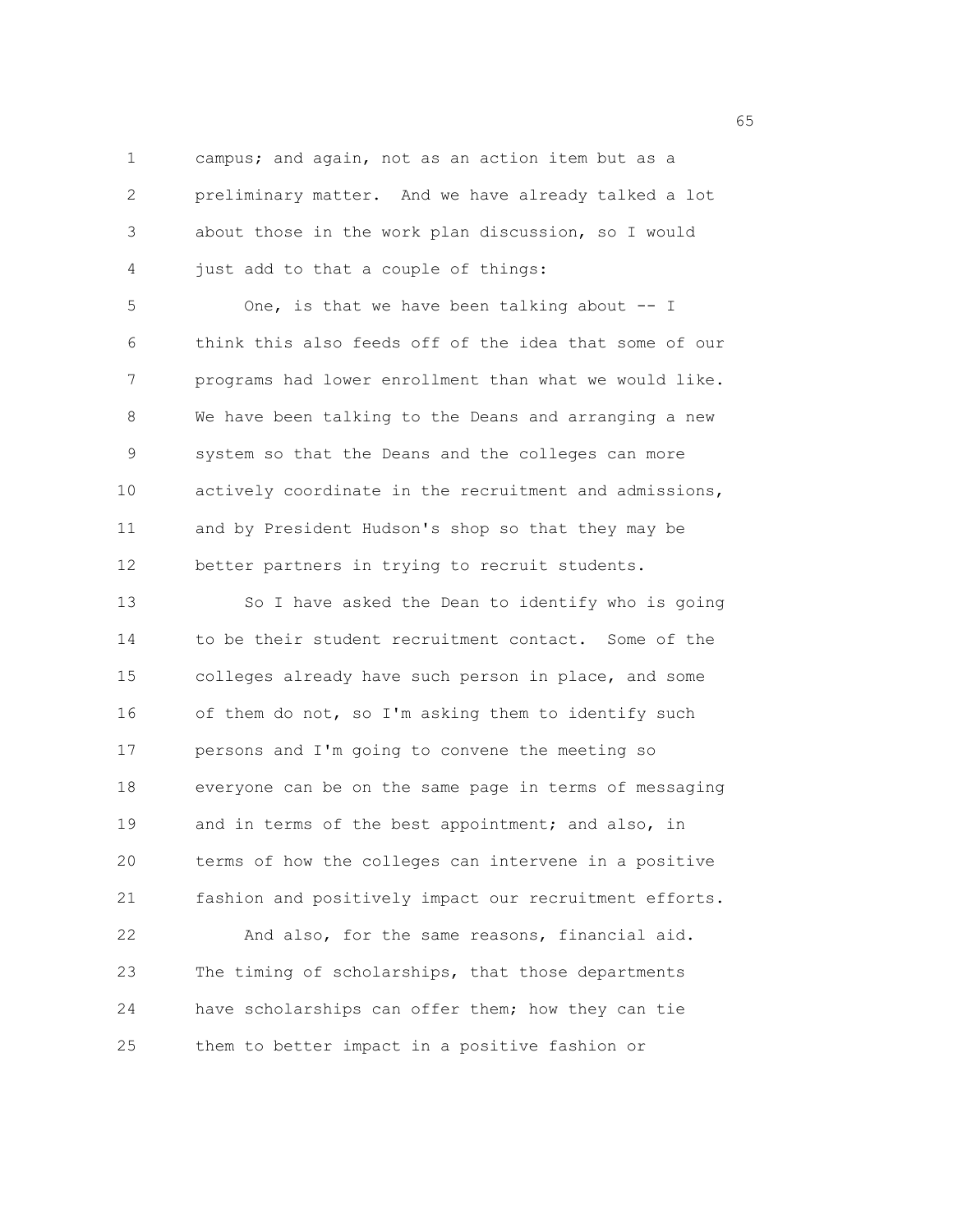1 recruitment of students or something that would be 2 coordinating on much more significantly. 3 So with prior discussion of different things 4 we're thinking about in terms of enrollment, I think 5 that will conclude my update at this point. 6 TRUSTEE GRABLE: Thank you. Are there any 7 questions from the Board regarding Provost's 8 enrollment update? 9 TRUSTEE SHANNON: Madam Chair, you had earlier 10 asked a question about providing ideas to President 11 Mangum and Provost David around improving our issue 12 with respect to equity and diversity, and I would be 13 more than happy to follow up off line with you, 14 Provost David, regarding that, because there are some 15 very identified -- very clearly identified 16 constituents that, for instance, most employers are 17 focusing on improving -- 18 PROVOST DAVID: You're breaking up. 19 TRUSTEE SHANNON: Oh, okay. I'll get closer to 20 the mic. 21 There are some very clearly identified 22 constituents that most employers have identified that 23 they're focused on, and so it follows that as a 24 university, we should be producing graduates in that 25 constituency base: Veterans, disabilities, LGBT. If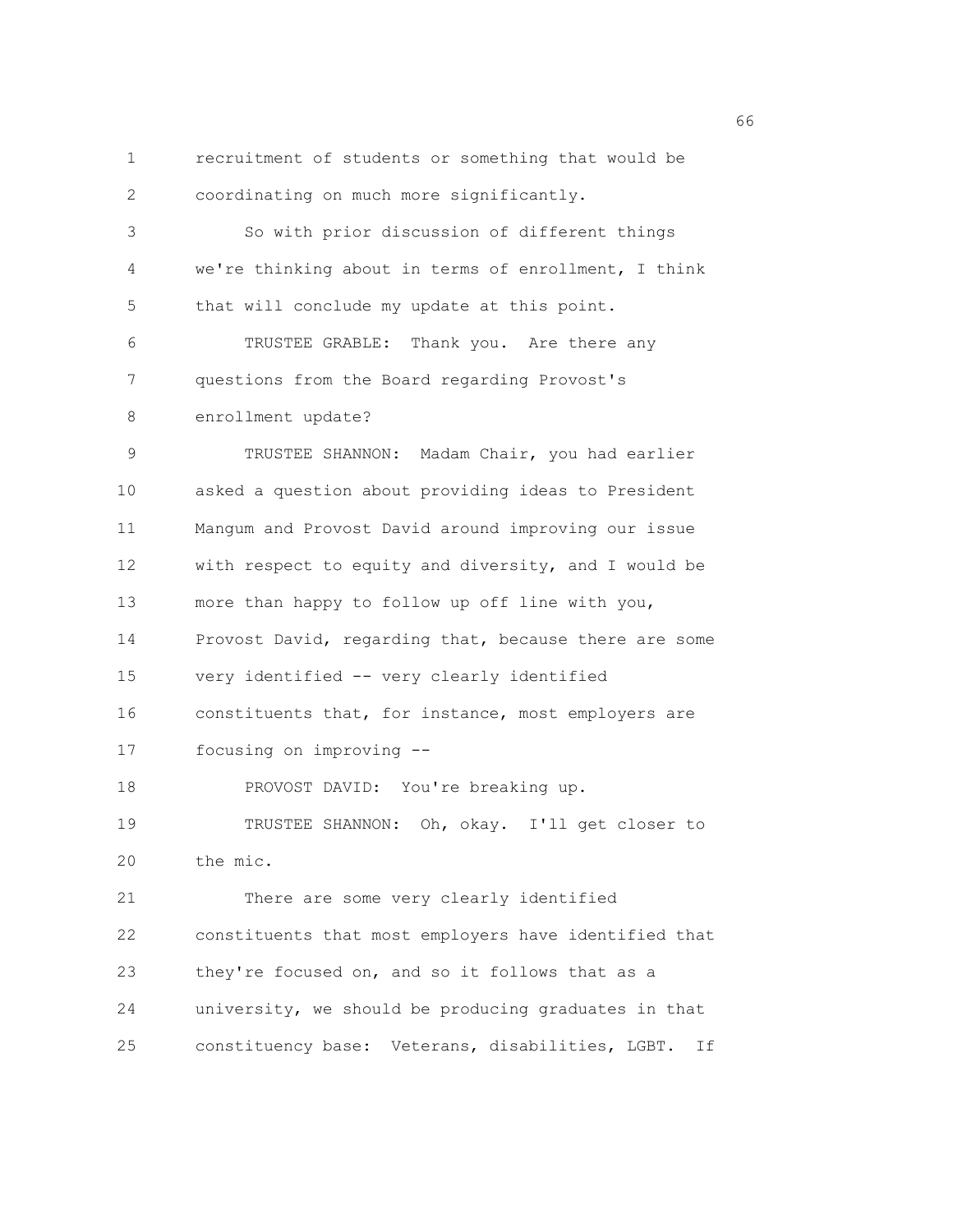1 we are not penetrating the market of mill students 2 then we need to do that, but there's all kinds of 3 things we can do.

4 I think what we failed to hear earlier was there 5 was an active plan in place that clearly identified 6 what groups will be going with a goal to improving the 7 diversity of the campus. I don't think we should set 8 out trying to boil the ocean and follow a broad 9 definition of diversity, but there are some ones that 10 are clearly low-hanging fruit that we can work with. 11 TRUSTEE GRABLE: Thank you. And I think that's a 12 very good comment, and of course, I'll be looking 13 forward to us talking more about that.

14 Dr. Mangum?

15 PRESIDENT MANGUM: Thank you, again, for the 16 opportunity to follow up on that. I am very happy 17 with individual conversations, but to get to a Board 18 policy or position, we do need to have the Board talk 19 about it as a group so that we can understand where 20 they may be willing to come to a consensus about what 21 we should pursue, because I may get 12 different 22 thoughts.

23 TRUSTEE SHANNON: Okay. Well, let's start the 24 conversation and then if that's a following step -- 25 PRESIDENT MANGUM: I would appreciate having a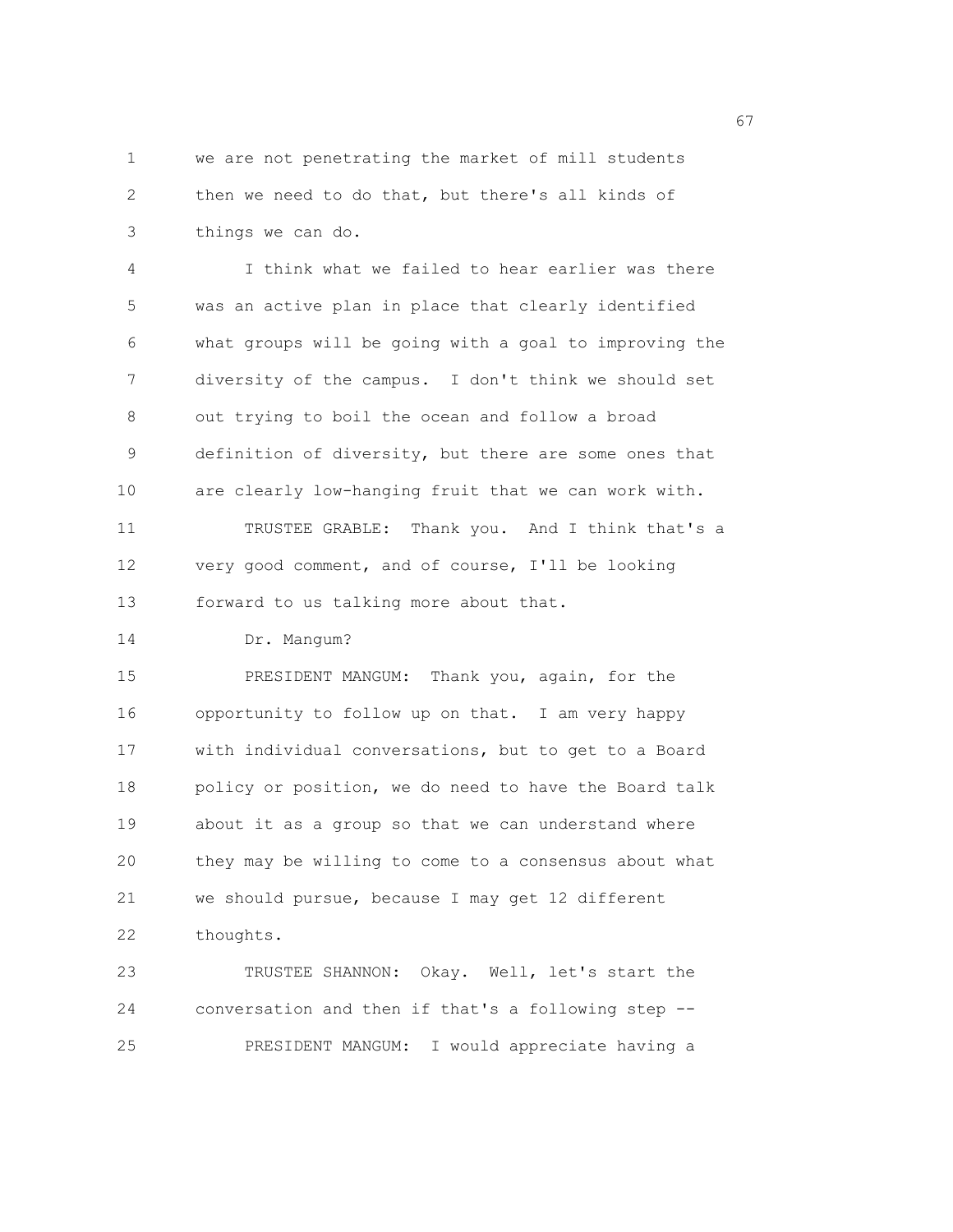- 1 Board conversation at some point so that the team is 2 clear and the community is clear. 3 Thank you. 4 TRUSTEE GRABLE: Thank you, Dr. Mangum, and we 5 will follow up on that. 6 At this time then, are there any other questions 7 about the enrollment update? 8 If not, we will move on to Provost David who will 9 provide us with the Academic Affairs update. 10 Provost David? 11 PROVOST DAVID: Thank you very much. I will give 12 a couple of updates about things that are going on in 13 my office, and then I have two specific questions that 14 people wanted to have to input from me on. 15 First, let me tell you that I'm delighted in that 16 I've almost completed the process of working on 17 drafting in my office. There has been some positions 18 that have been lost in the economic downturn that 19 we've been able to recapture, and we've recaptured 20 them in a way that I think improves the impact that 21 they will have on the University. 22 So, in the prior existence, there were -- I 23 believe the title of associate is Vice-Provost, 24 Associate Vice-President For Academic Affairs. And 25 what they did was they divided up the issues that came
- $\sim$  68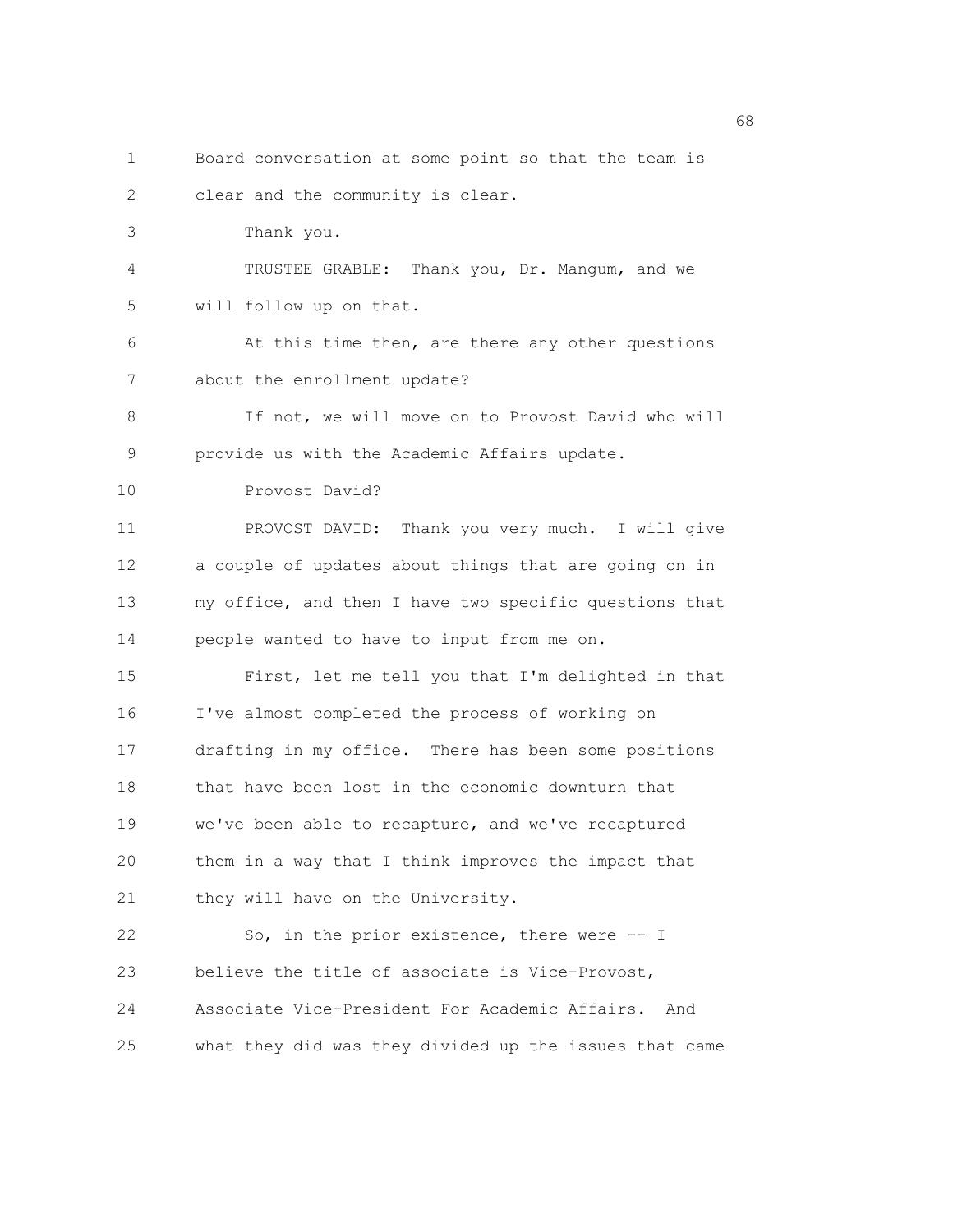1 out of the colleges among them on a college grouping 2 basis.

3 And what I have done is to recapture one of those 4 positions and reformulate a couple of other positions, 5 and do it on a pneumatic basis.

6 So for now, going forward from now, Donald Palm 7 is the Associate Provost for Undergraduate Education 8 and Student Success. We have a new Associate Provost 9 for Faculty Affairs and Faculty Development, Dr. Jean 10 Boston (phonetic.) We also have on board, finally 11 filling a vacant position, a new Vice-President for 12 International Education, (inaudible), and another 13 reformulation, instead of just being the Dean of the 14 Graduate College they will have an Associate Provost 15 for Graduate Education and the Dean of the Graduate 16 College; that position is not quite complete, but I 17 hope to have it finished in the next week. 18 Unfortunately, my travel has delayed that. 19 I think these alignments will allow us to better 20 coordinate and also better provide support to the 21 community, so Faculty engagement is going to be a high 22 priority for Dr. Boston since she is already working

23 on faculty redevelopment, faculty tenure and promotion 24 planning, and all sorts of other things, as an 25 example.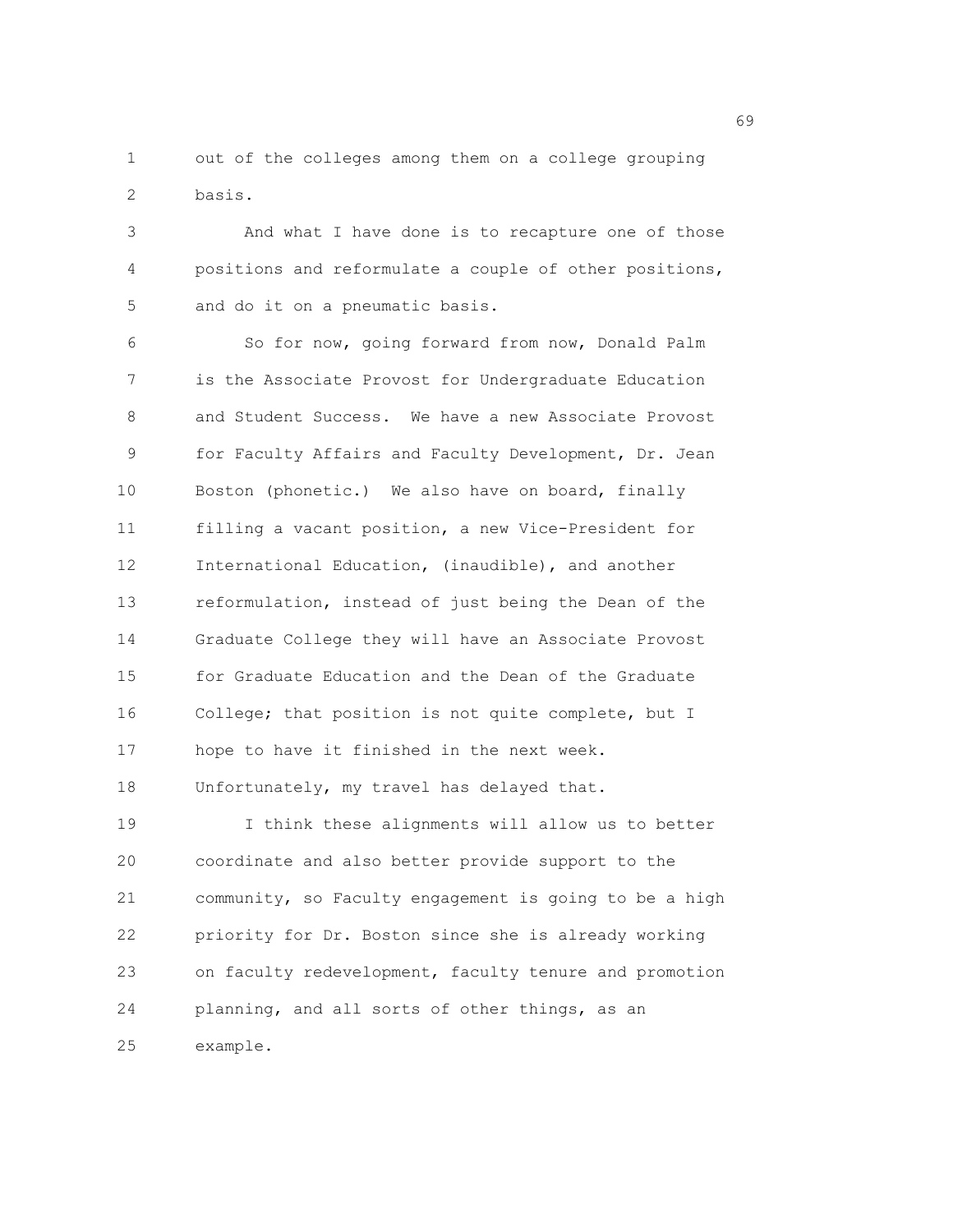1 A couple of other things. We're moving towards 2 finalizing the plans for the annual faculty seminar. 3 We have expanded this seminar by a day in order to 4 have special sessions for brand new to FAMU faculty 5 and also for faculty who were on the tenure track so 6 we're very excited about having that kind of 7 coordinated outreach to special groups of faculty and 8 part of our faculty seminar. 9 We have a team, as I've mentioned, who are 10 continuing to (inaudible) capture group ideas for 11 teaching intervention and workshop, and I am very 12 happy to continue supporting those. 13 And the last thing I'll mention is that even in 14 advance of the redesign of the west side that is plans 15 for the entire University, we're working on 16 restructuring the Office of Academic Affairs so, 17 again, various constituencies will be able to come to 18 the site and easily navigate information that is 19 important to them, so I'm looking forward to making

20 progress with those areas.

21 I was asked to provide some additional 22 information about where things are at with regard to 23 the College of Engineering. There have been a number 24 of committee meetings over the course of the summer. 25 These committee meetings have focused on the FAMU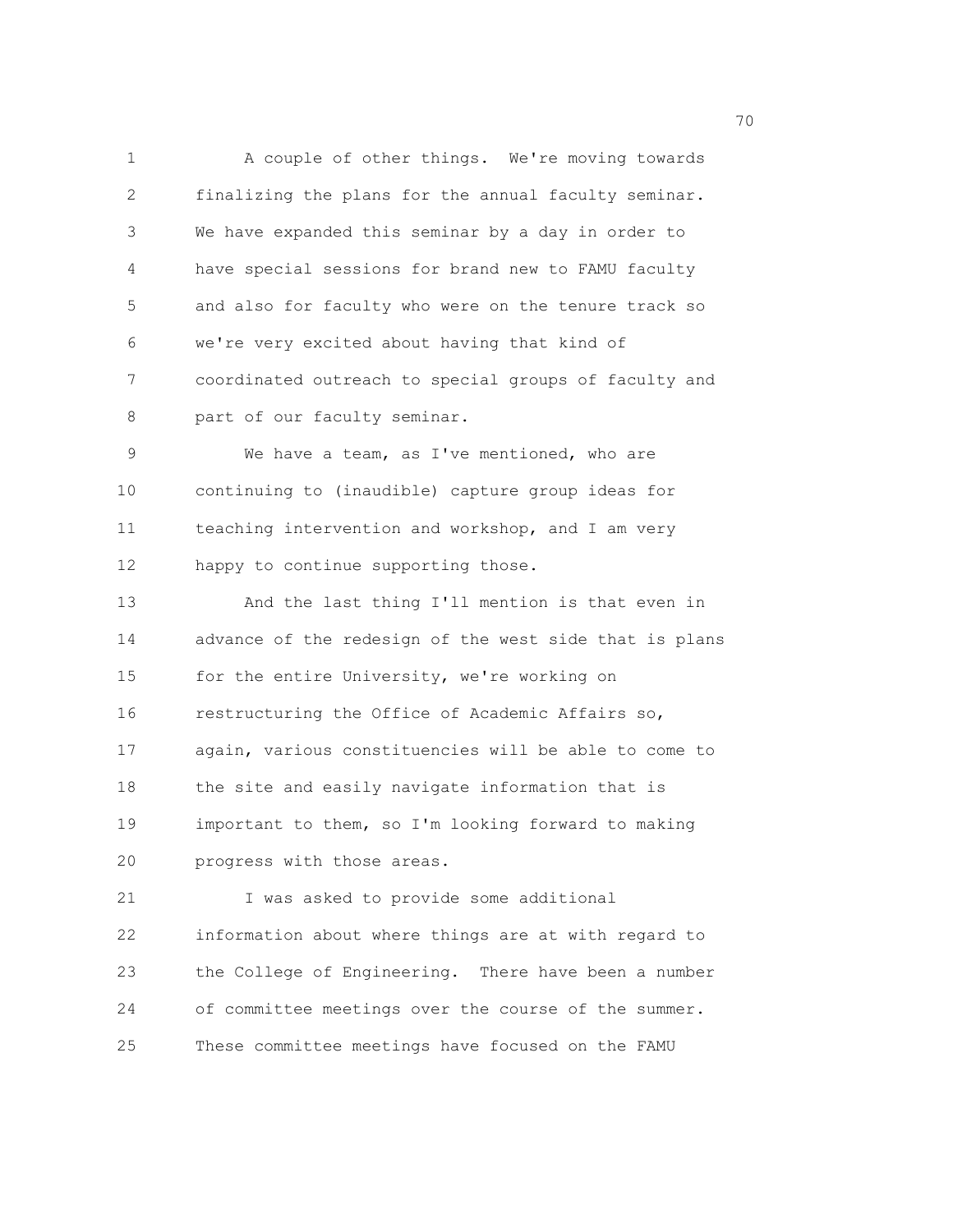1 experience and have included representatives from 2 FAMU, FSU, and the Board of Governors office, as we 3 work to try and streamline some of the matters that 4 interfere with student success. And one example being 5 that the College of Engineering does not currently 6 have, all though we hope to fix this in the near 7 future, its own Blackboard site so that students won't 8 will have to go to different Blackboard sites to get 9 the information online for their courses dependent 10 upon which system faculty member happens to use. 11 So we're looking to try and find ways to removing 12 those barriers and making it easier for the student. 13 As part of that, Provost informed have a very 14 strong working relationship. She and I actually went 15 to a (inaudible) from the Board of Governors' staff, 16 and met with students in classes over the summer to 17 talk with them about their student experience and get 18 some additional ideas. 19 We've also had opportunities to talk. I have had 20 specifically an opportunity to talk or with the 21 Associate Dean, Reginald Perry (phonetic) in order to

22 answer questions about where things are and to try and 23 get more information out. And then, of course, the 24 big issue is, first, we have put out a request for 25 proposal from three firms that have had a good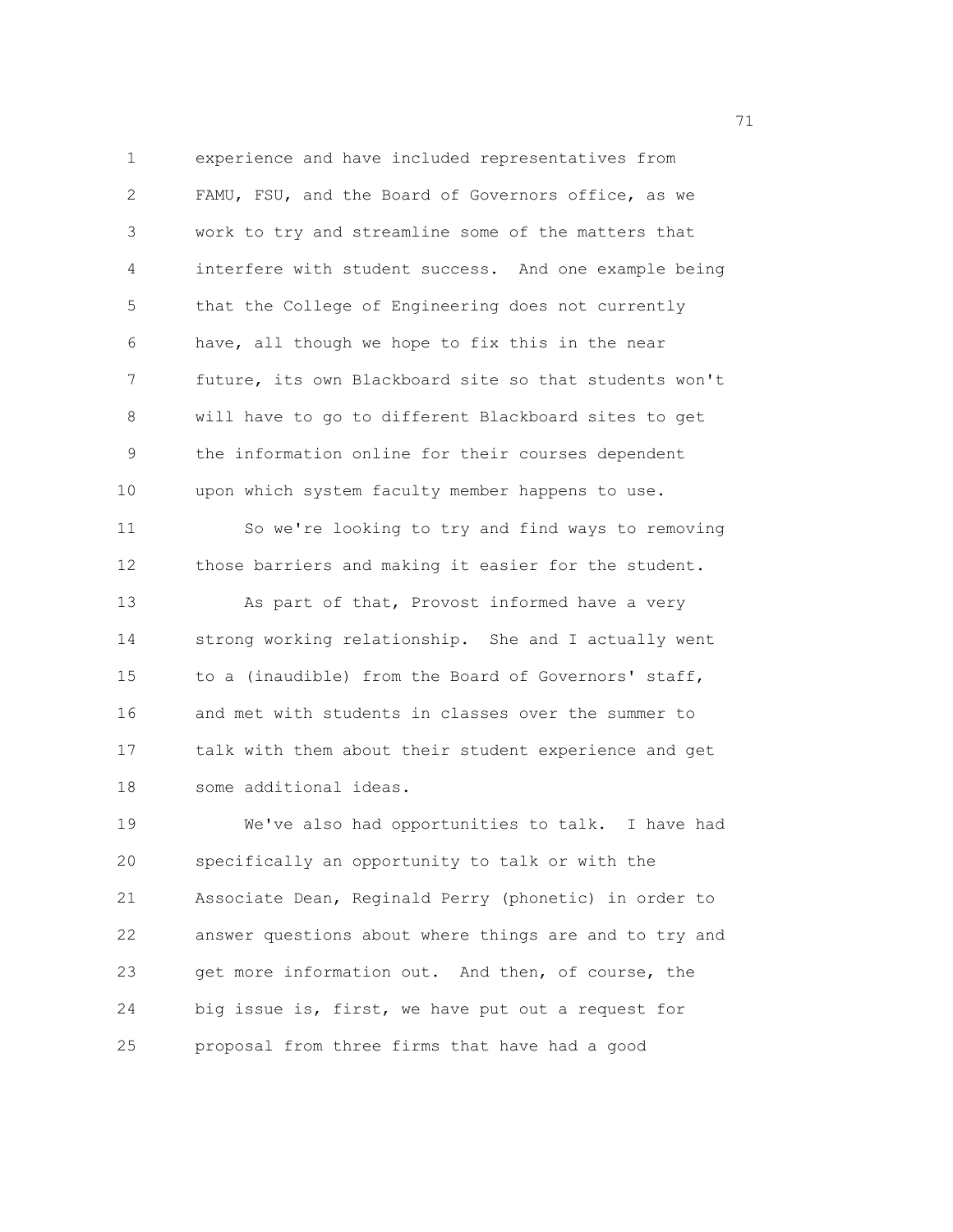1 experience in recruiting experience recruiting

2 engineering deans, and I expect to be able to resolve 3 that matter and certainly have a firm selected and on 4 board in the next couple of weeks -- 5 TRUSTEE GRABLE: Okay. Provost David, we are 6 running over, and I have been told that we need to 7 wrap it up, so I was hoping we could just quickly get 8 to your last update, I think, and we could offer an 9 opportunity for you to share the rest of what you 10 wanted to say at another time. 11 PROVOST DAVID: My last update was to basically 12 respond to questions about the FAMU-DRS. I believe a 13 number of Board members received an e-mail from an 14 anonymous source, although there is a name there, the 15 name is a fictitious name, highlighting a variety of 16 complaints about DRS. 17 We investigated immediately those issues that 18 relate to government so -- 19 CHAIRMAN MONTGOMERY: Point of clarification. 20 TRUSTEE GRABLE: Provost David, just one moment. 21 CHAIRMAN MONTGOMERY: I'm going to ask that you 22 refrain from, given where we are some other legal 23 issues with DRS, that we refrain from that verbal 24 report at this time. There will a time in the future

25 to make that report and if you would confer with --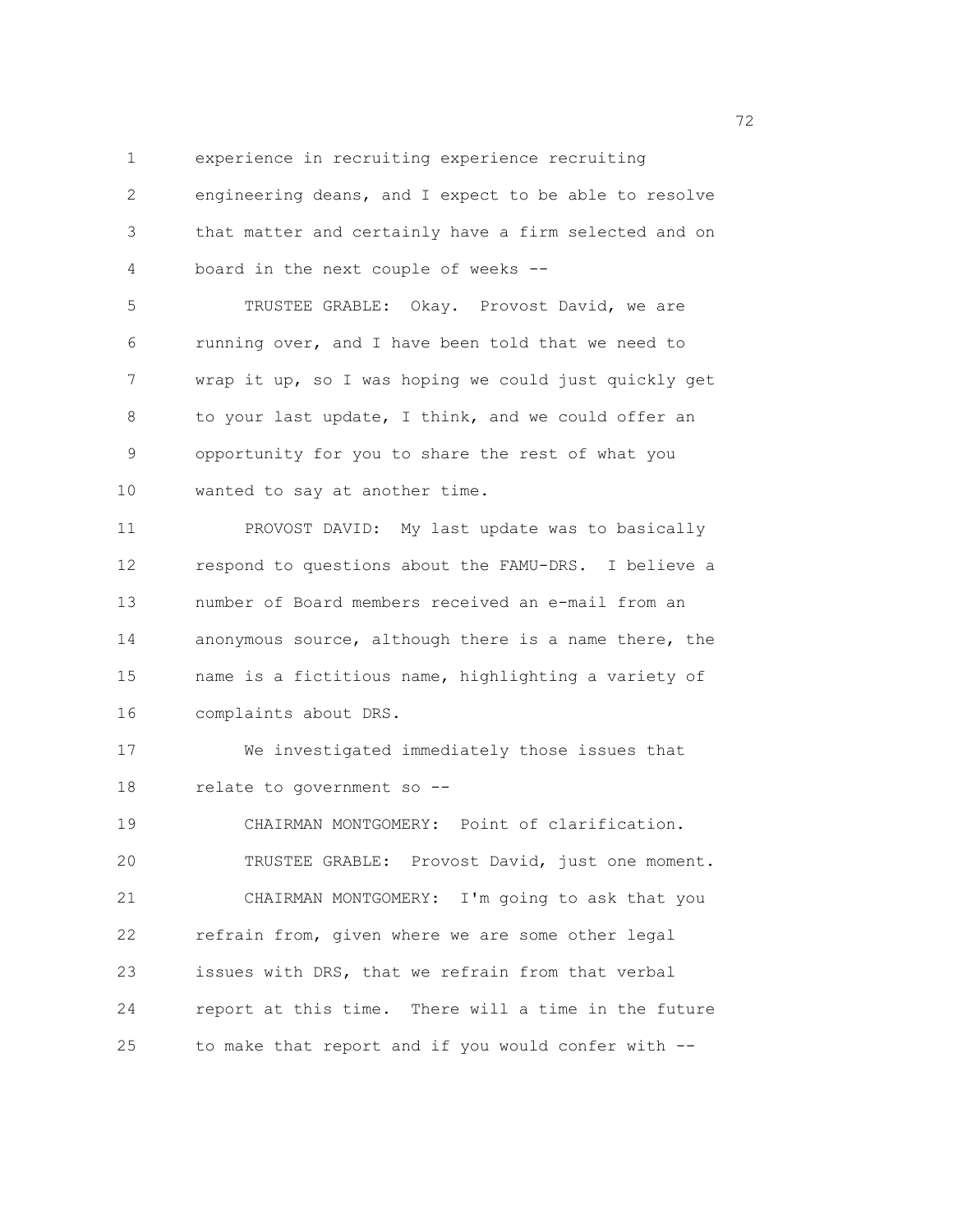1 I'll get with Dr. Mangum and Attorney McKnight, but 2 let's just hold off on the discussion of DRS today. 3 TRUSTEE GRABLE: And the last item you have, 4 Provost David, was related to BTNC?

5 CHAIRMAN MONTGOMERY: Madam Chair, I'll say this. 6 We appreciate the comments. Most of what we're 7 hearing, it would be helpful to simply have received 8 the information. Please don't take it as a criticism; 9 it's an observation in a positive way in an attempt to 10 move this forward instead of receiving 50 minutes of 11 comments that could have been presented in writing or 12 in the form of a PowerPoint or some sort of 13 presentation.

14 We appreciate that, but this isn't the way to 15 actually do it, so what I'm going to suggest is Dean 16 Kimbrough's update and we have that provided to the 17 committee members and also presented to the Board.

18 Also, as we move forward, in an attempt to move 19 these agendas along, the way I approach it is the 20 Committee chairs have the autonomy to have their 21 meetings and to conduct the business as they see it. 22 But with this Academic Affairs, it seems to be heavy 23 on reporting that in most cases could have been 24 shortened by more frequent communication with the 25 Chair of the committee, more frequent communication

73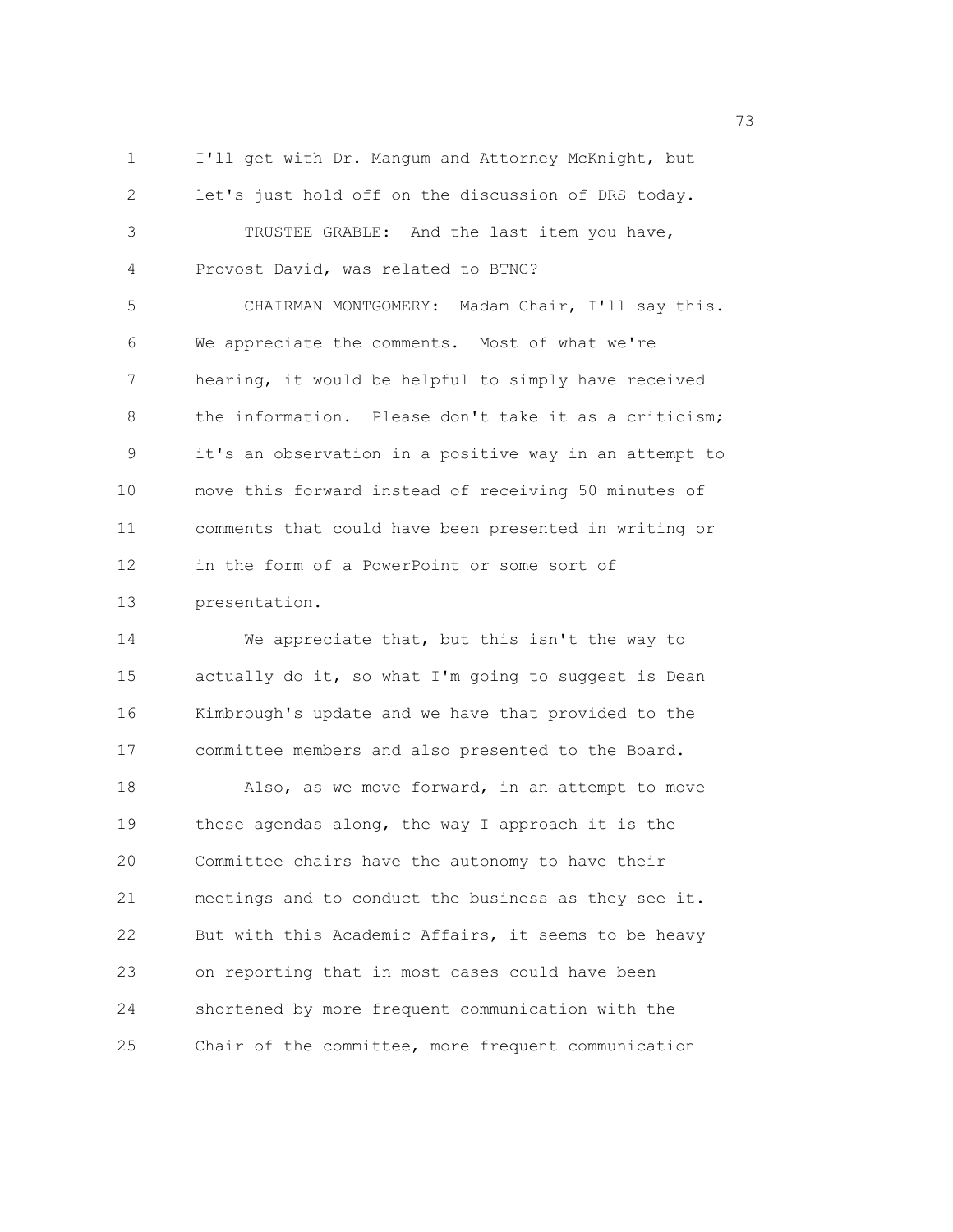1 with the Board Chair, so that many of these questions 2 would have been asked or many of the things that would 3 have been presented would have been before the Board 4 before now. 5 So Dean Kimbrough, and if I may, Madam Chair, I 6 suggest she simply to provide the update in writing 7 and then we're in a position where we can go ahead and 8 conclude this conversation. 9 TRUSTEE GRABLE: Okay. And Provost David, I know 10 you heard the Chairman. And we thank you for your 11 comments and we will allow you to return to your 12 travel responsibilities. 13 And if there's nothing else or no additional 14 business before the Academic Affairs Committee, this 15 is of the Committee is closed. 16 (Committee meeting concluded.) 17 18 19  $20$ 21 22 23

24 25

74